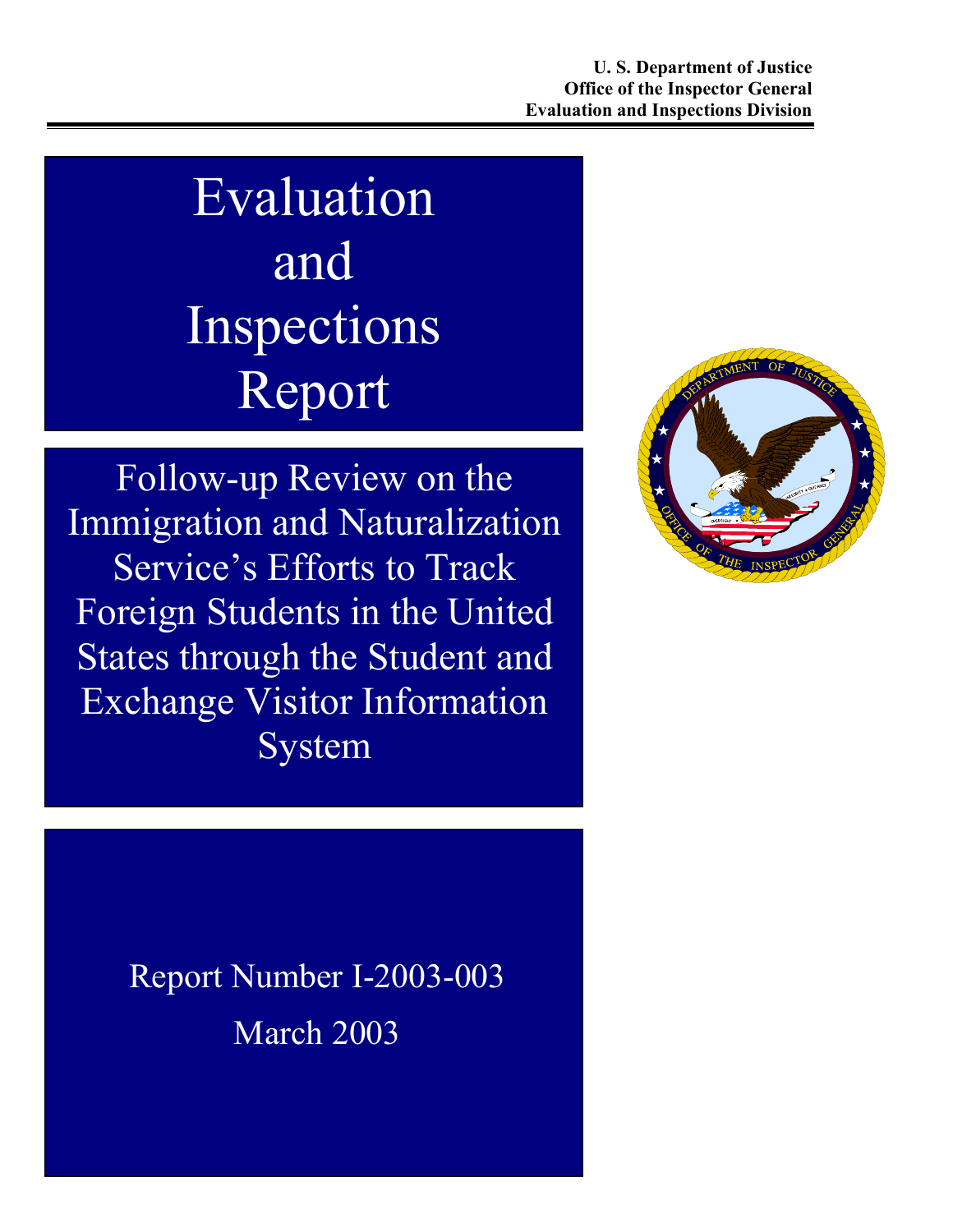This report assesses the Immigration and Naturalization Service's (INS) progress in implementing the foreign student tracking system, the Student and Exchange Visitor Information System (SEVIS). Historically, the INS devoted insufficient attention to foreign students attending United States schools, and its paper-based tracking system was inefficient, inaccurate, and unreliable. In 1996, Congress directed the INS to develop an electronic system to collect information on foreign students, as well as the schools they attend.<sup>1</sup> The INS began to develop an electronic information system to track foreign students, which was ultimately termed SEVIS.

After authorities discovered that several of the September 11 terrorists had entered or remained in the United States on student visas, the effort to improve the INS's monitoring of foreign students intensified. In October 2001, Congress directed the INS to fully implement SEVIS by January 1, 2003.<sup>2</sup> In May 2002, Congress further expanded the INS's information reporting and tracking requirements, and established a transition program for issuing foreign student and exchange visitor visas pending full SEVIS implementation.[3](#page-1-2) 

Also in May 2002, the Department of Justice (DOJ) Office of the Inspector General (OIG) issued a report on the INS's contacts with two of the September 11 terrorists.[4](#page-1-3) As part of that review, the OIG assessed the INS's efforts to implement SEVIS. We concluded that the INS's processes for certifying schools as eligible to accept foreign students were inadequate because: (1) the certification and monitoring of schools at the INS district offices were low-priority collateral duties; (2) INS adjudicators responsible for reviewing and approving school applications were not

<sup>3</sup> *The Enhanced Border Security and Visa Entry Reform Act of 2001,* Public Law 107-173, May 8, 2002.

<span id="page-1-3"></span><sup>4</sup> *The Immigration and Naturalization Service's Contacts With Two September 11 Terrorists: A Review of the INS's Admissions of Mohamed Atta and Marwan Alshehhi, its Processing of their Change of Status Applications, and its Efforts to Track Foreign Students in the United States.*

1

<span id="page-1-0"></span><sup>1</sup> The *Illegal Immigration Reform and Immigrant Responsibility Act,* Public Law 104-208, September 30, 1996.

<span id="page-1-2"></span><span id="page-1-1"></span><sup>2</sup> *USA PATRIOT Act*, Public Law 107-56, October 26, 2001.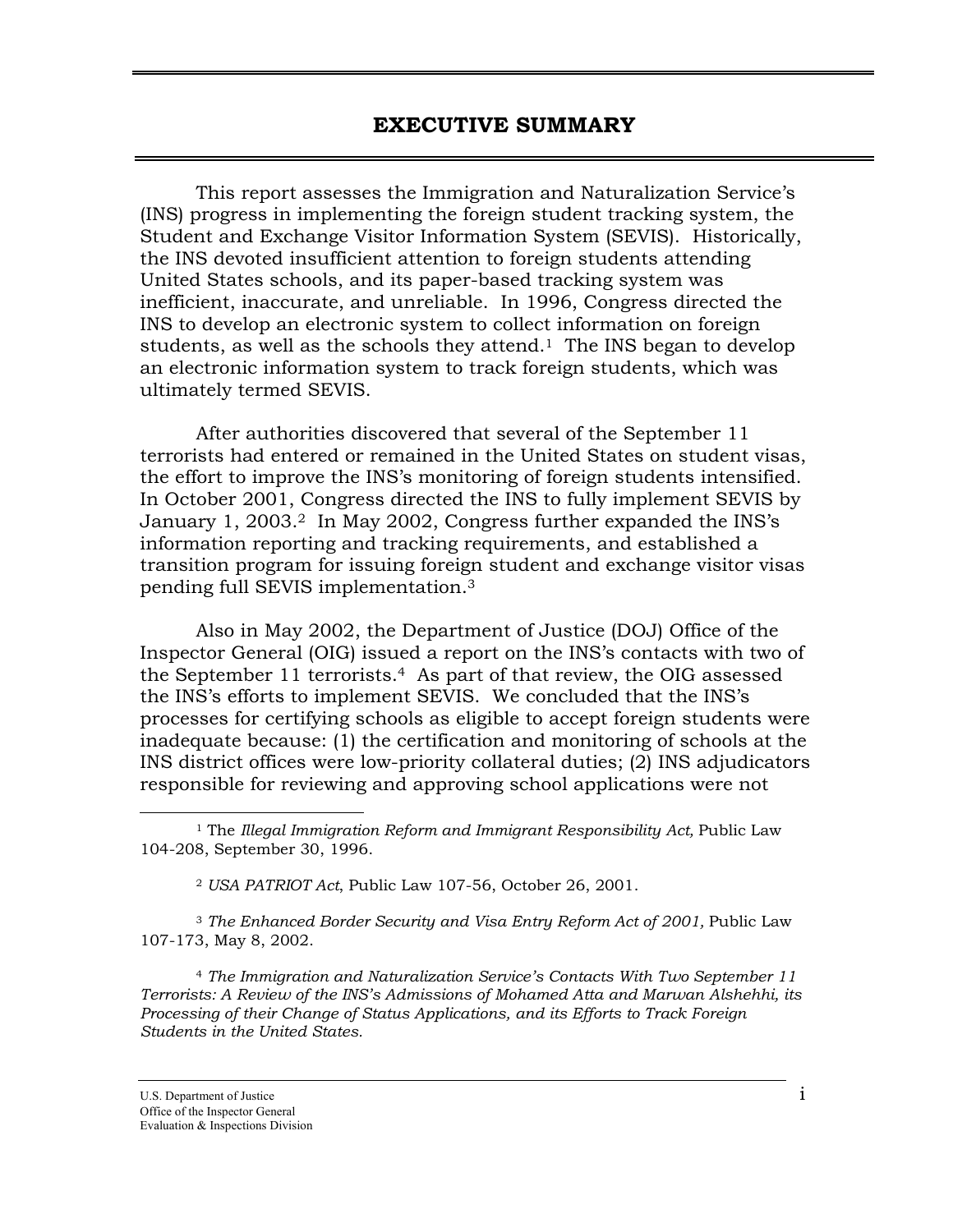conducting adequate on-site reviews of schools; (3) INS adjudicators received no formal training and lacked clear guidelines relating to the certification process; and (4) the INS did not periodically review approved schools for continued eligibility. In addition, we questioned whether the INS would be able to meet the January 1, 2003, deadline for full implementation of SEVIS.

In September 2002, Congress held two hearings to examine the status of SEVIS implementation.<sup>5</sup> At these hearings, a senior INS official testified that SEVIS would be technologically available to the schools as of January 1, 2003. In his September 2002 testimony before Congress, the DOJ Inspector General questioned whether the INS would be able to certify all the necessary schools by January 30, 2003. He also expressed concerns about the INS's ability to adequately train and oversee the contractors it hired to conduct on-site reviews of schools as a part of the certification process. The senior INS official expressed confidence in the ability of the INS's contractors to complete the on-site reviews, and the INS's ability to complete its certification reviews by January 30, 2003. However, she acknowledged that the INS would not be able to complete, by January 1, 2003, all of the SEVIS training planned for INS personnel and school officials.

Beginning in January 2003, we conducted this follow-up review to further assess the INS's progress in implementing SEVIS. We also examined the effect of the INS's transfer to the Department of Homeland Security (DHS) on the foreign student program and the implementation of SEVIS.

<span id="page-2-0"></span> $\overline{a}$ 5 On September 18, 2002, the Immigration, Border Security, and Claims Subcommittee of the House Judiciary Committee held a hearing on the *Implementation of the Foreign Student Tracking Program by the Immigration and Naturalization Service*, and on September 24, 2002, the House Subcommittees on 21st Century Competitiveness and Select Education held a hearing on *Homeland Security: Tracking International Students in Higher Education – Progress & Issues Since 9-11*.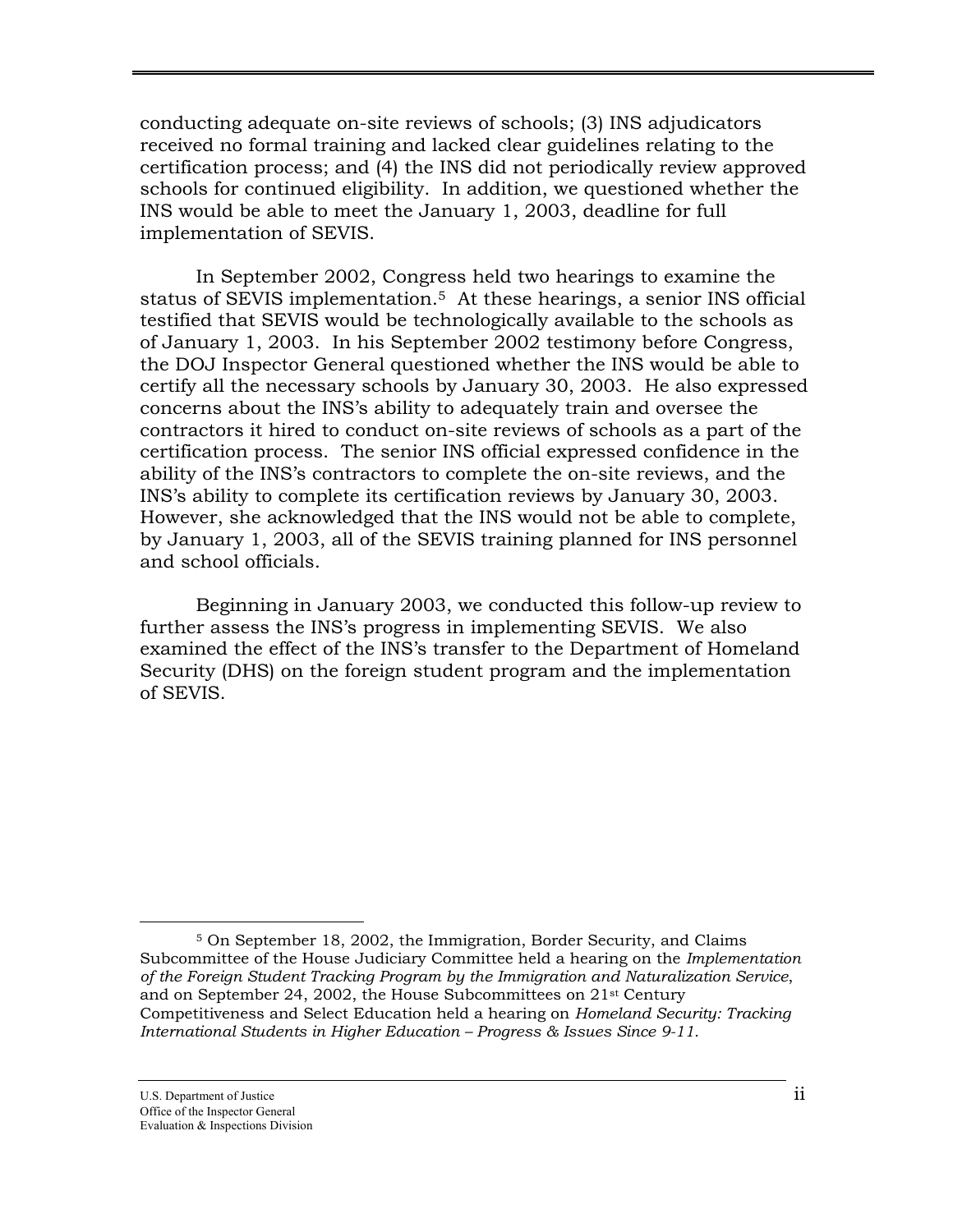#### **Results in Brief**

This review found that the INS has made significant progress in implementing SEVIS. The INS is requiring previously approved schools to reapply and non-accredited vocational, language, and flight schools to undergo on-site reviews prior to providing them access to SEVIS. In addition, all INS offices and Department of State consular posts can access SEVIS.

However, despite this progress, we believe that SEVIS is not yet fully implemented. The INS asserts that SEVIS was fully implemented by January 1, 2003, the Congressionally mandated deadline, because it was technically available as of that date. However, as stated in our September 2002 testimony, we believe that full implementation includes not only technical availability, but also ensuring that sufficient resources are devoted to the foreign student program; ensuring that only bona fide schools are provided access to SEVIS; ensuring that schools are completely and accurately entering information on their foreign students into SEVIS in a timely manner; adequately training DHS employees and school representatives; and establishing procedures for using SEVIS data to identify noncompliant and fraudulent operations as well as following up when SEVIS data indicates fraud in a school's program. Our followup review determined that most of these actions have not yet taken place. In addition, while the SEVIS database contains information on newly enrolled foreign students, it will not contain information on all continuing foreign students until August 1, 2003.

Specifically, this follow-up review found:

• The INS did not complete certification reviews of all school applications. The INS adjudicated the applications of 1,779 schools in the first phase of its two-phase SEVIS implementation.[6](#page-3-0) In the second phase, the INS guaranteed that all school applications submitted by November 15, 2002, would be processed by January 30, 2003. However, by January 30, 2003, the INS had adjudicated only 1,963 of the 2,856 school applications it had received by November 15, 2002. Moreover, as of January 30, 2003, the INS

 $\overline{a}$ 

<span id="page-3-0"></span><sup>6</sup> The INS allowed schools to apply for SEVIS access in two phases. In Phase 1, which ran from July 1, 2002, through September 24, 2002, only accredited schools that had been previously approved by the INS within the past three years could apply. All other schools had to wait to apply until Phase 2, which began September 25, 2002.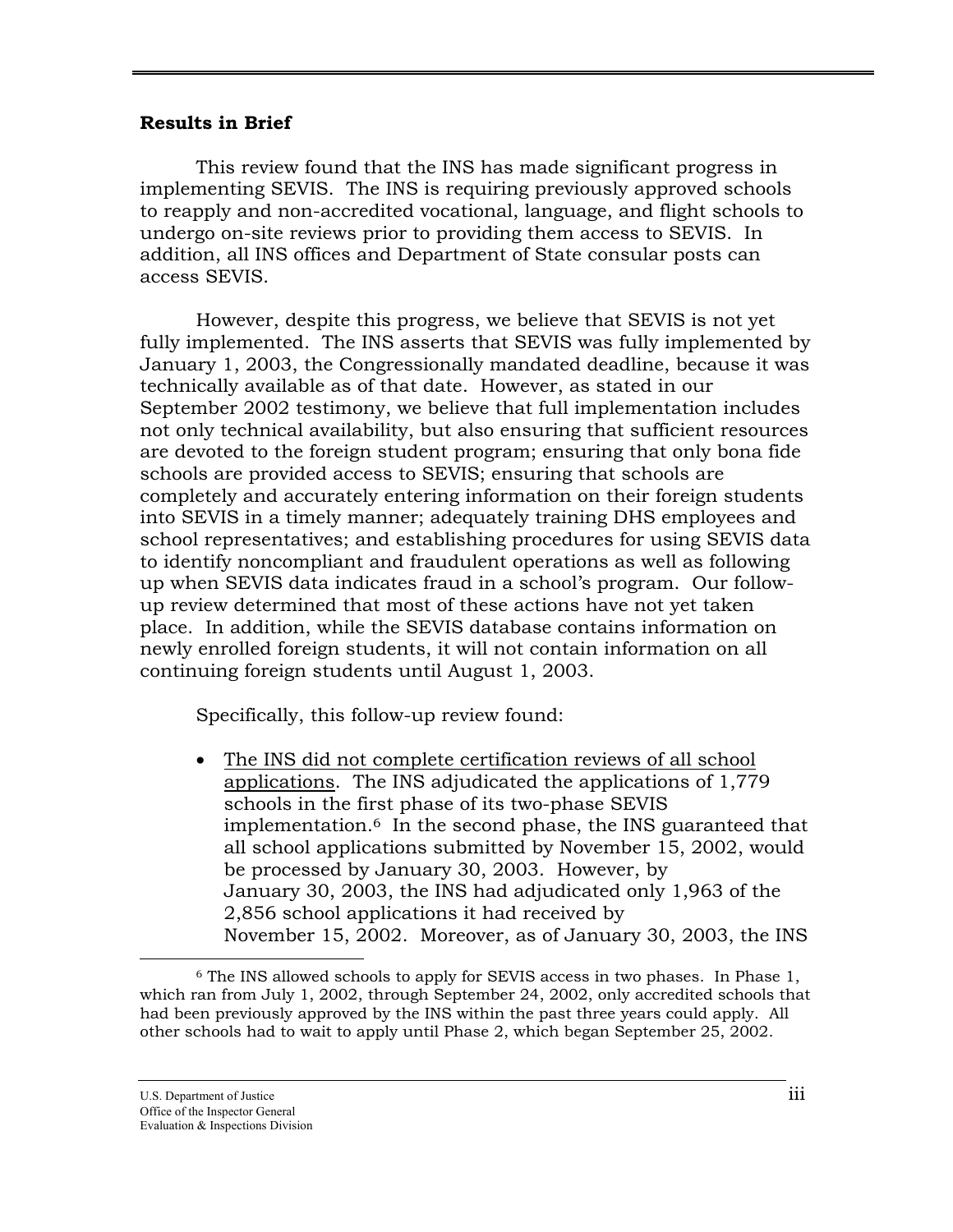had not adjudicated any of the 1,305 school applications it received after November 15, 2002. The adjudications had not been completed because the INS dedicated insufficient field adjudication staff to the task; technical problems with SEVIS impeded adjudicators' access to the system; the contract firms the INS hired to conduct on-site reviews failed to promptly forward the schools' supporting documentation to INS adjudicators; and one of the contract firms failed to conduct the reviews in a timely manner.

- The INS's oversight of contractors is inadequate to ensure that schools are bona fide. The INS hired contract investigators to perform on-site reviews of schools and provided these investigators with INS-developed checklists to use in conducting their reviews. However, the INS failed to properly train the contract investigators, test the checklist for usefulness and completeness before putting it to use, and monitor the quality of contract investigators' on-site reviews. As a result, the completed checklists were of limited use to INS field adjudicators in determining whether a school was bona fide. Field adjudicators were therefore forced to make decisions based on inaccurate or incomplete information. All of the INS field adjudicators we contacted criticized the quality of the information provided in the checklists, specifically citing the overall lack of descriptive comments, the lack of standardization among the individual contract investigators in completing the forms, and the presence of incomplete or contradictory information.
- The INS's review of schools' recordkeeping and internal controls is insufficient to ensure that schools are complying with SEVIS recordkeeping requirements or to identify internal control weaknesses that could allow fraud to occur undetected. The INS is relying on contract investigators to conduct compliance audits to ensure that schools have appropriate internal controls in place and are entering data into SEVIS accurately, completely, and timely. To assess whether schools have adequate internal controls in place to prevent or detect fraud in their foreign student program, the INS is requiring the contract investigators to describe certain school procedures on INSdeveloped checklists. To assess the schools' compliance with SEVIS recordkeeping requirements, the INS is requiring contract investigators to verify information from the schools'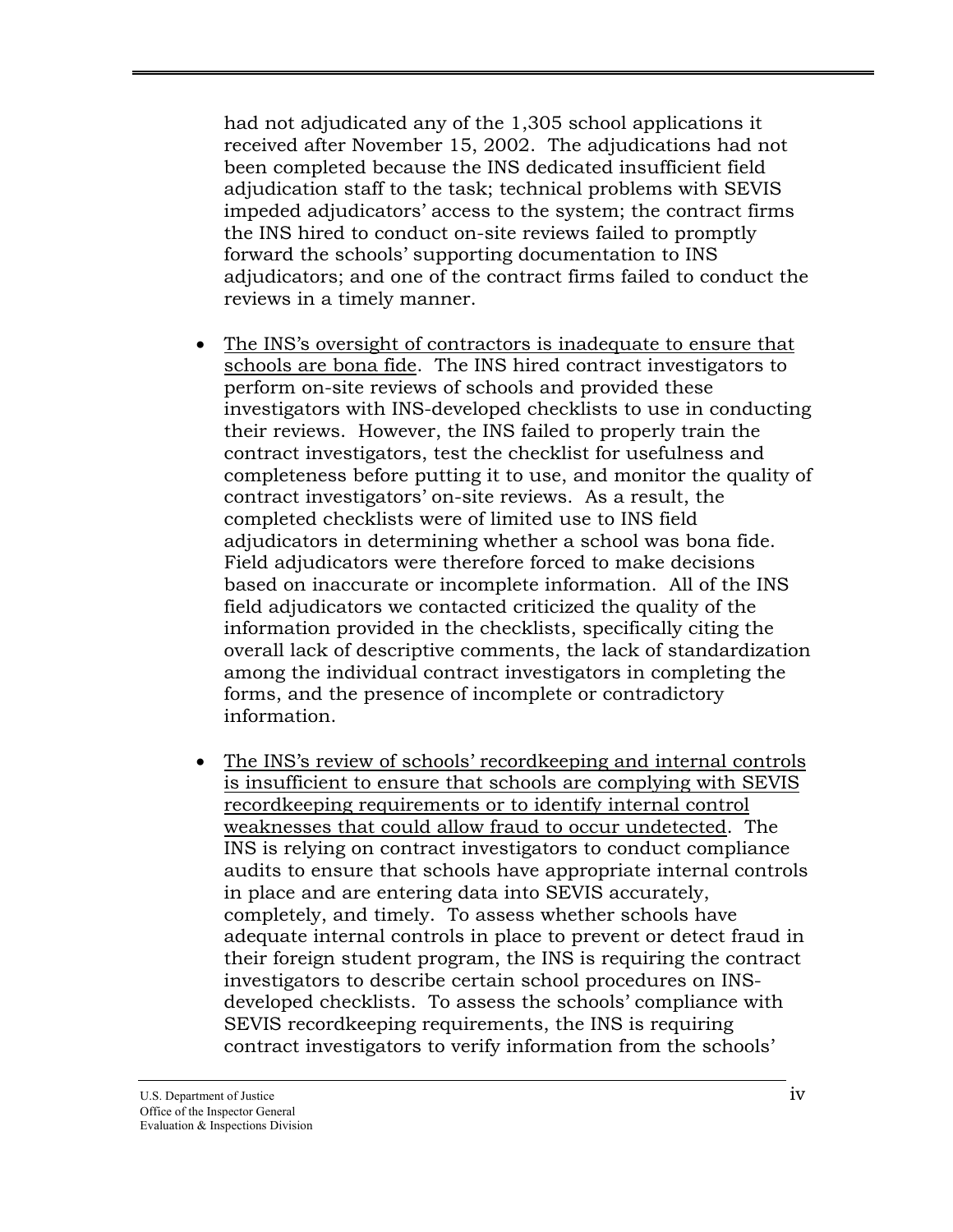records for at least five foreign students selected from a list provided by the INS. We do not believe this process is sufficient to identify a school's internal control weaknesses, which could lead to fraud, or to conclude that a school's SEVIS records are complete, accurate, and current. The INS-developed checklists do not address all internal control issues, such as whether the Designated School Officials (DSO) are properly safeguarding their SEVIS passwords. In addition, five records are an insufficient sample from which to draw a conclusion about a school's compliance with SEVIS recordkeeping requirements. Further, the INS has not established a process for identifying and following up on either instances of noncompliance or possible fraud indicators identified during these reviews.

- The SEVIS database will not include information on all foreign students until August 1, 2003. The INS required that schools begin using SEVIS for newly enrolled foreign students by January 30, 2003 – a deadline it later extended to February 15, 2003. However, schools have until August 1, 2003, to enter the data for their continuing foreign students into the SEVIS database. Therefore, the SEVIS database will not include information on all foreign students until August 1, 2003. Until then, the INS will continue to operate its inadequate, paperbased system to monitor continuing foreign students.
- The INS still has not provided adequate training and guidance to INS adjudicators or INS inspectors at ports of entry. Our review found that INS adjudicators did not receive adequate training or guidance on performing school adjudications, including what to look for when reviewing the contract investigator checklists and how to use the information to identify fraudulent schools. Further, although new foreign students currently are using SEVIS documents to enter the United States, the INS has not fully trained its inspectors at ports of entry on how to use SEVIS to identify whether the alien is a legitimate student.
- The INS has not established procedures to use SEVIS to identify and refer potential fraud for enforcement action. The INS needs to ensure that it uses the information from the SEVIS database to identify foreign students who are not complying with their visa requirements. The INS also needs to use this information to identify sham schools. The INS also must ensure that any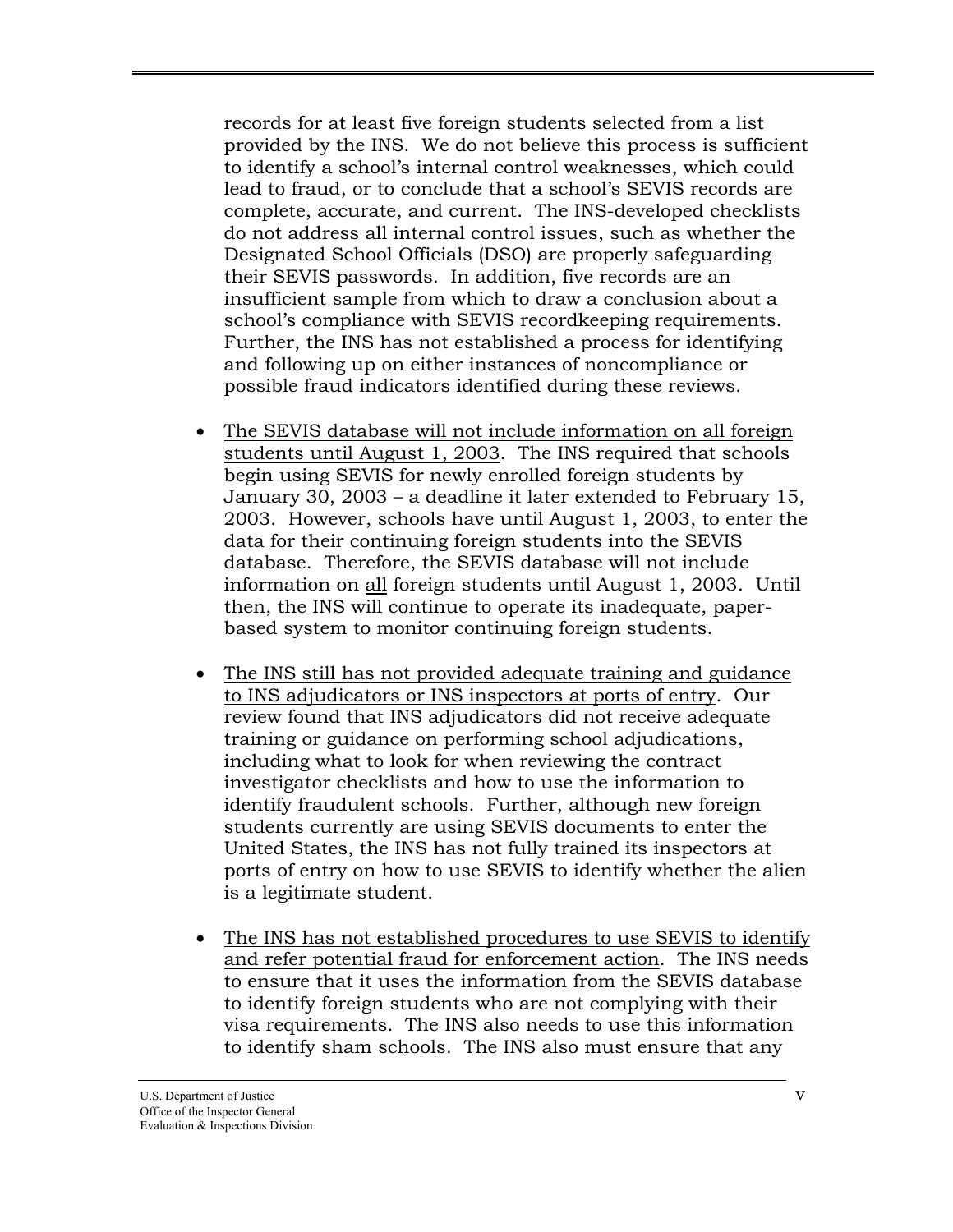instances of potential fraud are referred for further investigation and enforcement action.

• The INS has not provided sufficient resources for enforcement activities. The INS has not committed a sufficient number of resources to fully investigate instances of potential fraud, such as foreign students who fail to enroll in a school, or fail to leave the United States once they depart school; sham schools; and DSOs at legitimate schools who commit fraud.

We believe that the transfer of the INS to the DHS creates a significant management challenge for the foreign student program and SEVIS implementation. Responsibility for SEVIS implementation has shifted from a bureau responsible for providing immigration benefits (the Bureau of Citizenship and Immigration Services) to a bureau responsible for enforcing immigration laws (the Bureau of Immigration and Customs Enforcement). Close oversight is required to ensure a smooth transition. In particular, due to the large number of schools that still need to be recertified to use SEVIS, the individuals responsible for certifying schools must be identified quickly to receive sufficient training and guidance.

Once fully implemented, SEVIS should provide an effective mechanism for the INS to monitor both foreign students and the schools that they attend. SEVIS, however, will not be fully functional as a monitoring system until August 1, 2003, when its database will contain complete information on all foreign students currently attending United States schools and when it will be the sole system used to monitor foreign students. Moreover, we found other continuing problems in the full implementation of SEVIS, including serious deficiencies in the work performed by the INS contractors conducting the school on-site reviews. In addition, for SEVIS to be fully implemented and effective, the INS needs to train its employees to use SEVIS to identify potential fraud and noncompliance, better monitor the contract investigators responsible for conducting on-site reviews of the schools, and ensure that there is effective investigative and enforcement action taken against violators.

We have identified actions that we believe should be taken to ensure the effectiveness of monitoring foreign students attending United States schools. While a majority of these actions are consistent with the recommendations made in our original report, the INS either disagreed with the recommendation or has not yet fully implemented the recommendation. These actions include: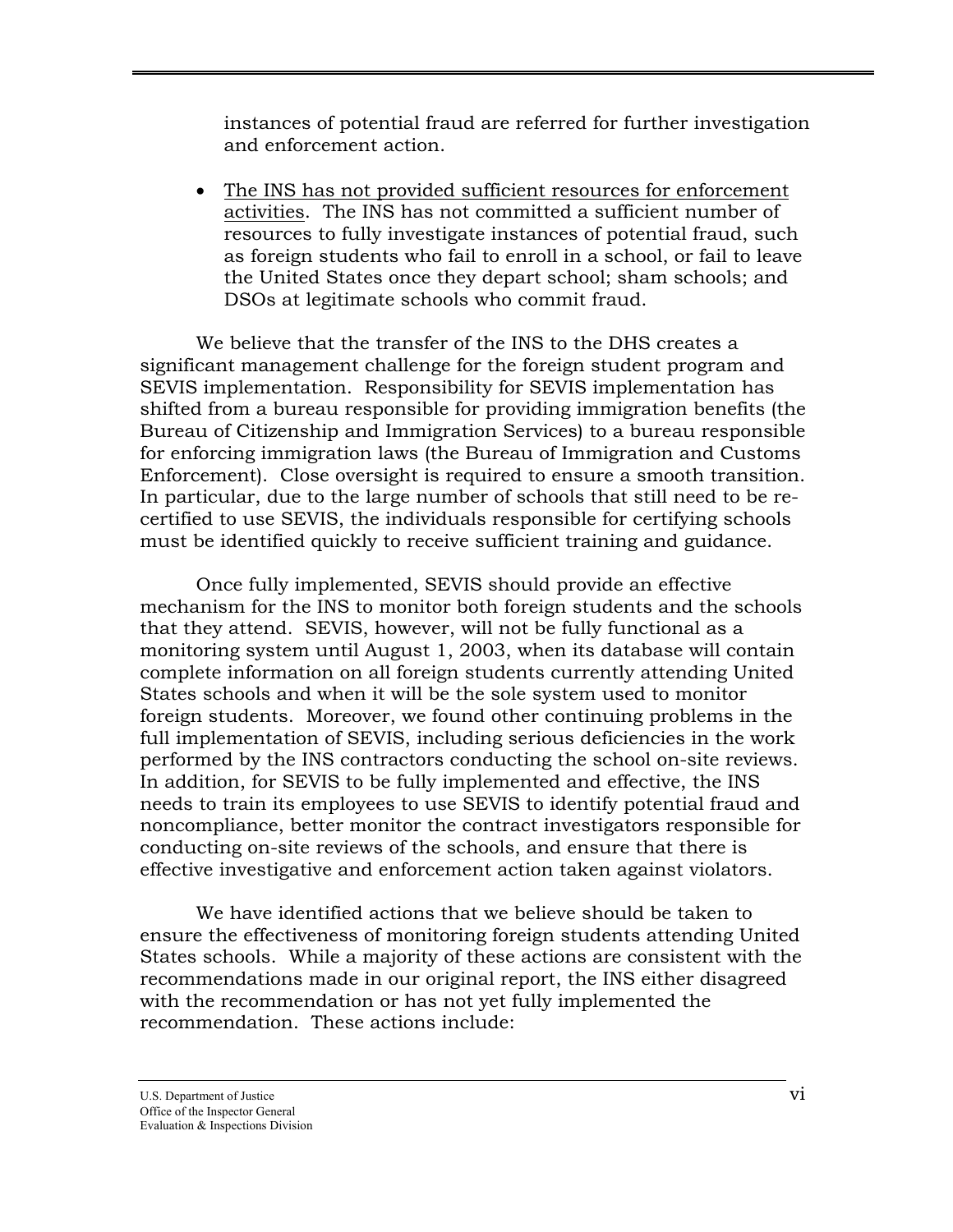- Appointing a foreign student program manager to coordinate, and be accountable for, immigration issues affecting foreign students.
- Assigning full-time staff whose sole responsibility is to certify and monitor schools.
- Closely monitoring the contract investigators to ensure that they conduct on-site reviews in a timely and thorough manner.
- Improving the checklists used by the contract investigators in their on-site reviews to make them more descriptive and more useful to the adjudications staff.
- Coordinating with the Department of Education to conduct audits of schools to ensure they are complying with SEVIS reporting and recordkeeping requirements.
- Provide training to those responsible for certifying schools on the adjudication process and on using the contract investigator checklists to identify fraud indicators.
- Ensuring that possible fraud identified through the adjudication process and through analytical reviews is referred for investigation.
- Ensuring that sufficient investigative resources are available to investigate instances of potential fraud identified by SEVIS.

We believe these actions should be taken and are critical to ensuring that SEVIS is fully implemented, reliable, and effective.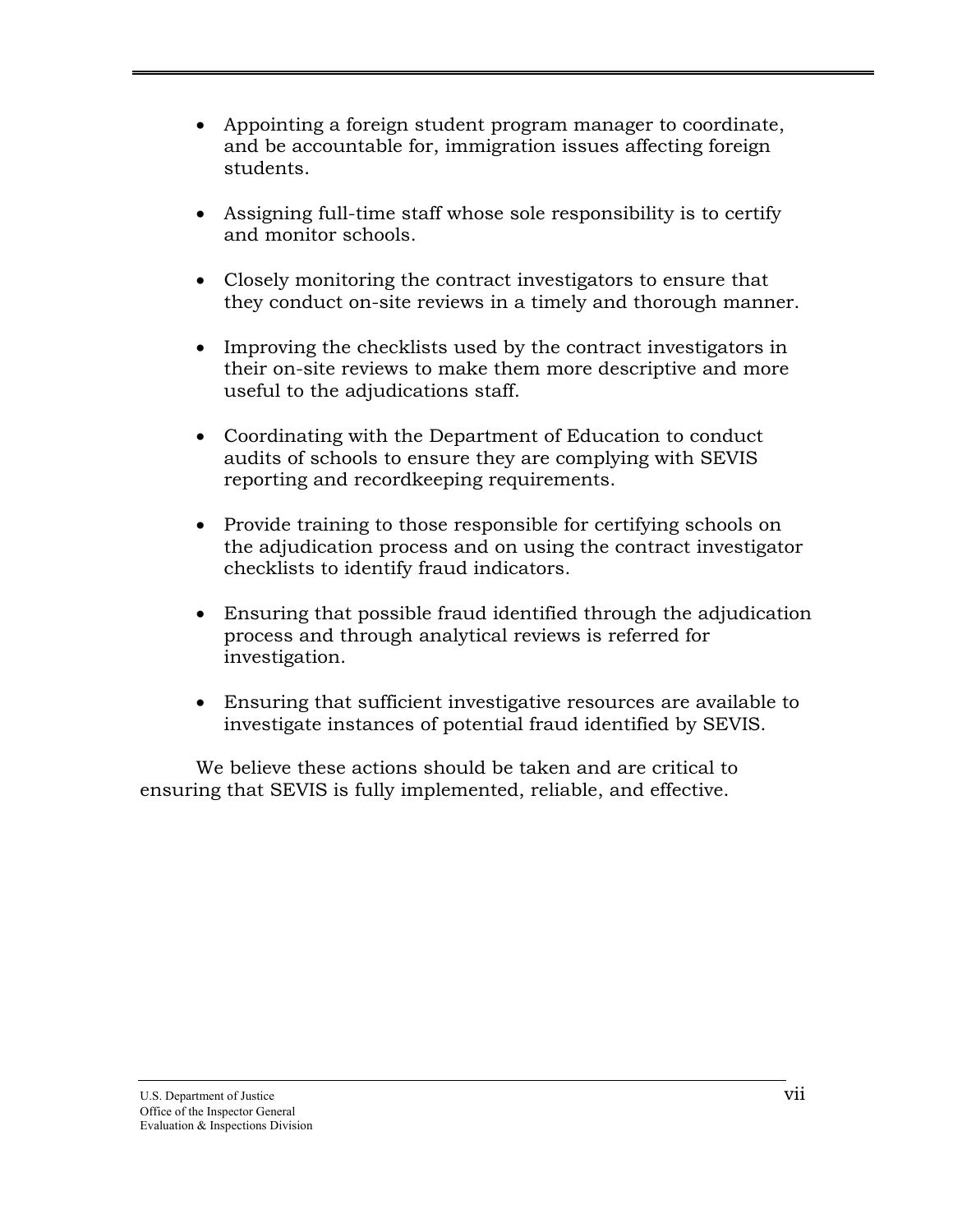# **TABLE OF CONTENTS**

| Prior OIG Review Findings Related to the Certification Process 7                                                                                                                                                                                                                                                                                                                       |
|----------------------------------------------------------------------------------------------------------------------------------------------------------------------------------------------------------------------------------------------------------------------------------------------------------------------------------------------------------------------------------------|
|                                                                                                                                                                                                                                                                                                                                                                                        |
| Qualitative Problems Related to On-Site Reviews 18<br>Additional Training and Guidance Needed for INS Adjudicators 23<br>Identification of Fraud Indicators From SEVIS Data Needs Referral<br>Sufficient Resources Needed for Enforcement Activities 27<br>INS Offices and Department of State Consular Posts Have the<br>Transfer of the INS to the DHS to Have Major Impact on SEVIS |
|                                                                                                                                                                                                                                                                                                                                                                                        |
| APPENDIX I - STATUS OF OIG RECOMMENDATIONS FROM THE                                                                                                                                                                                                                                                                                                                                    |
|                                                                                                                                                                                                                                                                                                                                                                                        |
| APPENDIX III: OIG ANALYSIS OF THE DHS MANAGEMENT                                                                                                                                                                                                                                                                                                                                       |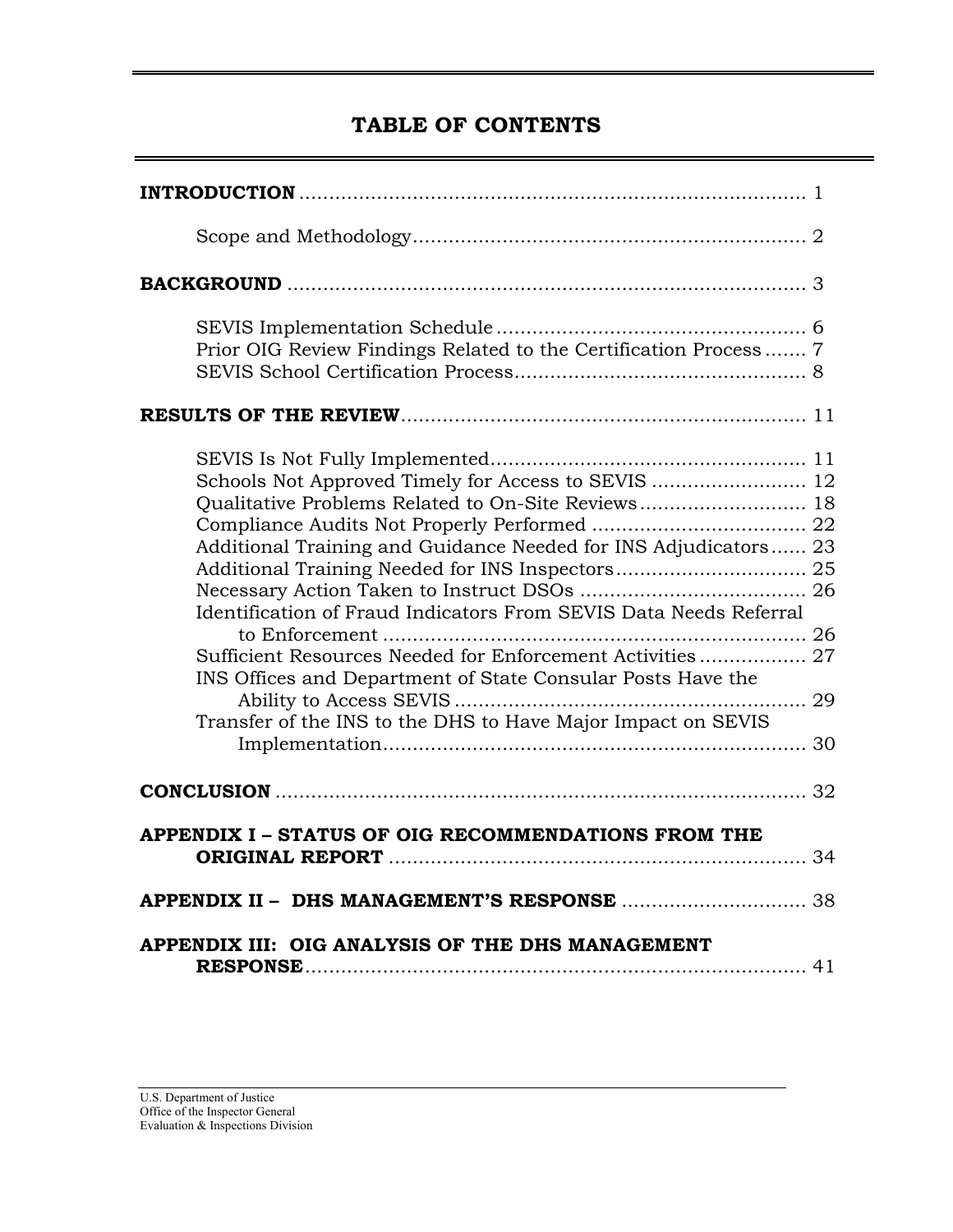#### **INTRODUCTION**

In May 2002, the Office of the Inspector General (OIG) issued a report, *The Immigration and Naturalization Service's Contacts With Two September 11 Terrorists: A Review of the INS's Admissions of Mohamed Atta and Marwan Alshehhi, its Processing of their Change of Status Applications, and its Efforts to Track Foreign Students in the United States*. The report included our assessment of the Immigration and Naturalization Service's (INS) efforts to implement the Student and Exchange Visitor Information System (SEVIS), an electronic system used to track foreign students and exchange visitors. That report made recommendations to improve the process by which the INS certifies schools as eligible to accept foreign students, trains INS personnel and Designated School Officials (DSO), and monitors schools for compliance.[7](#page-9-0) 

In September 2002, Congress held two hearings to examine the status of SEVIS implementation.[8](#page-9-1) At these hearings, a senior INS official testified that SEVIS would be technologically available to the schools as of January 1, 2003. In his September 2002 testimony before Congress, the DOJ Inspector General questioned whether the INS would be able to certify all the necessary schools by January 30, 2003. He also expressed concerns about the INS's ability to adequately train and oversee the contractors it hired to conduct on-site reviews of schools as a part of the certification process. The senior INS official expressed confidence in the ability of the INS's contractors to complete the on-site reviews, and the INS's ability to complete its certification reviews by January 30, 2003. However, she acknowledged that the INS would not be able to complete, by January 1, 2003, all of the SEVIS training planned for INS personnel and school officials.

The purpose of this follow-up review was to assess the INS's progress in implementing SEVIS. In this review, we also examined the

<span id="page-9-0"></span> $\overline{a}$ 

<sup>7</sup> See Appendix I for a summary of the recommendations pertaining to SEVIS implementation.

<span id="page-9-1"></span><sup>8</sup> On September 18, 2002, the Immigration, Border Security, and Claims Subcommittee of the House Judiciary Committee held a hearing on the *Implementation of the Foreign Student Tracking Program by the Immigration and Naturalization Service*, and on September 24, 2002, the House Subcommittees on 21st Century Competitiveness and Select Education held a hearing on *Homeland Security: Tracking International Students in Higher Education – Progress & Issues Since 9-11*.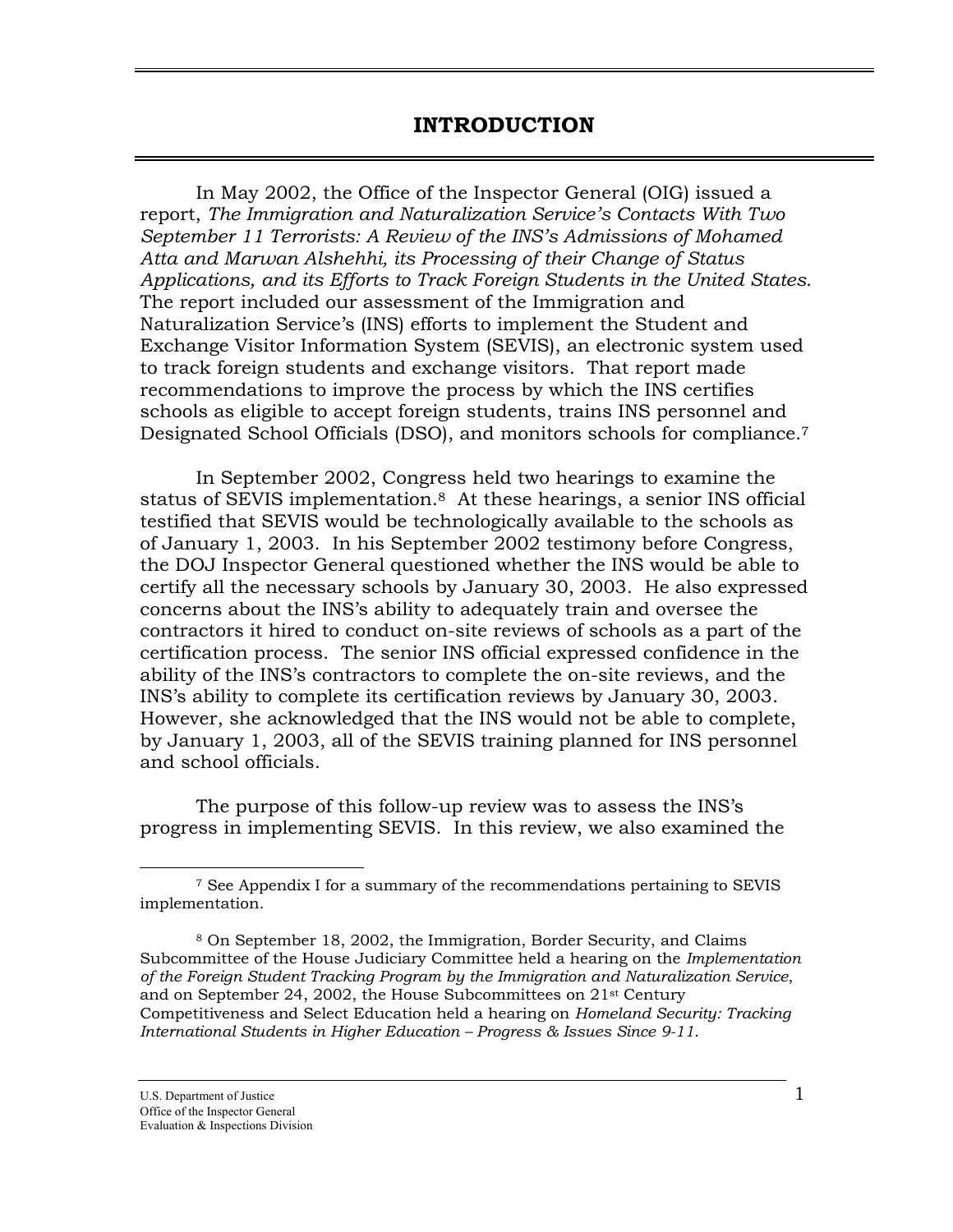impact of the March 2003 transfer of INS to the Department of Homeland Security (DHS) on the foreign student program and the implementation of SEVIS.

#### **Scope and Methodology**

We conducted field work for our follow-up review during January 2003. We interviewed INS headquarters officials from the Immigration Services Division, the Office of Information Resources Management, and the Office of Investigations regarding the progress of SEVIS implementation, and the impact of the transfer of the INS to the DHS on the foreign student program. To determine the progress of the INS's efforts to approve schools for access to SEVIS, we contacted INS adjudicators at ten district offices – Atlanta, Boston, Chicago, Detroit, Houston, Los Angeles, Miami, New York City, Philadelphia, and San Francisco. We contacted INS training officers at five airports – Atlanta, Chicago, Miami, New York City, and San Francisco – to obtain information on SEVIS training for INS inspectors. We also contacted representatives from two school associations, the Association of International Educators: NAFSA, and the College Career Association, to obtain the schools' perspectives on SEVIS implementation.

The INS provided data on the number of schools that submitted applications for access to SEVIS, applications the INS processed, and onsite visits of applicant schools conducted by INS contract investigators. In addition, we reviewed a sample of 20 on-site review reports submitted by INS contract investigators to assess their completeness and adequacy.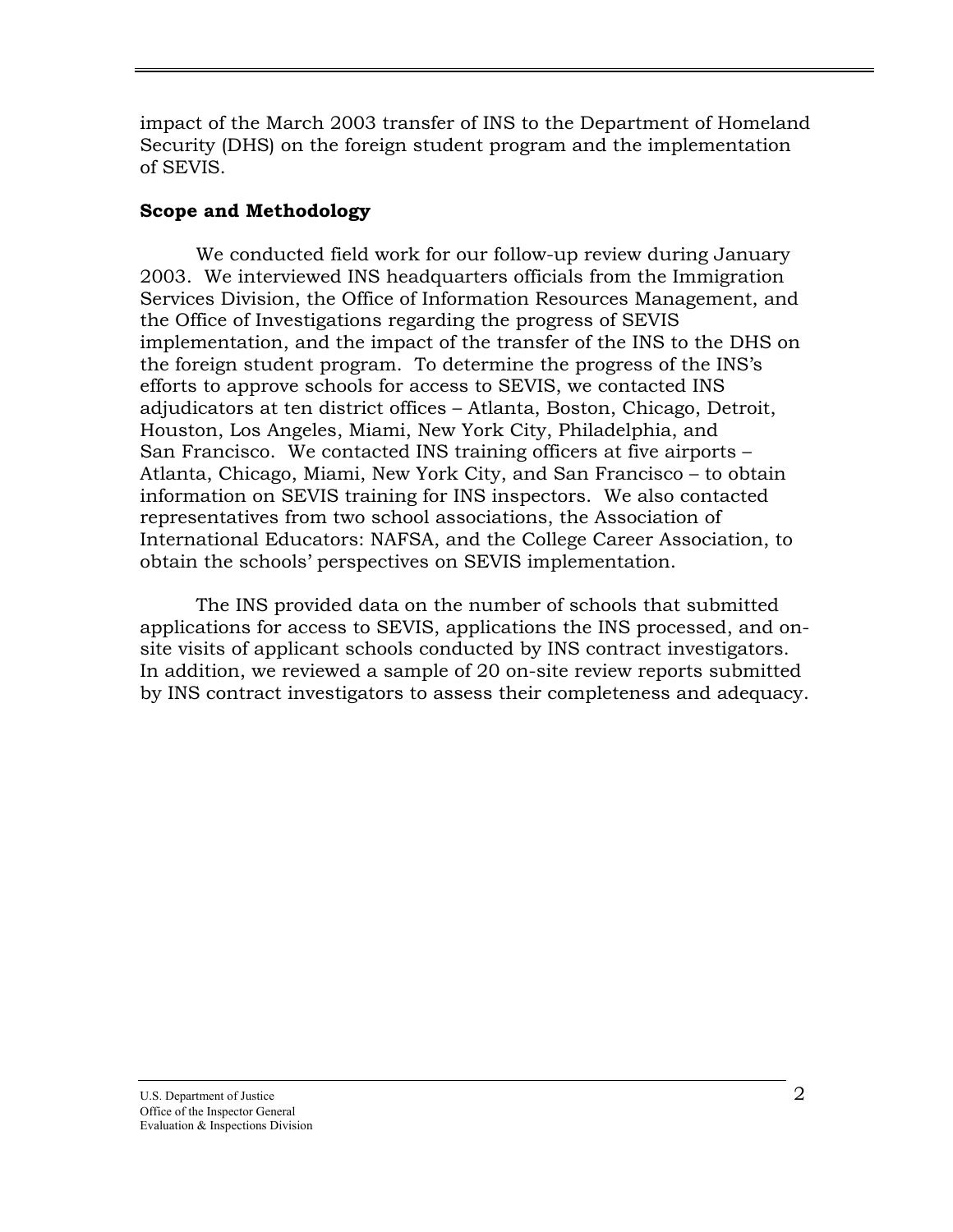#### **BACKGROUND**

The INS has several responsibilities related to foreign students. These responsibilities include determining the eligibility of a school to receive foreign students, inspecting the documents of foreign students entering the United States, monitoring foreign students to ensure that they maintain their visa status, facilitating the removal of foreign students once their status ends, and approving transfers, practical training, and program extensions for foreign students enrolled in vocational programs.[9](#page-11-0) The INS also is responsible for processing the requests of aliens in the United States who want to acquire student status.

In 1983, the INS implemented the Student and Schools System (STSC). STSC contained basic information on INS-certified schools and the foreign students who entered the United States with I-20s issued by these schools. With respect to foreign students, STSC only contained I-20 information; it did not indicate whether foreign students actually enrolled in the school or include information on students' academic progress. The INS instead required schools to manually collect data on foreign students attending their school, including names, addresses, dates of birth, visa classifications, student status, courses of study, academic disciplinary actions taken, and dates and reasons for termination. Schools were not required to report this information regularly to the INS, but were required to provide this information to the INS when requested to do so. As a result, although the INS knew how many foreign students entered the United States, it was unable to keep track of them to ensure that they complied with their visa requirements.

The discovery that one of the terrorists involved in the February 1993 bombing of the World Trade Center was in the United States on an expired student visa resulted in the formation of a multi-agency task force in June 1995 to review the INS's process for monitoring foreign students and exchange visitors. On September 30, 1996, Congress enacted Public Law 104-208, the Illegal Immigration Reform and Immigrant Responsibility Act (IIRIRA), which mandated that the INS develop a system to collect foreign student information electronically from colleges and universities. This requirement did not include

 $\overline{a}$ 

<span id="page-11-0"></span><sup>9</sup> Aliens are "in-status" when they meet their visa requirements. To be in-status, foreign students must actively pursue a full course of study at an INS-approved school.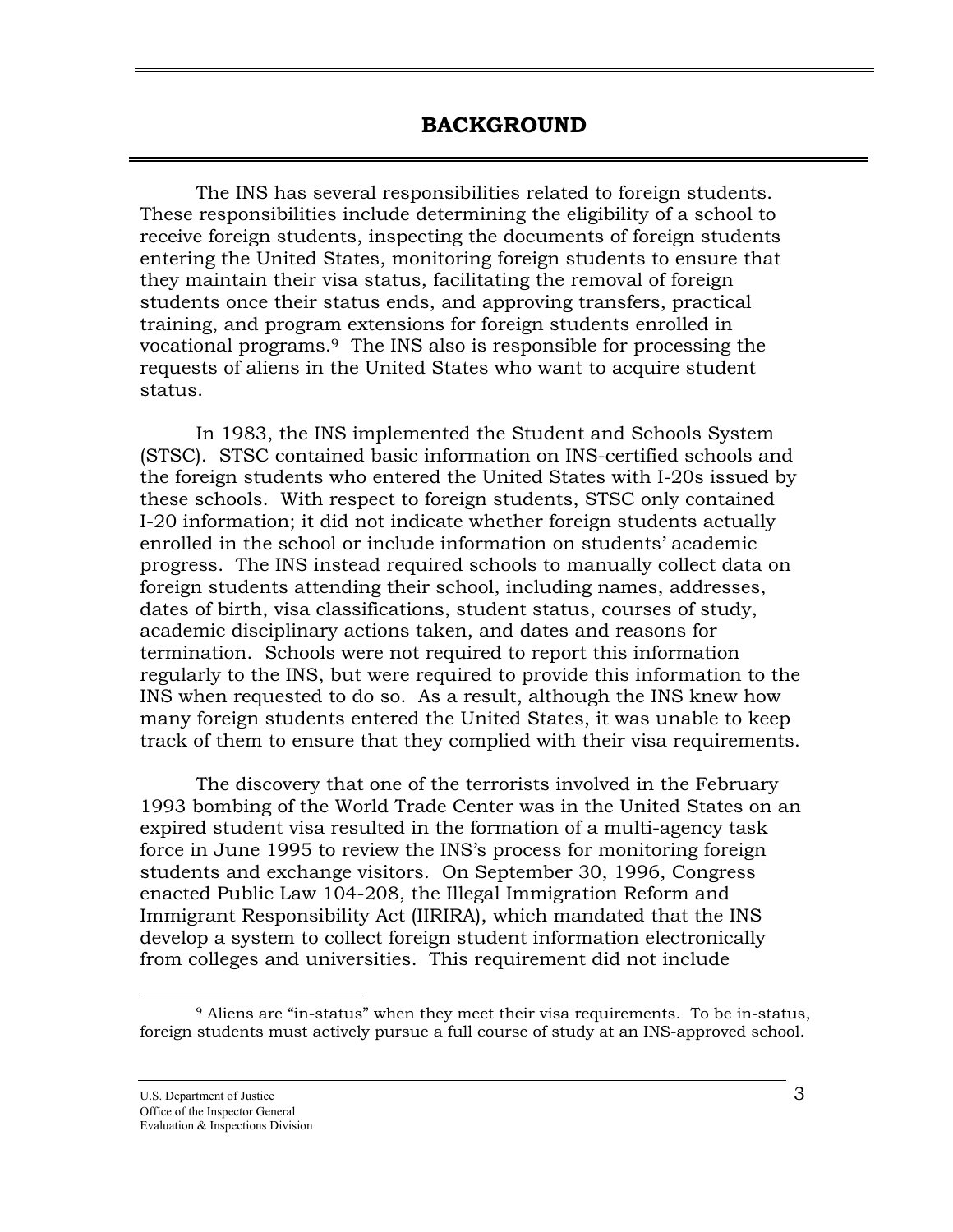<span id="page-12-0"></span>vocational or language schools. IIRIRA also mandated that the INS establish a fee, to be imposed on foreign students and exchange visitors, to fund the system.

In June 1997, the INS implemented a pilot project, the Coordinated Interagency Partnership Regulating International Students (CIPRIS), to test the concept of an electronic reporting system. According to the INS, the CIPRIS pilot project was designed as a "throw-away" program to test the feasibility of electronic reporting. Although the CIPRIS pilot project officially ended in October 1999, the project continued operating as a prototype pending the development of a nationwide system. Subsequent to the pilot project, the design of the new system changed to an Internet-based system. In July 2001, the INS changed the name of the system to SEVIS to distinguish between the two systems, which functioned similarly, but differed in design.

CIPRIS, and later SEVIS, encountered opposition from some school association lobbying groups, who primarily objected to the imposition of a foreign student processing fee. Because the INS was relying on fee collections to fund SEVIS, the delays in establishing the fee process affected the development of SEVIS.

 The September 11, 2001, terrorist attacks drew renewed attention to foreign students when it was determined that several of the terrorists either were in the United States on student visas, had recently changed their visa status to a student status, or had attended flight schools. On October 26, 2001, Congress enacted the USA PATRIOT Act (Public Law 107-56), which required the INS to fully implement SEVIS by January 1, 2003. The law also required the INS to include information on each foreign student's or exchange program visitor's port of entry and date of entry, and it expanded the types of schools required to participate in SEVIS to include flight schools, language training schools, and vocational schools. Congress provided \$36.8 million in appropriations to fully fund the SEVIS implementation.

The Enhanced Border Security and Visa Entry Reform Act of 2001 (Public Law 107-173), enacted on May 8, 2002, required additional information on foreign students to be captured electronically, such as the issuance of an I-20, the issuance of a visa, and the registration and enrollment of the student at the school.[10](#page-12-0) It also required schools to

 $\overline{a}$ 

<sup>10</sup> When an alien is accepted to a program offered by an INS-approved school, that school issues an INS form I-20 to the student. The alien presents the I-20 to a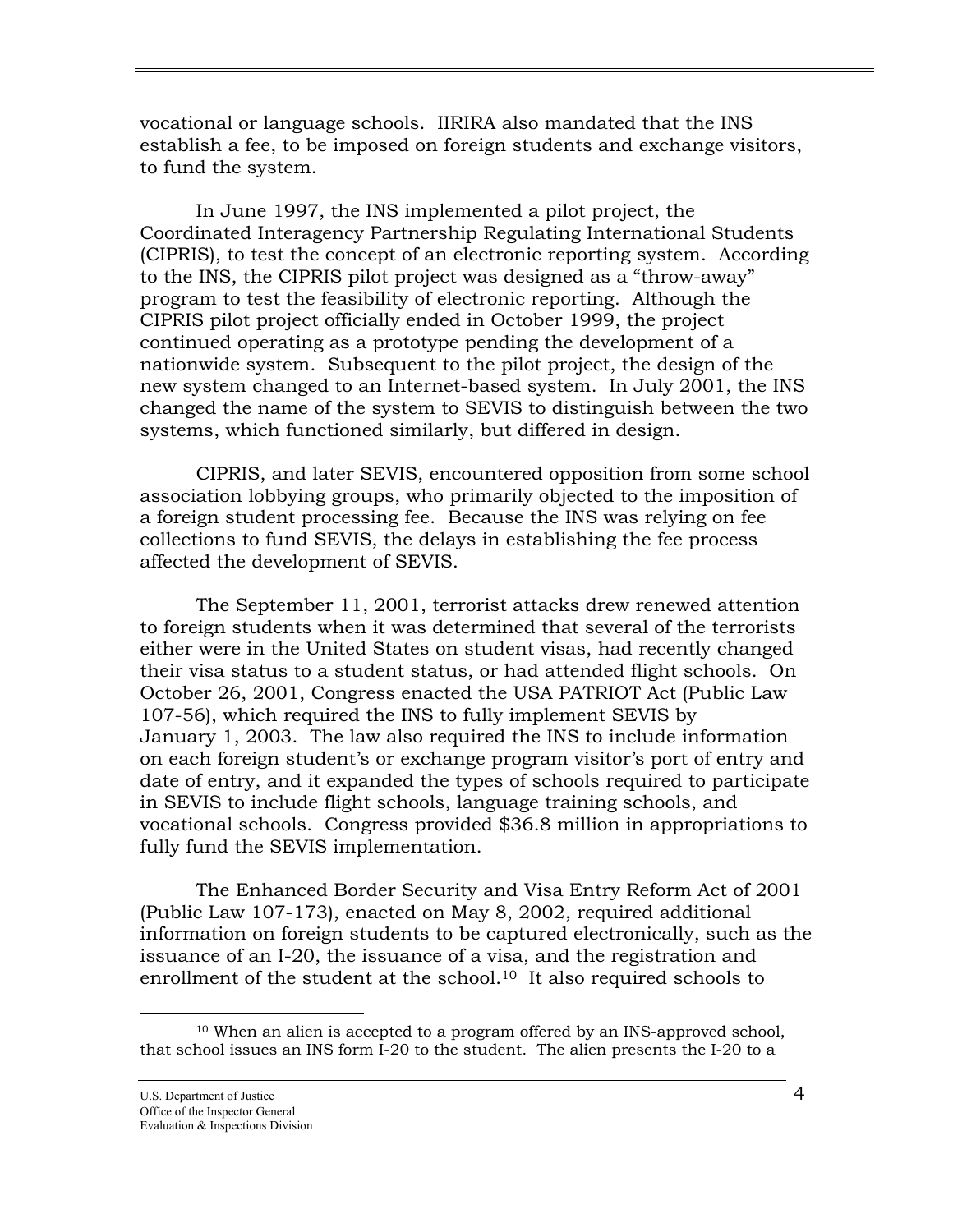report to the INS, no later than 30 days after the school registration deadline, the failure of an alien to enroll or commence participation in an INS-approved school, or a designated exchange visitor program. The law also established a transition program for issuing foreign student and exchange visitor visas pending full SEVIS implementation.

Since May 2002 the INS has published a series of rules in the Federal Register to implement SEVIS:

- On May 16, 2002, the INS published a proposed rule that established the regulatory framework for SEVIS and set a mandatory compliance date of January 30, 2003, for schools to use SEVIS. The proposed rule recognized that the compulsory date of January 30, 2003, might pose challenges for schools and solicited comments from the schools regarding the amount of time the schools believed would be necessary to convert to SEVIS.
- On July 1, 2002, the INS published an interim rule allowing schools to preliminarily enroll in SEVIS provided that they met specified criteria. For these schools, the INS waived the requirement of an on-site review as a condition for approval. The preliminary enrollment period was effective from July 1, 2002, until the INS published its interim certification rule.
- On September 25, 2002, the INS published an interim certification rule requiring that all schools not already approved for SEVIS during the preliminary enrollment period undergo a certification review, including an on-site review, prior to enrollment in SEVIS. The rule required schools to enter all continuing students into SEVIS by the end of the next academic cycle. The rule also gave the INS the option of deferring the initial on-site review requirement and allowing conditional enrollment in SEVIS for accredited schools or for public secondary schools.

 $\overline{a}$ consular officer when applying for a student visa as proof of acceptance to an INSapproved program. The alien also presents the I-20 to an inspector upon entry to the United States.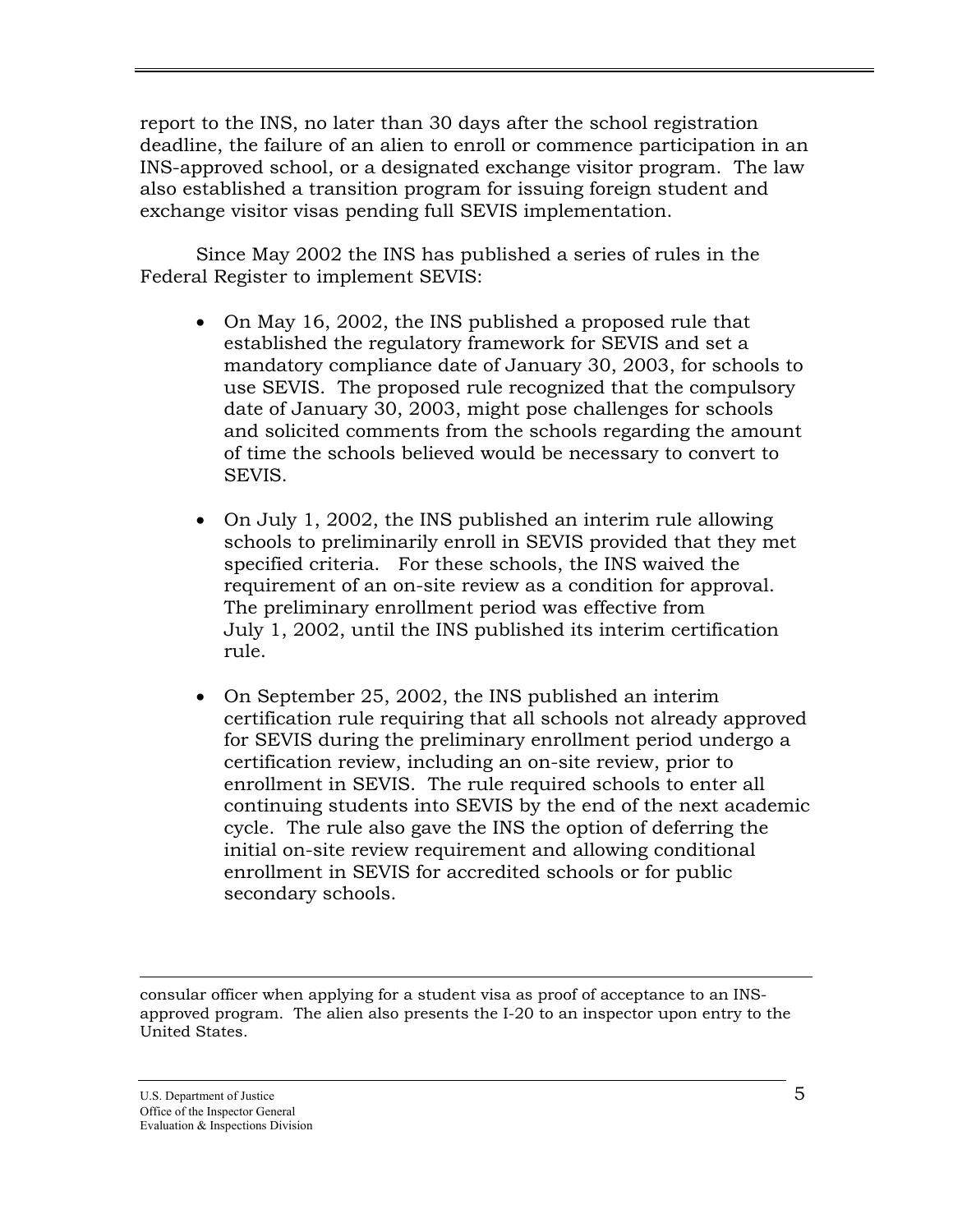• On December 11, 2002, the INS published the final version of its May 16, 2002, proposed SEVIS rule.<sup>11</sup> The rule established August 1, 2003, as the date by which schools must issue SEVIS I-20s to all of their continuing students. The rule became effective on January 1, 2003.

#### **SEVIS Implementation Schedule**

While the INS established January 30, 2003, as the mandatory implementation date by which all schools were required to begin issuing SEVIS I-20s to their new students, the INS subsequently extended this date to February 15, 2003. During January 2003, as more schools and foreign exchange visitor program sponsors began to access SEVIS, technical problems developed. Users had difficulty logging onto SEVIS, and as the volume of users grew, the system became increasingly sluggish. The INS also was struggling to complete its certification reviews of those schools that had submitted their applications by November 15, 2002[.12](#page-14-1) Until the INS completed these reviews, these schools would not be able to accept any new foreign students.

On January 29, 2003, the INS issued a statement extending the mandatory compliance date from January 30, 2003, to February 15, 2003. During this 2-week extension, the INS planned to correct the system's problems and complete its certification reviews of those schools that applied by November 15, 2002.[13](#page-14-2)

The INS is requiring all schools to use SEVIS for I-20s issued to new students after February 15, 2003, and it is giving schools until August 1, 2003, to reissue I-20s to their continuing students. Until

<span id="page-14-2"></span>13 According to the INS's response to this report, it was able to complete its certification reviews of these schools by February 13, 2003.

 $\overline{a}$ 

<span id="page-14-0"></span><sup>11</sup> On December 12, 2002, the Department of State issued an interim final rule setting forth the same compliance dates for foreign exchange visitor program sponsors. Although the INS is responsible for monitoring the status of exchange visitors, the Department of State is responsible for approving and monitoring exchange visitor program sponsors.

<span id="page-14-1"></span><sup>12</sup> The September 25, 2002, interim certification rule stated, "In order to be reviewed by the [INS] and be granted access to SEVIS prior to the mandatory compliance date, schools are strongly encouraged to submit an electronic Form I-17 to the [INS] no less than 75 days prior to the compliance deadline. The [INS] cannot guarantee timely final action on any Form I-17 petition not filed at least 75 days prior to the SEVIS mandatory compliance deadline."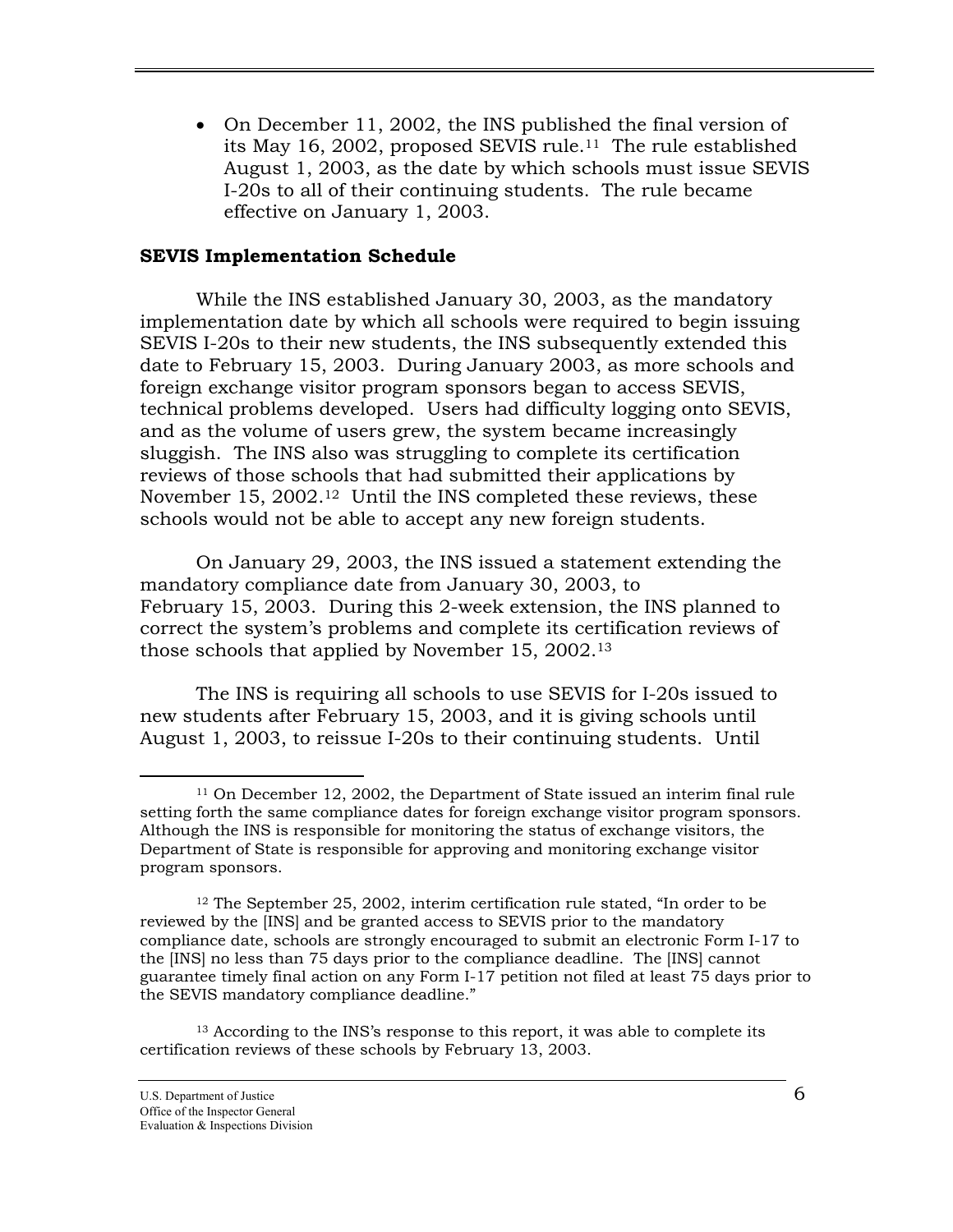then, the INS will continue to send the non-SEVIS I-20s to a contract firm for data entry into its prior database, STSC.

At the time of our original review, STSC contained approximately 72,000 active INS-approved schools. Accordingly, our report in May 2002 questioned whether the INS would be able to properly review and re-certify all of the schools prior to the congressionally-mandated full implementation date of January 1, 2003. The INS subsequently acknowledged to us that it believed the number of active schools in STSC was grossly overstated. According to its website, the INS estimates that 90 percent of the 72,000 INS-approved schools included in STSC were either inactive or no longer eligible for approval. The website states:

> It's true that 72,000 schools have at one time or another participated in the foreign student program. The vast majority of those institutions are not currently active participants. Many are no longer in business. Many only participated on a one-time basis. Many were public elementary and middle schools that can no longer sponsor foreign exchange students…INS recently completed a study of the schools that sponsored foreign students during the past three years. We determined that 7,400 schools are actively involved in bringing foreign students to the United States.

### **Prior OIG Review Findings Relating to the Certification Process**

Our original review was critical of the INS's process for certifying schools as eligible to accept foreign students, and identified the following deficiencies in the certification process:

- The certification and monitoring of schools at the district offices were low-priority collateral duties,
- INS adjudicators responsible for reviewing and approving school applications were not conducting on-site reviews of schools or personally interviewing DSOs to verify that the schools were bona fide,
- INS adjudicators received no formal training and lacked clear guidelines relating to the certification process, and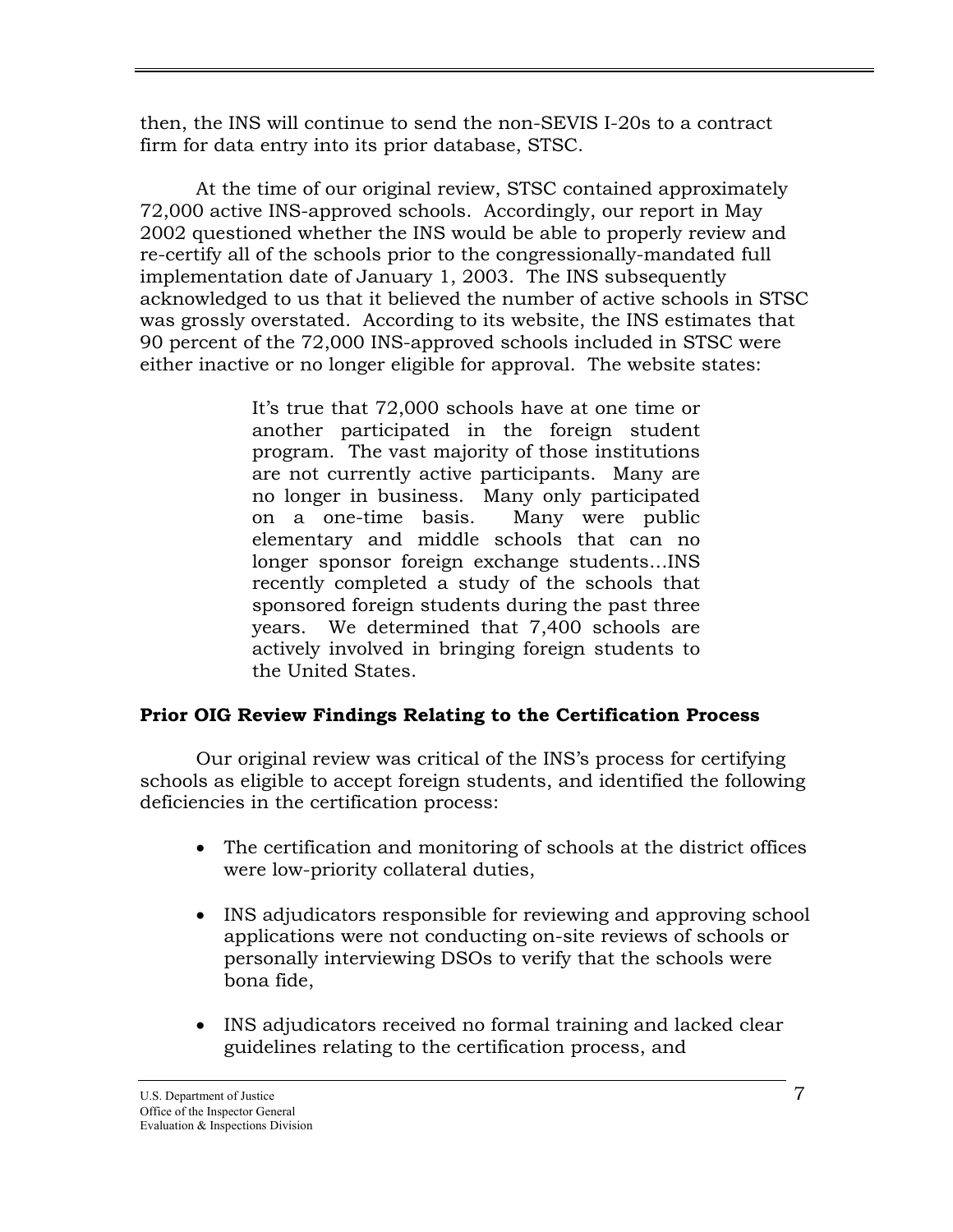• The INS did not periodically review approved schools for continued eligibility.

Because of these deficiencies, we concluded that the INS's STSC database was unreliable, incomplete, and inaccurate. Our sample of 200 schools selected from the STSC database identified at least 86 that appeared to be inactive. We identified other schools that were approved and active but not entered into STSC. Additionally, we identified numerous instances where the school addresses and names had changed but were not updated in STSC. We noted in our original report that as a result of the lack of attention to the program, fraud had become pervasive.

In implementing SEVIS, the INS stated that it would address several of the deficiencies we identified by:

- Requiring all schools to reapply for approval to accept foreign students,
- Requiring schools to undergo a re-certification review every two years,
- Directing INS district office managers to dedicate sufficient personnel to perform the certifications,
- Hiring contract firms to conduct on-site reviews of schools in order to verify that schools are bona fide and are complying with INS's records and reporting requirements, and
- Providing initial formal training for district office adjudicators and developing an on-line training module for future training.

#### **SEVIS School Certification Process**

The INS decided to require all schools previously approved to resubmit applications. To facilitate this application review, the INS instituted a two-phased process for certifying schools. In the first phase, effective July 1, 2002, through September 24, 2002, the INS established a preliminary enrollment period for schools that met certain requirements. Schools could apply during this period if they were: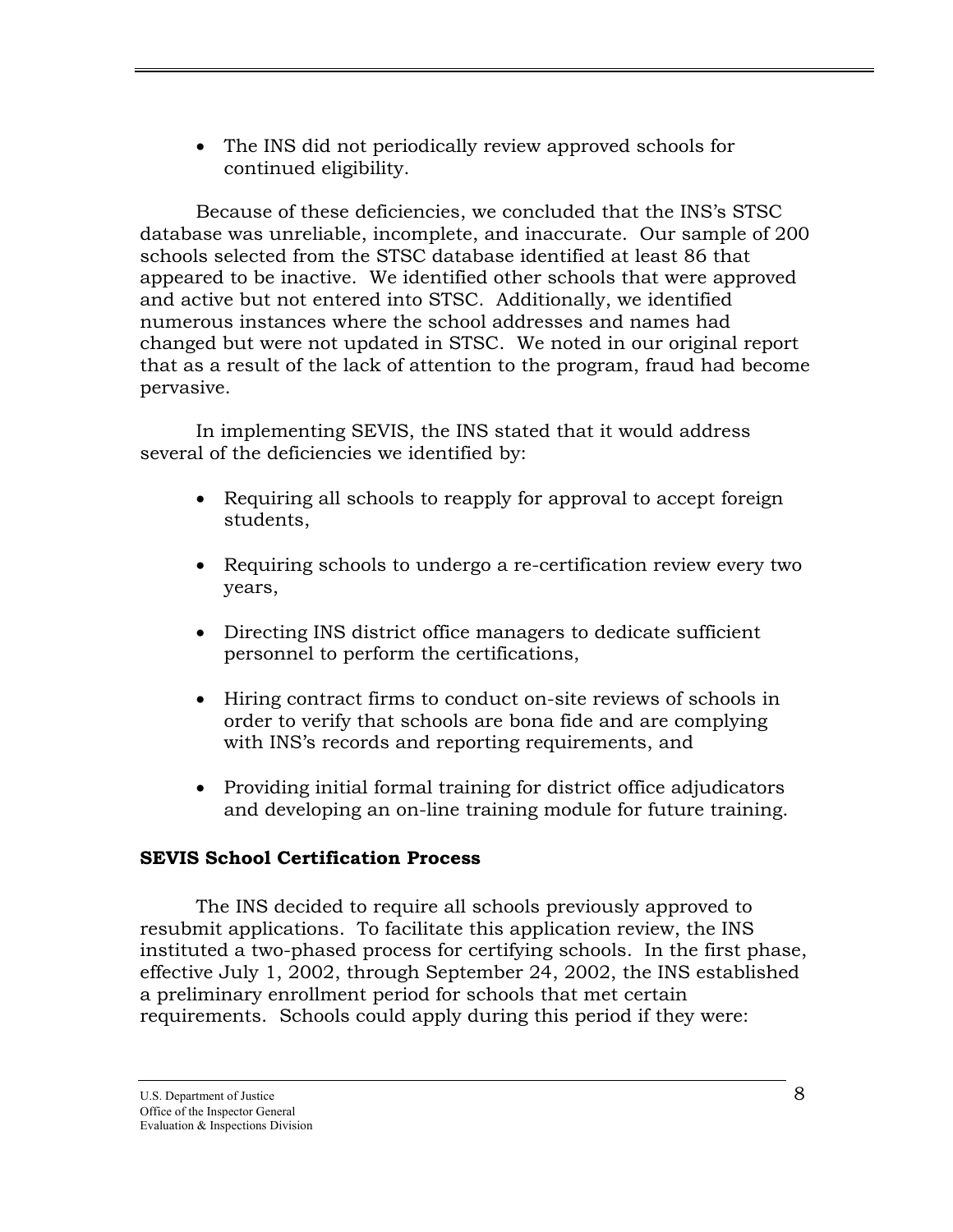- Accredited by certain accrediting organizations, $14$
- Continuously approved by the INS for the last three years for the enrollment of F (Academic or language) or M (vocational) students, and
- [No](#page-17-1)t a flight school.

These schools were required to submit an electronic I-17 application through SEVIS.15 Senior INS officers assigned to headquarters adjudicated those applications submitted during the preliminary enrollment period. The INS deferred the required on-site review for these schools.[16](#page-17-2) According to the INS, it approved 1,418 schools during the preliminary enrollment period.

During the second phase, starting on September 25, 2002, the INS accepted applications from other schools. To ensure completion of the certification review by the mandatory compliance date, the INS in its interim SEVIS rule "strongly encouraged" schools to submit their I-17 applications by November 15, 2002. These schools also were required to submit an electronic I-17 application through SEVIS. Once the application was received, INS headquarters directed one of its three contract firms to conduct an on-site review. INS district office staff adjudicated these applications, using the on-site review reports submitted by the contract investigators and supporting documentation submitted by DSOs to determine whether or not to approve the school for access to SEVIS.

The INS also requires that schools be re-certified every two years. The INS does not intend to publish its rule implementing the 2-year recertification requirement until after all schools are using SEVIS. According to the INS, SEVIS will automatically generate reminders to

<u>.</u>

<span id="page-17-0"></span><sup>14</sup> The rule specifies that private elementary and secondary schools must be accredited by an organization holding membership in the Council for the American Private Education or the American Association of Christian Schools, and that postsecondary, language, and vocational schools must be accredited by an accrediting organization approved by the U.S. Department of Education.

<span id="page-17-1"></span><sup>15</sup> Form I-17 is a standard INS form used by a school to request approval from the INS to admit nonimmigrant students.

<span id="page-17-2"></span><sup>16</sup> The INS's July 1, 2002, interim rule states that all schools granted preliminary enrollment in SEVIS will be required to undergo an on-site review prior to May 2004.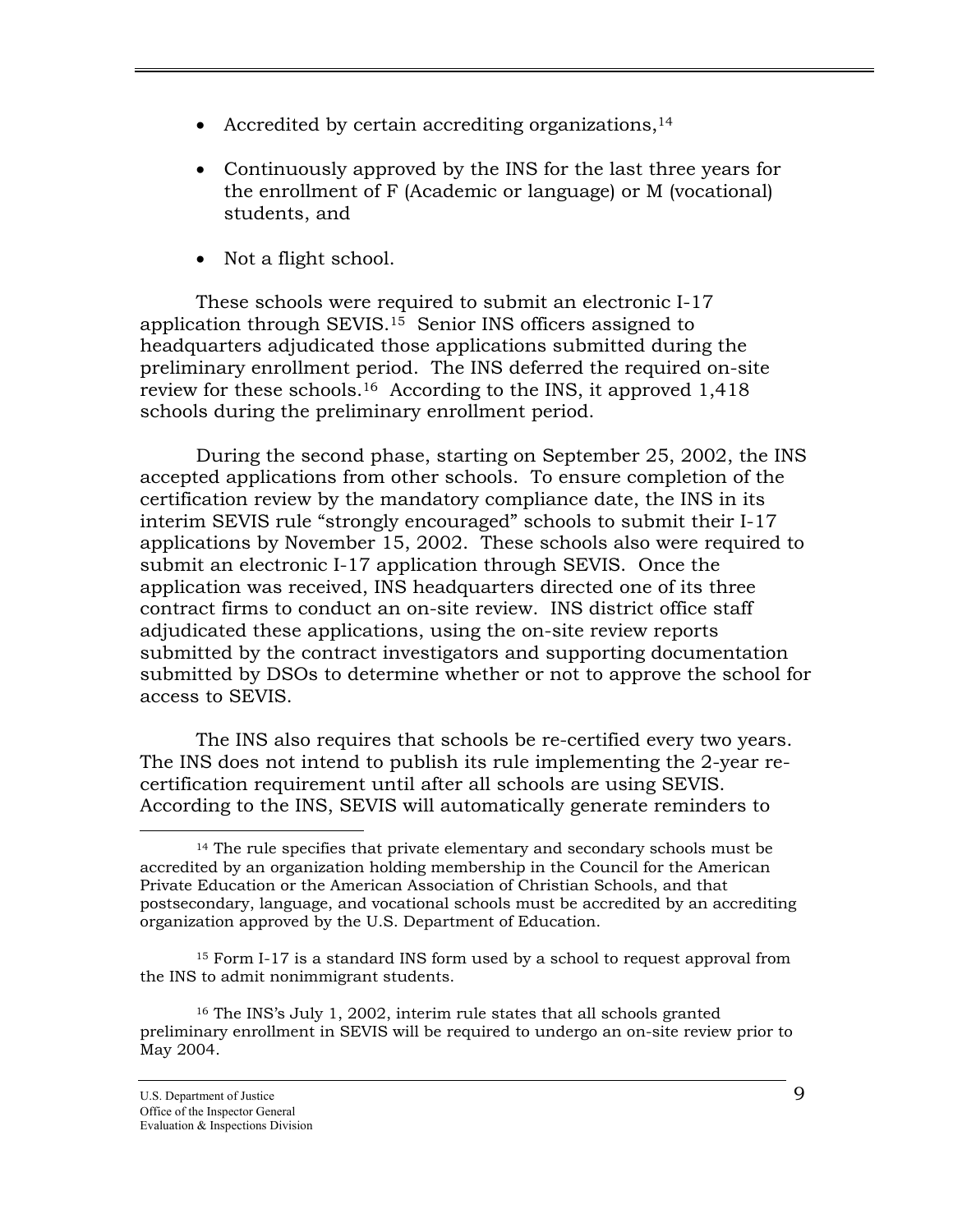both the appropriate INS district office and school when the certification period is expiring.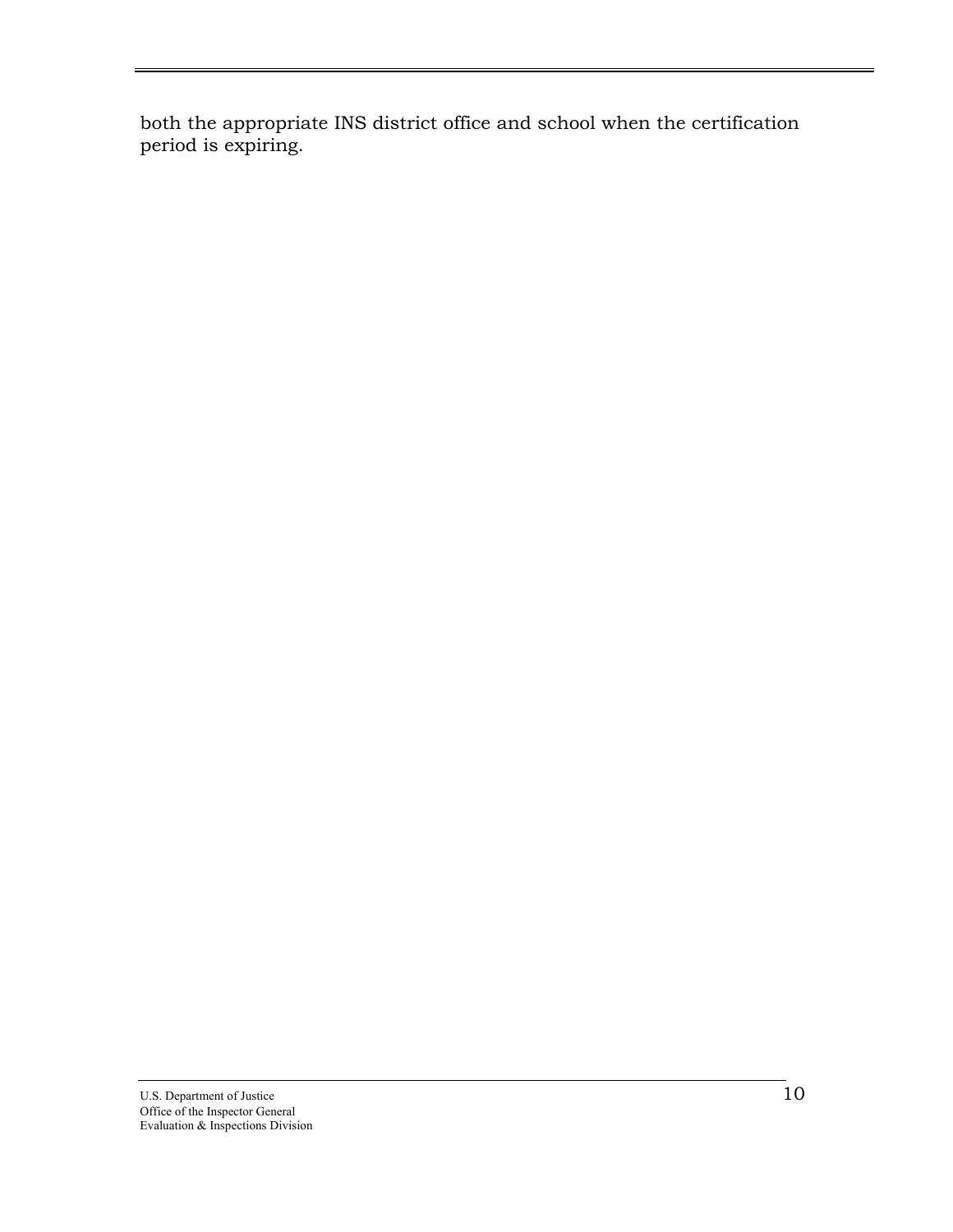#### **SEVIS IS NOT FULLY IMPLEMENTED**

**While the USA PATRIOT Act mandated that the INS fully implement SEVIS by January 1, 2003, the system was only technically available by that date. We believe that SEVIS has not been fully implemented because the program elements essential to ensuring the integrity of the system are not fully in place. These elements include: ensuring that sufficient resources are devoted to the foreign student program; ensuring that only bona fide schools are provided access to SEVIS; ensuring that schools are completely and accurately entering information on their foreign students into SEVIS in a timely manner; adequately training DHS employees and school representatives; and establishing procedures for using SEVIS data to identify noncompliant and fraudulent operations as well as following up when SEVIS data indicates fraud in a school's program.**

This review found that the INS has made significant progress in implementing SEVIS. The INS is requiring previously approved schools to reapply and non-accredited vocational, language, and flight schools to undergo on-site reviews prior to providing them access to SEVIS. In addition, all INS offices and Department of State consular posts can access SEVIS.

However, despite this progress, we believe that the INS has not yet fully implemented SEVIS. INS management makes a distinction between implementing the system and implementing the foreign student program, and therefore continues to assert that it met the January 1, 2003, mandated deadline because the system was technically available as of this date. However, as stated in the Inspector General's September 2002 testimony, we do not believe that system implementation can be viewed separately from program implementation. For SEVIS to be effective, it is essential to ensure that the foreign student data contained in the system is complete, accurate, and timely, and that only bona fide schools are gaining access to SEVIS. In addition, processes must be in place to identify and follow-up on possible fraud in the foreign student program. Without having the program elements in place, there is no assurance that the data in SEVIS is reliable and that fraudulent schools are not being provided access to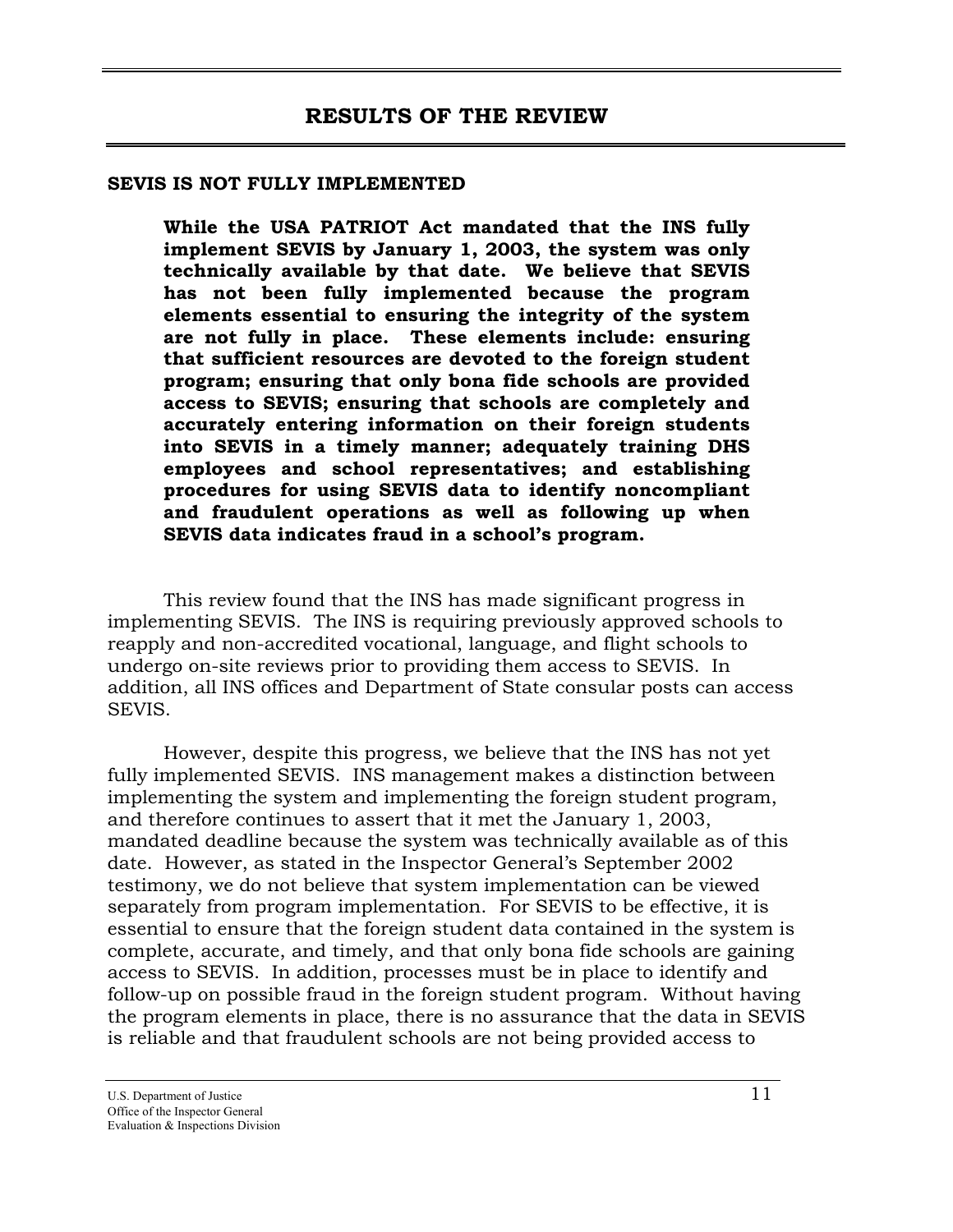SEVIS. These program elements are discussed in detail in subsequent sections of this report.

In addition, SEVIS will not be fully functional as a monitoring system until August 1, 2003, when its database will contain complete information on all foreign students currently attending United States schools and when it will be the sole system used to monitor foreign students. Until then, the INS will continue to use its paper-based STSC system to monitor continuing foreign students who have non-SEVIS I-20s. INS inspectors at the ports of entry will continue to send a copy of the non-SEVIS I-20 forms to the INS contracting facility in London, Kentucky, for data entry into STSC. In addition, schools that have foreign students, but that have not been recertified, can continue to operate until August 1, 2003, as long as they do not accept new students.

#### **SCHOOLS NOT APPROVED TIMELY FOR ACCESS TO SEVIS**

**The INS failed to complete its reviews of those schools for which it guaranteed a decision by January 30, 2003. Processing delays occurred due to insufficient field adjudication staffing; technical problems related to the adjudicators' password access to SEVIS; and the failure of the INS contract investigators to conduct on-site reviews in a timely manner, and to transmit the schools' supporting documentation to the INS adjudicators.** 

The INS established a mandatory implementation date of January 30, 2003, by which all schools were required to issue SEVIS I-20s to their new students. The INS also guaranteed that it would process, by January 30, 2003, all I-17 applications submitted by November 15, 2002. As shown in Table 1, the INS was not able to honor its commitment. As of January 30, 2003, it had processed only 1,963 (69 percent) of the 2,856 applications that had been submitted between September 25, 2002, and November 15, 2002.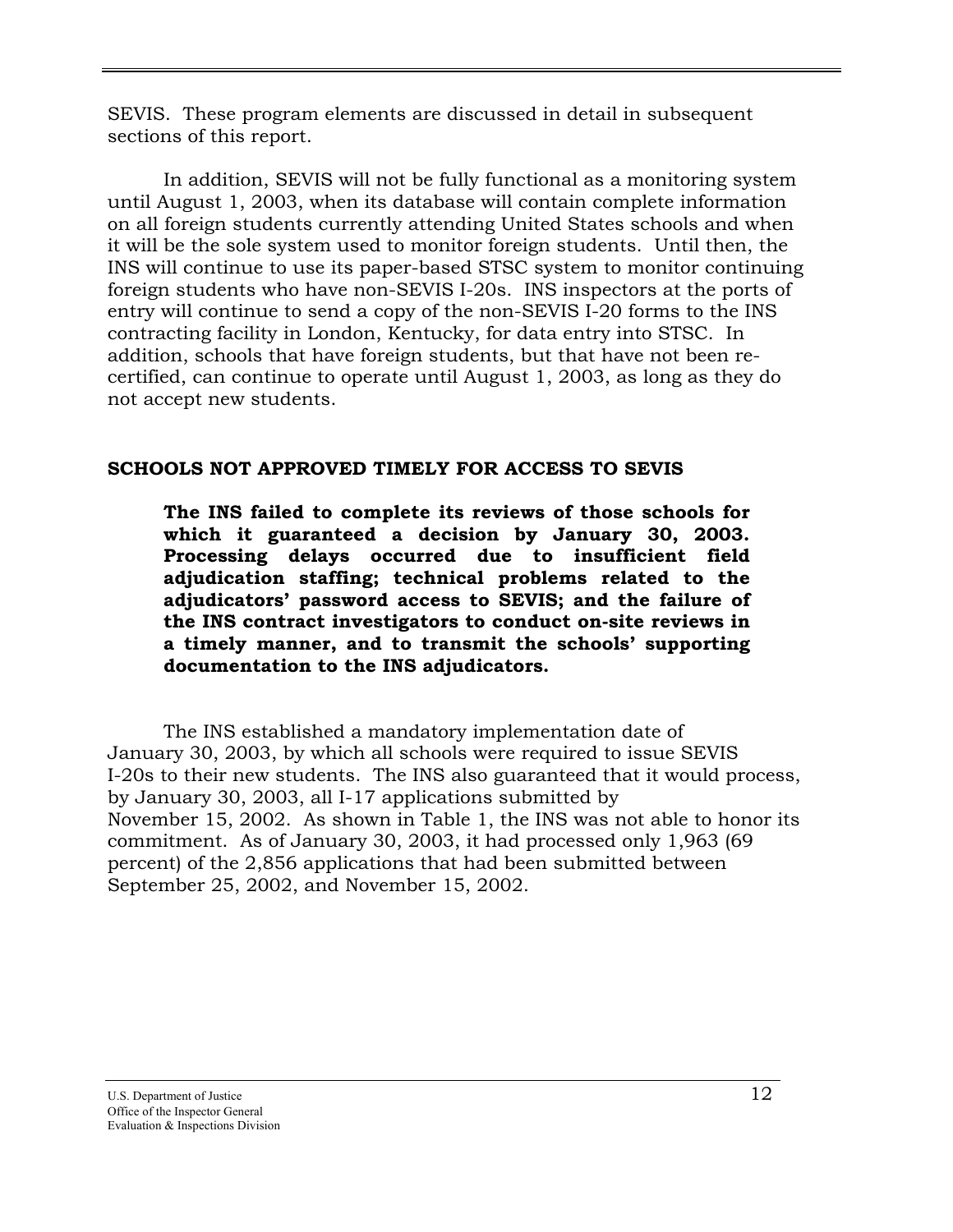| <b>Application Date</b>                    | <b>Applications</b> | <b>Approvals</b> | <b>Denials</b> | Pending |
|--------------------------------------------|---------------------|------------------|----------------|---------|
| July 1, 2002 to<br>September 24, 2002      | 1,779               | 1,418            | 361            |         |
| September 25, 2002 to<br>November 15, 2002 | 2,856               | 1,927            | 36             | 893     |
| November 16, 2002 to<br>January 30, 2003   | 1,305               |                  |                | 1,305   |
| Totals                                     | 5,940               | 3,345            | 397            | 2,198   |

#### **Table 1: SEVIS Certification Workload Statistics as of January 30, 2003**

Source: INS

Note: According to the INS, the majority of the denials during the period July 1, 2002, to September 24, 2002, were for schools that did not meet the criteria for the preliminary enrollment period. These schools may have reapplied and been approved after September 24, 2002.

Because of the application backlog, the INS exercised its option to allow conditional enrollment in SEVIS for accredited schools and public secondary schools prior to the required on-site reviews.<sup>17</sup> This allowed the INS to approve these schools without first requiring an on-site review. The INS did not make this decision until the end of January 2003, although it was aware of one of the contract firm's delays in conducting the on-site reviews at the end of December 2002. The INS is requiring all schools to issue SEVIS I-20s to new students accepted after February 15, 2003. After this date, schools need to wait for the INS's approval before accepting any new foreign students.

#### **Insufficient Staffing to Process SEVIS Applications**

We found in our original review that the INS assigned responsibility for certifying and monitoring schools to field office staff as a part-time, collateral duty. INS staff spent minimal time monitoring schools; as a result, some schools that had ceased their operations or that no longer met INS eligibility requirements issued I-20s fraudulently to aliens, allowing them to enter the United States. To improve the monitoring of schools, we recommended that the INS establish a dedicated unit within each field office to focus on the student and schools function. The INS did not agree that full-time personnel were necessary.

<span id="page-21-0"></span> $\overline{a}$ <sup>17</sup> Conditional enrollment is granted only for those schools that applied as of November 15, 2002.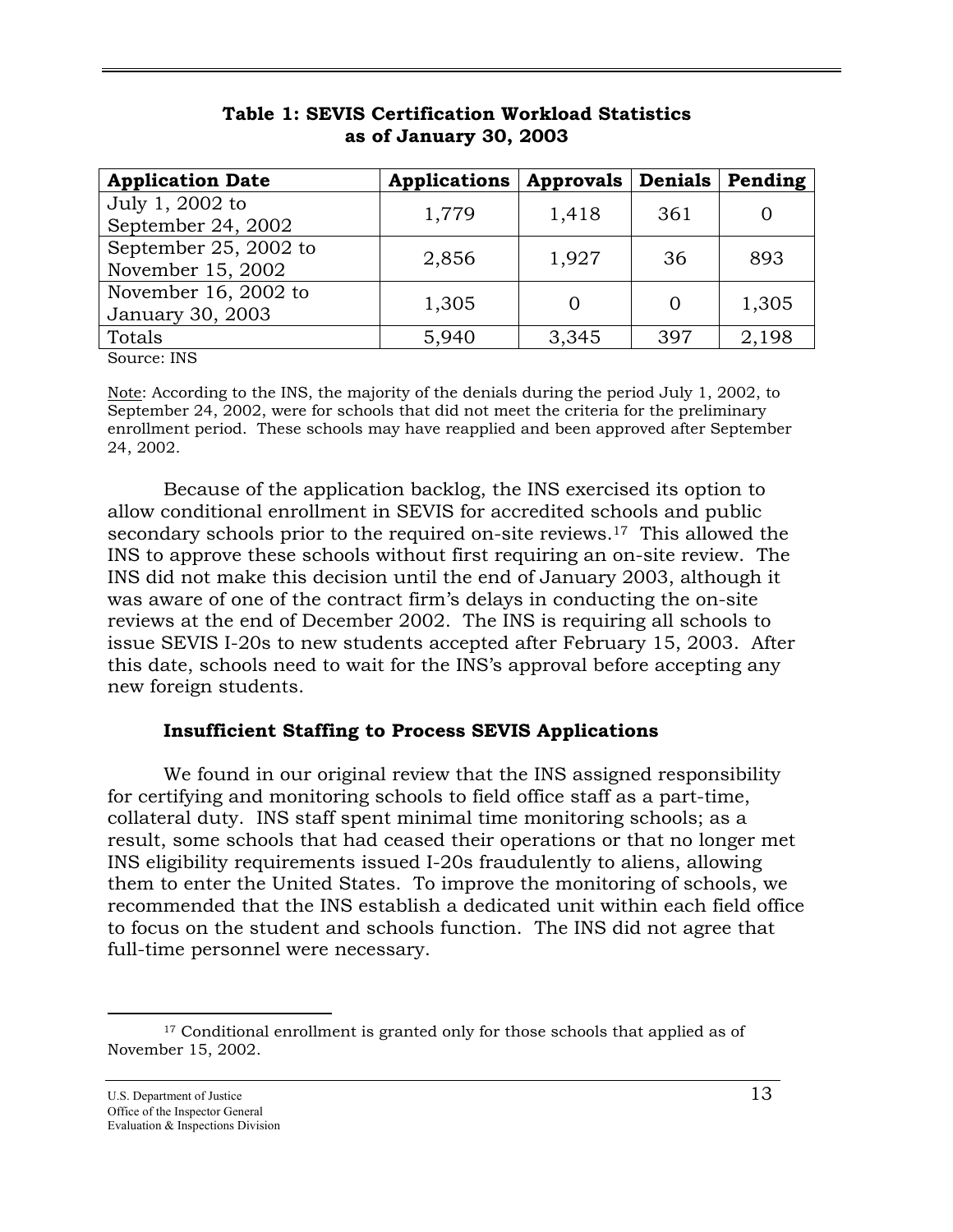Consequently, INS headquarters officials did not identify the specific resources needed to ensure that schools would be approved for access to SEVIS in a timely manner. Instead, the INS directed its field office managers to devote sufficient resources to perform these certifications. A September 19, 2002, memorandum from the INS's Executive Associate Commissioner for Field Operations to the INS regional directors stated:

> It is mandatory that the field officers assigned to Student/Schools responsibilities be given sufficient time to accomplish these [certification] tasks…Once the full certification program begins, Student/Schools responsibilities are to be the primary focus of the assigned officers, with other duties being secondary. However, this is not to imply that all Student/Schools officers will need 40 hours per week to accomplish the tasks, nor that there may not be a need to devote more than one officer to this task.

Despite the directive, we found that the program continued to be insufficiently staffed. At six of the ten districts we contacted, only one adjudicator had been assigned responsibility for performing the certifications of schools applying for SEVIS access. And at only four of these six locations was this the full-time responsibility for the adjudicator. Most adjudicators we spoke to commented that the problem was not that management did not consider SEVIS a priority, but that there were too many priorities and not enough staff. At six locations, SEVIS adjudicators also were responsible for other programs, such as the Temporary Protected Status (TPS) program and the National Security Entry-Exit Registration System (NSEERS). At one district office the sole SEVIS adjudicator stated that he was told specifically by management that SEVIS was not his priority. In a January 17, 2003, letter to the INS, one of the school associations stated that some schools were told by their district offices that their main priority was NSEERS.

We also found that at five of the INS district offices we contacted the INS had assigned primary responsibility for performing the school certifications to personnel who had no prior experience in processing school applications. Several of these adjudicators mentioned to us that they had little idea of what they were looking for. At two of these locations, management had reassigned the function from an experienced inspector, who previously had been responsible for the program, to an inexperienced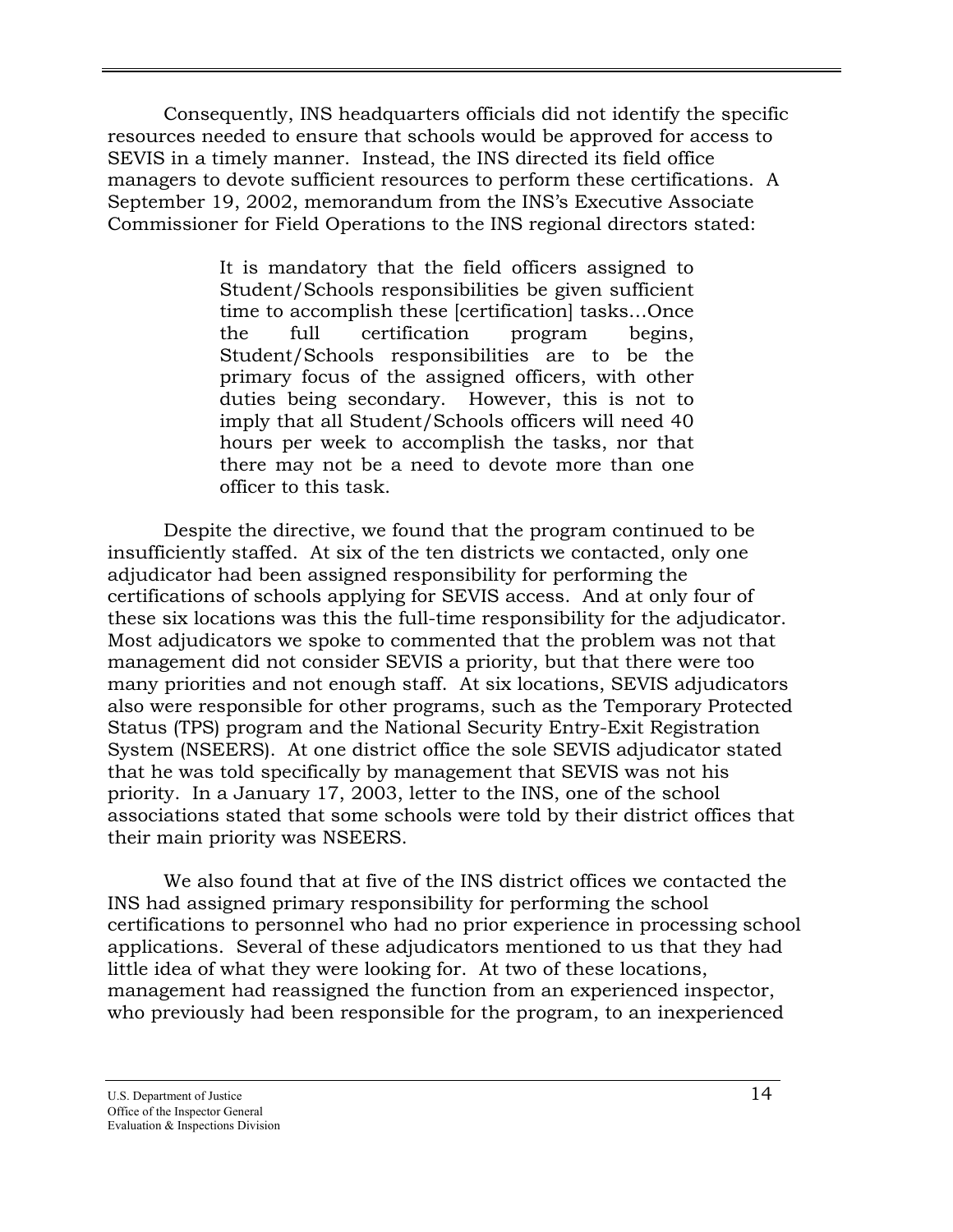adjudicator. Inexperienced adjudicators are less likely to be familiar with and identify anomalies that may indicate a fraudulent school.

At eight of the ten district offices we contacted, adjudicators reported being overwhelmed by the workload of pending applications for school certifications. At the ten district offices we contacted, the number of applications awaiting processing by January 30, 2003, ranged from 43 to 364, with an average workload of 184 applications.[18](#page-23-0) As of mid-January, adjudicators at these locations had completed processing only 11 to 45 percent of these applications, with an average completion rate of 26 percent. In addition to reviewing I-17 applications, adjudicators spent extensive time responding to telephone calls and e-mails from DSOs inquiring about the status of their applications or requesting technical advice on using SEVIS. The adjudicators reported being frustrated when responding to these calls because they were not informed by INS headquarters of the status of the on-site reviews, and therefore were unable to appropriately respond to the DSOs. Nearly all the adjudicators that we contacted were skeptical of their ability to complete their reviews of the applications by January 30, 2003.

The problems the INS experienced during this initial SEVIS certification period highlight the need for the INS to assign full-time, welltrained personnel to the program. The workload will continue beyond the initial period. Between November 15, 2002, and January 30, 2003, the INS received an additional 1,305 applications which still needed review. In addition, an unknown number of schools will be submitting applications between January 31, 2003, and the August 1, 2003, deadline for mandatory use of SEVIS for continuing students. Also, all schools will need to reapply for certification every two years. The INS needs to develop a cadre of experienced adjudicators who are familiar with the process and the schools in their districts, so that they can more readily identify fraudulent applications.

#### **Password Problems**

We also found that at six of the ten district offices we contacted adjudicators were unable to access SEVIS. This was a major cause for delays, because SEVIS requires the adjudicators to electronically approve I-17 applications. At four districts, some of the adjudicators had not yet been assigned passwords, and at two other districts, adjudicators complained of continual problems in using passwords. At one district office, the

<span id="page-23-0"></span> $\overline{a}$ <sup>18</sup> These numbers include only those applications submitted to the INS as of November 15, 2002, for which INS originally guaranteed a decision by January 30, 2003.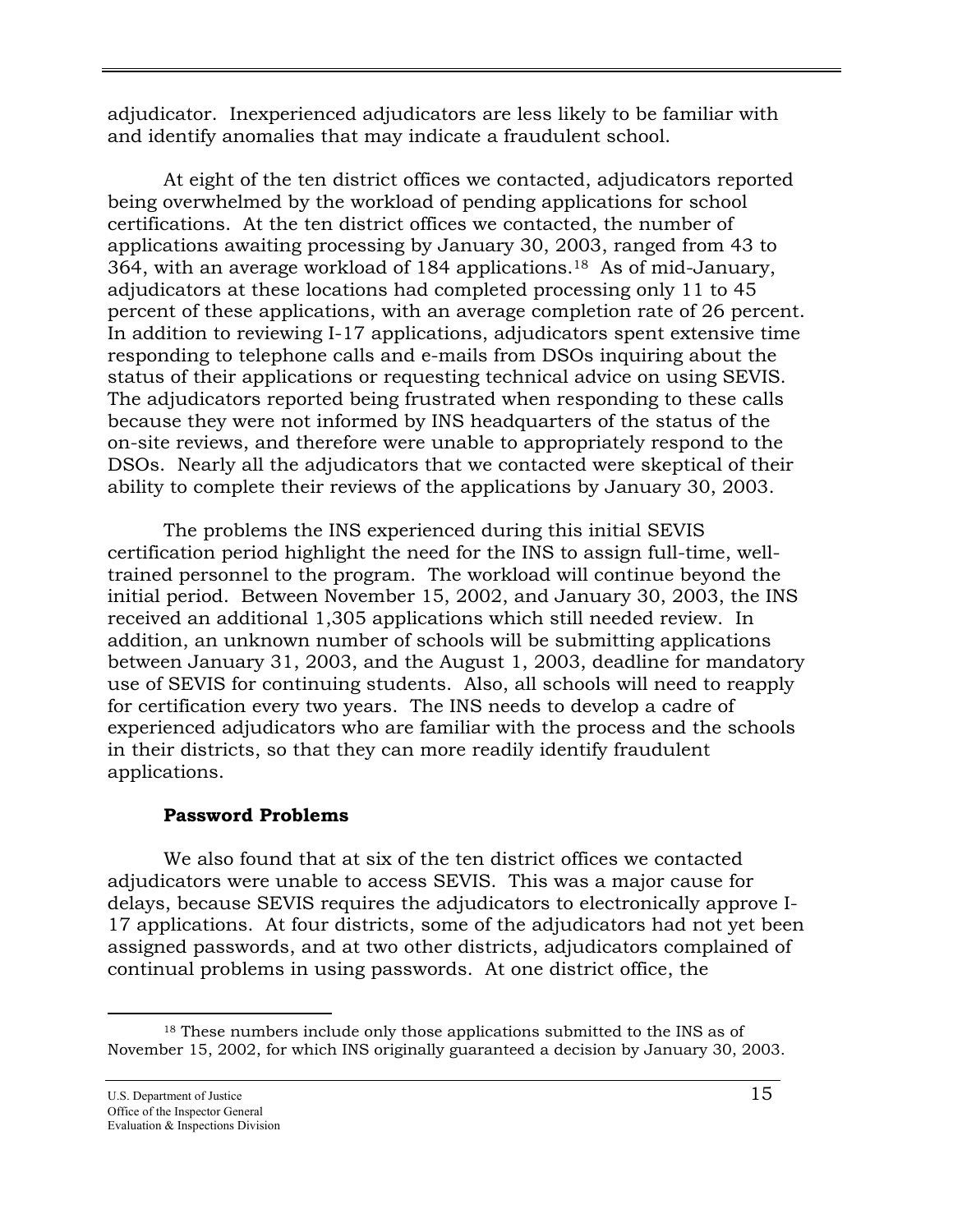adjudicator stated that because no one at her location had yet been assigned a password, she was manually adjudicating the applications and sending the results to INS headquarters where the results were electronically entered into SEVIS. Another adjudicator said that, after contacting INS Information Technology Support 11 times within a 2-week period due to a nonworking password, he was told that his experience was common and that another adjudicator had already been provided with 13 or 14 different passwords.

#### **On-Site Reviews Not Conducted Timely**

In September 2002, the INS contracted with three investigative firms to conduct on-site reviews. Although we believe that the on-site reviews would be more effective if conducted by INS staff familiar with the program, the INS's decision to use contract investigators was understandable given the tight implementation deadline, the volume of on-site reviews needed to be conducted, and the lack of in-house resources to perform the on-site reviews. The INS's statement of work required each contract investigative firm to have over 500 investigators available to conduct the on-site reviews. The INS estimated that it would order 400, 1,250, and 2,500 on-site reviews from the contract firm respectively, with the greatest number of reviews assigned to the lowest bidder.

The statement of work gives contract firms ten working days to conduct each on-site review and to report the results to the INS. INS headquarters personnel monitor the contract firms to identify delays. The INS developed a checklist for the contract investigators to use when conducting the reviews, in lieu of an investigative report. The contract investigators were required to submit a completed electronic checklist to INS headquarters and a hard copy of the checklist, along with supporting documentation collected at the school, to the applicable INS district office.

The INS experienced serious performance problems with one of its contract firms in meeting the 10-day deadline. This contract firm had been assigned the largest number of on-site reviews to conduct. On January 16, 2003, the INS provided us with a copy of the spreadsheets they use to track the contract firm's compliance with meeting the 10-day schedule. These spreadsheets did not include all of the schools that submitted applications, but only those schools that submitted applications by November 15, 2002. The timeliness problems of this contract firm are evident, as shown in Table 2.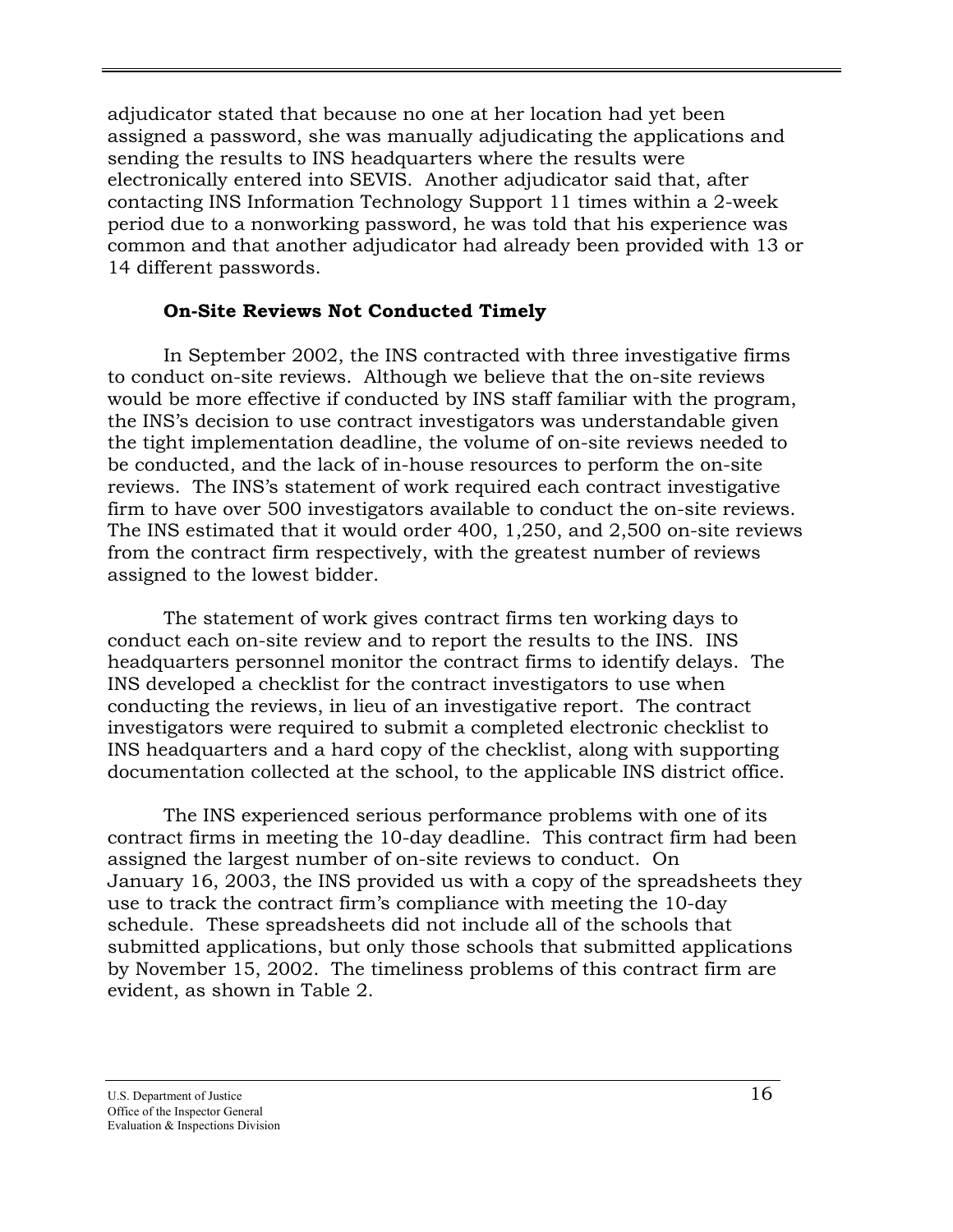|                          |       | Contract Firm 1   Contract Firm 2 |
|--------------------------|-------|-----------------------------------|
| Total Assigned           | 566   | 1,232                             |
| <b>Total Completed</b>   | 501   | 545                               |
| Percent Completed        | 88.5% | 44.2%                             |
| Number Outstanding       | 65    | 687                               |
| Number Received Late     | 33    | 470                               |
| Percent Received Late    | 6.6%  | 86.2%                             |
| Average Days to Complete | 6.4   | 19.5                              |

**Table 2: On-Site Reviews Assigned and Completed as of January 16, 2003** 

Source: INS

Note: The INS did not have the data available for its third contractor at the time of our review. According to INS officials, there were no performance problems relating to timeliness for the third contractor.

#### **Delays in Receiving Supporting Documentation From Schools**

Processing delays also occurred because the contract investigators often failed to collect the required supporting documentation from the schools. The adjudicators we contacted complained that many of the I-17 applications submitted by the contract investigators were missing DSO signatures, although the contract investigators indicated on the checklist that they picked up the signed copy. An INS headquarters official told us in mid-January 2003 that the INS was aware of this problem and had brought it to the attention of the contract firms. However, the adjudicators we spoke to indicated that the problem was continuing. One adjudicator stated that a contract investigator had written on the checklist that he did not pick up a copy of a signed I-17 because he "didn't want to wait." The adjudicators also complained that contract investigators were neglecting to collect other supporting documentation from the schools, such as accreditation certificates. This lack of documentation caused additional processing delays, because the adjudicator must contact the school and wait for the school to send the missing information before the application can be processed.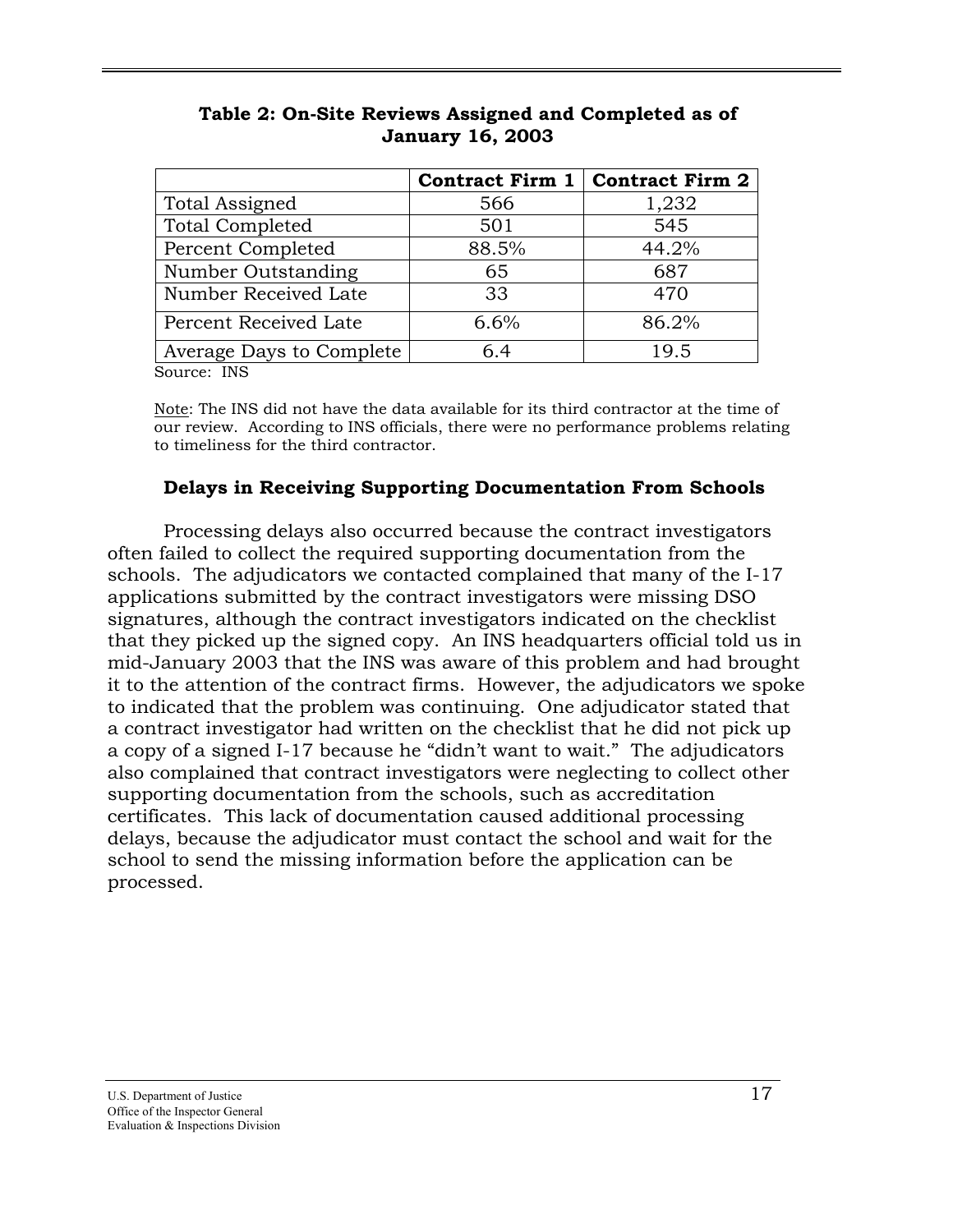#### **QUALITATIVE PROBLEMS RELATED TO ON-SITE REVIEWS**

**The INS is not sufficiently monitoring the contract investigators to ensure that the on-site reviews are performed properly. In addition, the INS did not take the necessary actions, such as testing the checklist, to ensure that the information gathered during the on-site reviews is useful to the INS adjudicators responsible for certification decisions. Due to problems with the quality of these reviews, the value of the on-site reviews, as currently conducted, is questionable.** 

We identified a number of issues relating to the quality of the on-site reviews and the usefulness of the information on the checklist. All of the adjudicators we spoke to criticized the quality of the information included in the checklists. The types of comments made included:

- The quality of the completed checklists was widely inconsistent, varying among the individual contract investigators. Adjudicators complained that most of the checklists were sparse, containing little or no narrative comments about the physical characteristics or the operations of the school. Many contained questionable comments. One adjudicator stated that a contract investigator wrote "plaques on wall" when asked to provide evidence that the DSO was aware of INS regulations. Another adjudicator stated that a contract investigator wrote "looks nice from the outside," when asked to describe the school. Many of the adjudicators we contacted questioned whether the contract investigators knew what they were looking for, and commented that they did not seem very well-trained.
- Generally, the checklists were not useful to the adjudicators. The adjudicators stated that they tended to skim the checklists and read only the narrative comments. If there were no narrative comments, the checklists were not used.
- Some of the completed checklists lacked basic information. One adjudicator stated that 12 of the checklists he received were so deficient that he did not know what to do with them. He noted that he received a blank checklist from a contract investigator who, upon visiting a school that was closed for the holidays, had simply noted "not conducted because school was closed." Another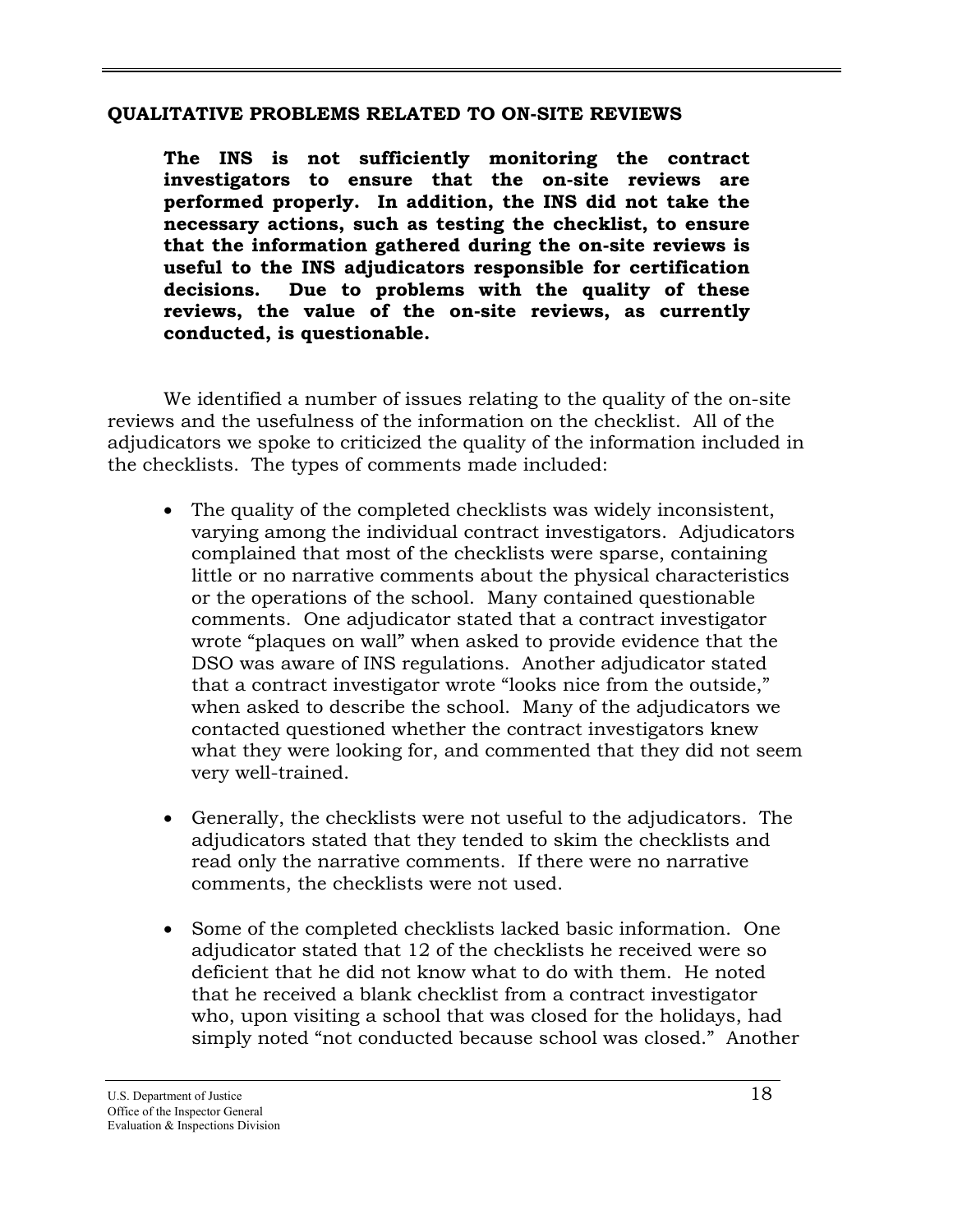adjudicator noted that a contract investigator who forgot his ID became so angry when the school refused to provide him access to the school records that he sent an incomplete report, noting that the school was "uncooperative." Because the adjudicators were not allowed to directly contact the contract investigators for clarification, they were unsure what to do with these deficient checklists.

The checklists submitted by the contract investigators varied in format. Although the INS provided the three contract firms with a standard checklist, some of the contract firms, or in some cases some of the individual investigators, revised the form. The adjudicators complained that the lack of a standard format made it difficult to review. In addition, although contract investigators were required to provide hard copies of their completed reports to the district offices, they were not always doing so. One adjudicator estimated that 80 percent of the checklists he received were sent electronically. Many of these checklists were missing the contract investigators' signatures.

We reviewed a sample of 20 completed contract investigator checklists, pertaining to vocational, language, and flight schools to examine qualitative issues such as completeness, accuracy, and adequacy. Our findings mirrored the comments we received from the adjudicators. Most checklists were sparse, containing few narrative comments, with 3 of the 20 containing no narrative comments at all. Our additional observations about the checklists we reviewed were as follows:

- The checklists appeared to confuse the contract investigators. Although the INS has different requirements for each type of school (for example, flight or language schools), it combined all the requirements on a single checklist. This may explain why, on half of the checklists we reviewed, the contract investigator completed the forms incorrectly. We believe that the INS should develop separate checklists for academic, vocational, language, and flight schools, each of which have different requirements.
- The checklists required the contract investigators to give "yes" or "no" opinions on such issues as whether the school is bona fide. We found that sometimes the contract investigator's opinion was contradicted by other information on the checklist. For example, one contract investigator visiting a vocational school noted that the school maintained no records on class performance, attendance,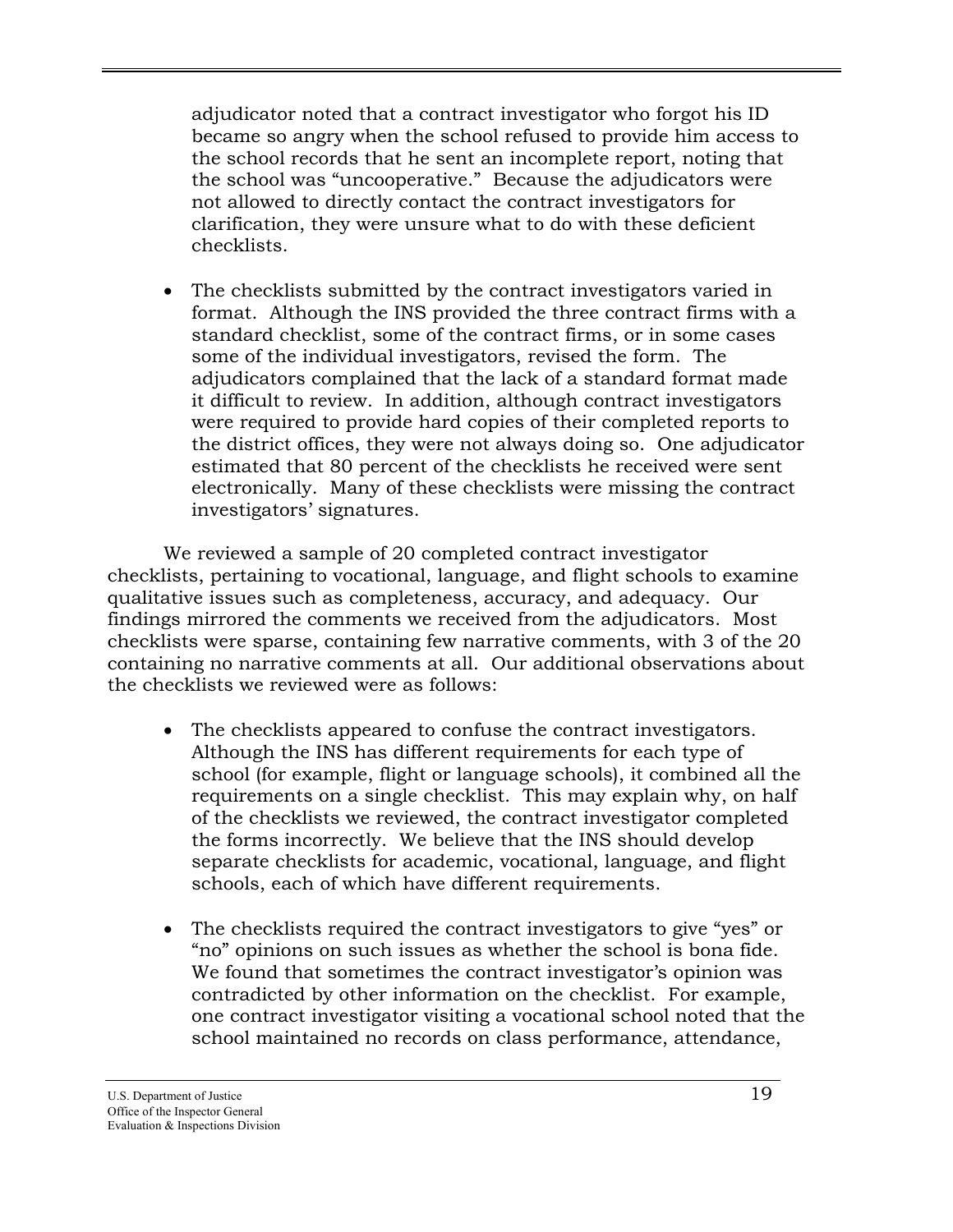and graduation records; had no catalog; had no available financial records; and according to the DSO, students routinely opened their own businesses after completing their program. Yet, the investigator concluded, "There is little doubt that this is a real school." We believe the contract investigators should be limited to providing sufficient factual and descriptive information to assist the INS adjudicators in determining whether the school is bona fide.

- An important part of the on-site review in determining a bona fide school is observing actual classes and providing details of what is observed. One checklist for a language school stated, "Classroom instruction was not viewed as classes were not in session when I was touring the facility." Another checklist stated "No classes in the morning." Several others provided no information other than "personally observed" or "verified." Due to the importance of this information, contract investigators should be required to obtain a schedule of classes and make a return visit when the classes are in session. Contract investigators also should be required to provide a full description of their observations.
- Ten of the checklists we reviewed did not contain the name of the contract investigator. If qualitative issues arise, this is needed for accountability. For quality control purposes, the checklists also should include the amount of time the contract investigator spent at the school.

In part, the problems with the checklists were due to the INS's failure to pretest the checklist in the field by having experienced school adjudicators conduct a sample of on-site reviews and provide feedback on the checklist deficiencies before using it nationally. We believe that had there been testing of the checklist, the INS could have identified qualitative problems and made the checklist a more useful instrument. To improve the usefulness of the checklist, the INS needs to obtain feedback from the field adjudicators and make appropriate revisions.

In addition, the INS provided no training to the contract investigators. The INS instead required the three contract firms to train their own employees in accordance with the statement of work. According to the statement of work: "The Contract firm shall provide trained investigators nationwide who have the required knowledge and expertise in performing time-sensitive investigations, test and evaluation, certification and accreditation and compliance audits and inspections." Based on the poor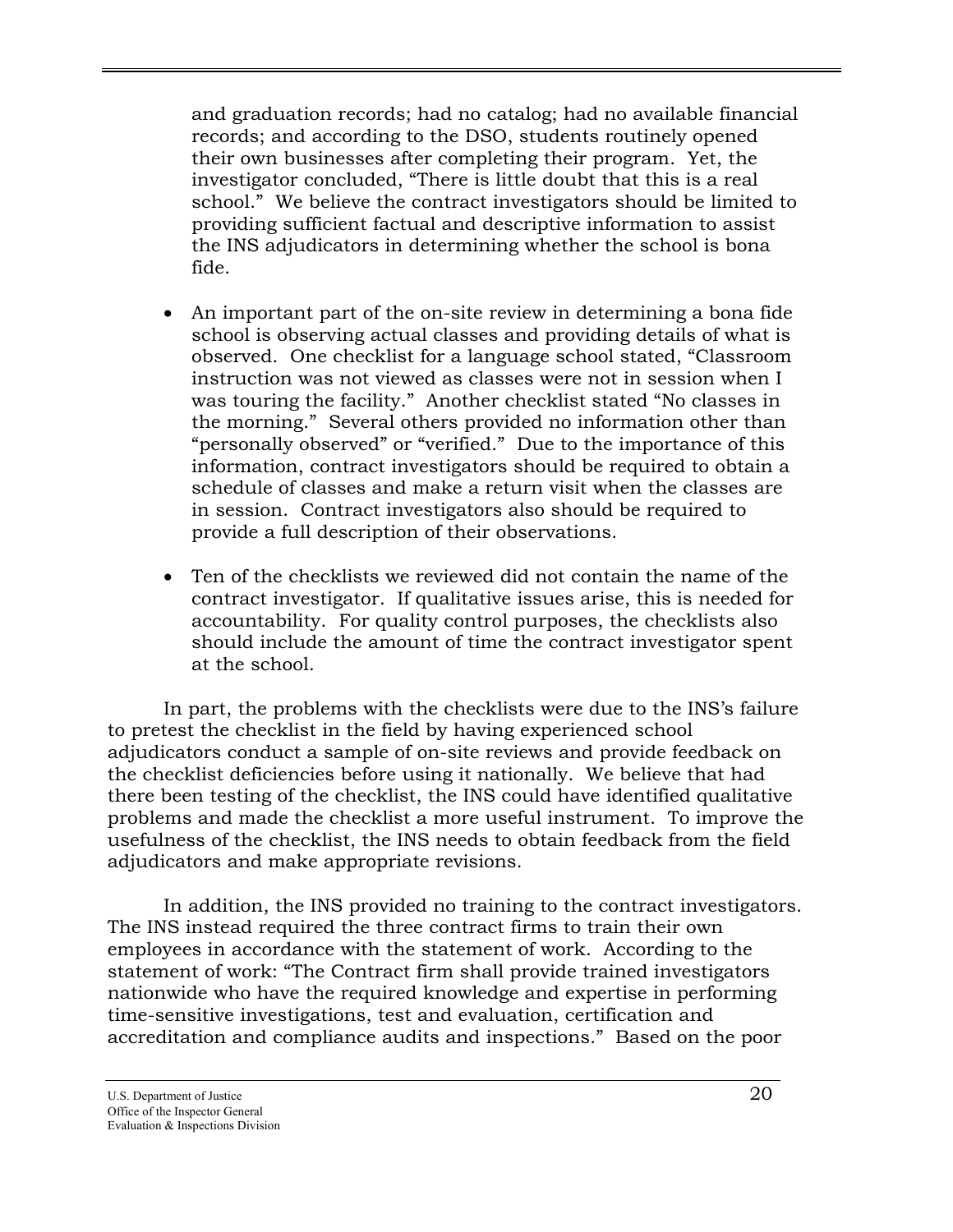quality of some of the completed checklists we reviewed, and the comments made by the field adjudicators, we question the training and qualifications of some of the contract investigators. We believe that the INS should not be relying on the contract investigators to provide opinions on such issues as compliance and bona fides, but should instead better instruct the investigators on providing sufficient, thorough descriptions of the schools' operations.

In October 2002, we discussed with INS officials the need to establish quality control over the on-site reviews conducted by the contract investigators. The INS stated that it routinely reviewed copies of the contract investigators' on-site review checklists for completeness and timeliness. The INS did not agree with our suggestion to spot-check the contract investigators' reviews, but instead expressed confidence in the contract firms' abilities. We believe that quality control reviews are necessary for three reasons:

- To ensure that contract investigators are conducting thorough reviews. Due to the volume of site reviews and the tight timeframe given to contract investigators to complete the reviews, contract investigators may be more concerned with completing the review quickly as opposed to thoroughly. Some adjudicators we contacted questioned the thoroughness of the reviews. One adjudicator mentioned that the officials at one school told her that the contract investigator's on-site review consisted of solely picking up documents.
- To ensure that investigators are actually visiting schools and not just obtaining information telephonically. One of the adjudicators we contacted cited suspicions that this was occurring.
- To deter and detect fraud. In the past, sham schools have been established as covers for alien smuggling operations. Individuals operating sham schools may bribe contract investigators to provide a clean on-site review report. INS spot-checks could help identify instances where this is occurring.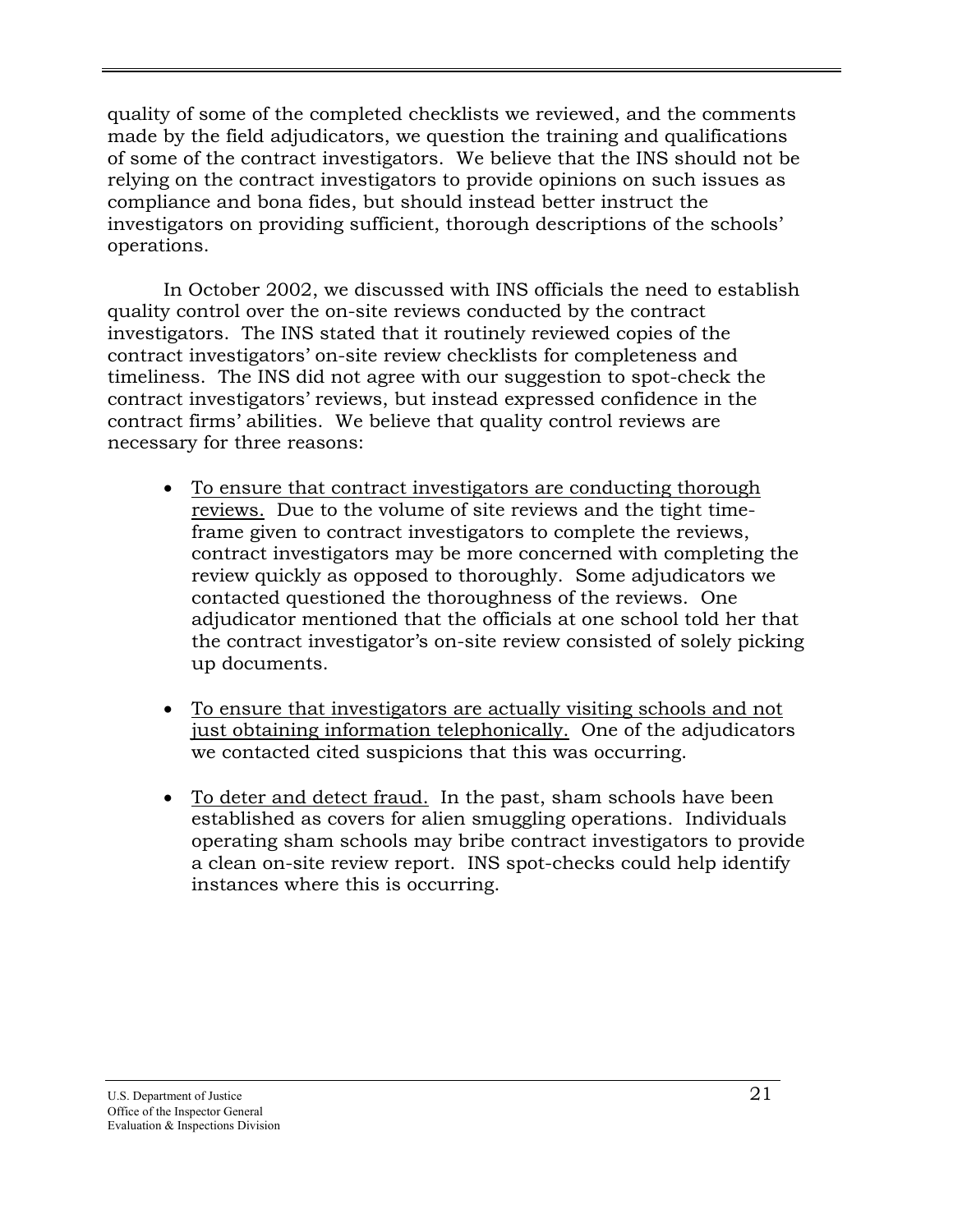#### **COMPLIANCE AUDITS NOT PROPERLY PERFORMED**

**The INS is inappropriately using contract investigator checklists to determine if schools have adequate internal controls in place and whether schools are entering data into SEVIS accurately, completely, and timely.** 

In our original review, we recommended that the INS conduct audits of approved schools to determine whether proper internal controls are in place and whether the school's foreign student data is entered into SEVIS completely, accurately, and timely. This is important not only for identifying internal control weaknesses, which could lead to fraudulent activities, but also for ensuring the integrity of SEVIS data. On May 14, 2002, Congress enacted the Enhanced Border Security and Visa Entry Reform Act of 2002, which requires the INS, in consultation with the Department of Education (ED), to conduct a review every two years of the institutions certified to accept foreign students and exchange visitors to determine whether the institutions are in compliance with the statutory recordkeeping and reporting requirements.

The INS agreed with our recommendation and stated that its primary audit mechanism would be the on-site reviews by contract investigators, and that the need for additional audits would be identified through analytic reviews. Currently, when the INS requests an on-site review, it also provides the contract firm with a list of foreign students attending the school. When conducting the on-site review, the contract investigator is supposed to select at least five names from this list and obtain, from the school's records, detailed information on each student. The INS will compare the information gathered by the contract investigator from the school's manual records to the school's SEVIS records to verify accuracy and completeness.

We do not believe that these INS procedures are sufficient to identify internal control weaknesses or to conclude that a school's SEVIS records are complete, accurate, and current. We question whether contract investigators are qualified to conduct audits, which involves an assessment of internal controls and a sufficient sampling of records. We also noted numerous quality concerns relating to some contract investigators' performances, as described in the previous section. The checklist completed by the contract investigators indicates that some internal control issues, such as the DSOs' involvement with recruiting activities, are reviewed. However, other important internal control issues, such as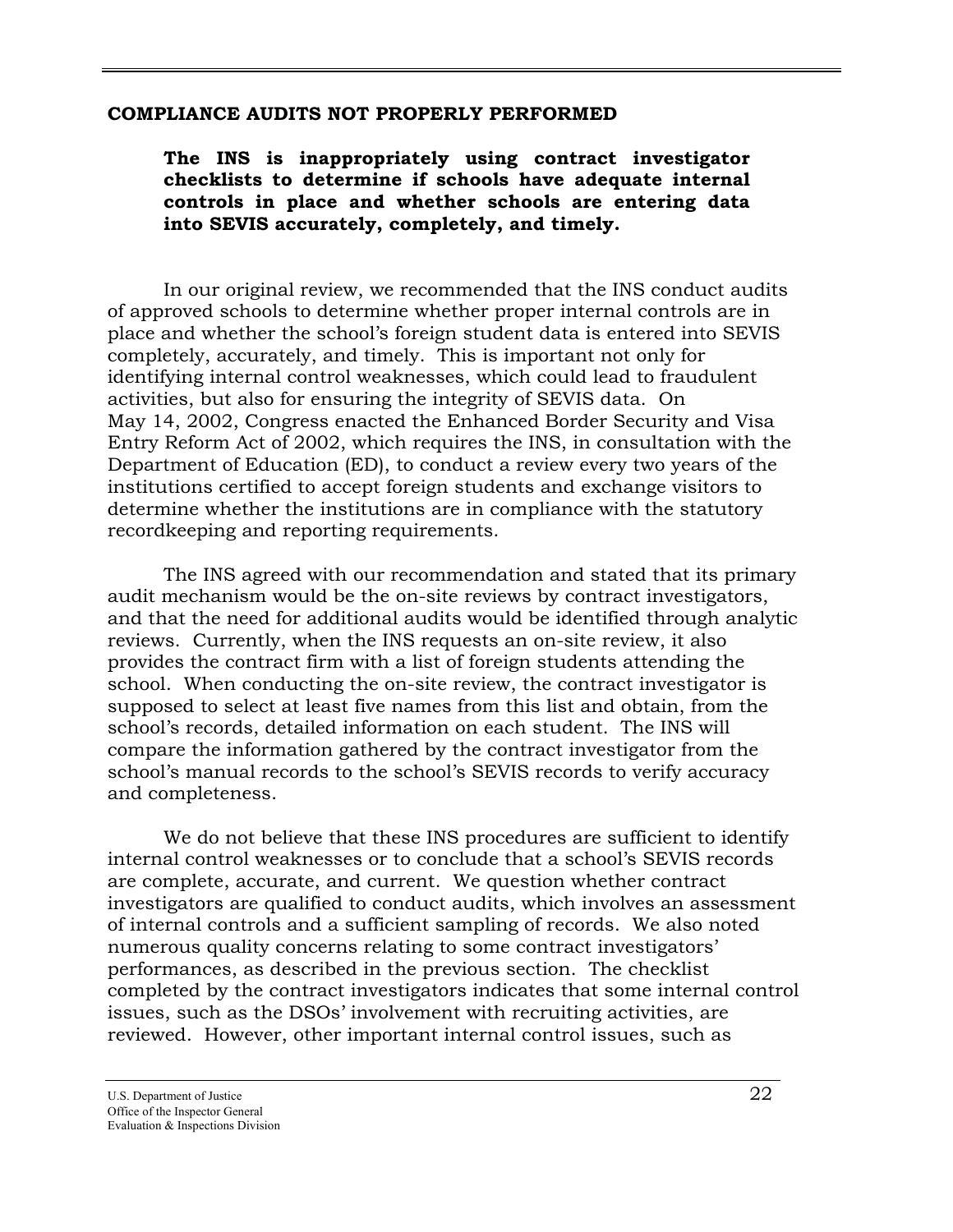whether the DSOs are U.S. citizens or legal permanent residents, or whether the DSOs are properly safeguarding their passwords, are not. In addition, five records are not a sufficient sample from which to conclude that the school's SEVIS entries are complete, accurate, and current, particularly at schools with large populations of foreign students. The INS also has not established a process for identifying and following up on either instances of noncompliance or possible fraud indicators identified during these reviews.

The ED already requires schools participating in federal student financial aid programs to have an independent auditor conduct both financial and compliance audits. Therefore, an effective way for the INS to help ensure that SEVIS audits are performed would be to coordinate with the ED to incorporate SEVIS reviews into the ED required audits. This should encompass many schools, but the INS still would need to ensure the remaining schools were audited.

#### **ADDITIONAL TRAINING AND GUIDANCE NEEDED FOR INS ADJUDICATORS**

**INS adjudicators need additional training and guidance on how to perform certifications, including what to look for when reviewing the contract investigator checklists and how to use the information to identify fraudulent schools.** 

In our original report, we identified deficiencies in training INS employees assigned to adjudicate I-17 applications. None of the designated school adjudicators at the four district offices we visited during our original review had received formal training. Many stated that they did not know what to look for when reviewing I-17 applications. Adjudicators also expressed a need for better guidelines to review the applications effectively.

To prepare the INS adjudicators for SEVIS, the INS conducted two training sessions, in June 2002 and August 2002. According to the adjudicators, the training primarily focused on the regulations and the technical aspects of SEVIS. Seven of the ten district office adjudicators we spoke to during our follow-up review attended the training.<sup>19</sup> Opinions varied on the usefulness of this training. Several adjudicators, newly

 $\overline{a}$ 

<span id="page-31-0"></span> $19$  Of the three who did not attend, two assumed I-17 adjudication responsibilities subsequent to the training, and one was unable to attend because she was on a detail outside of the United States.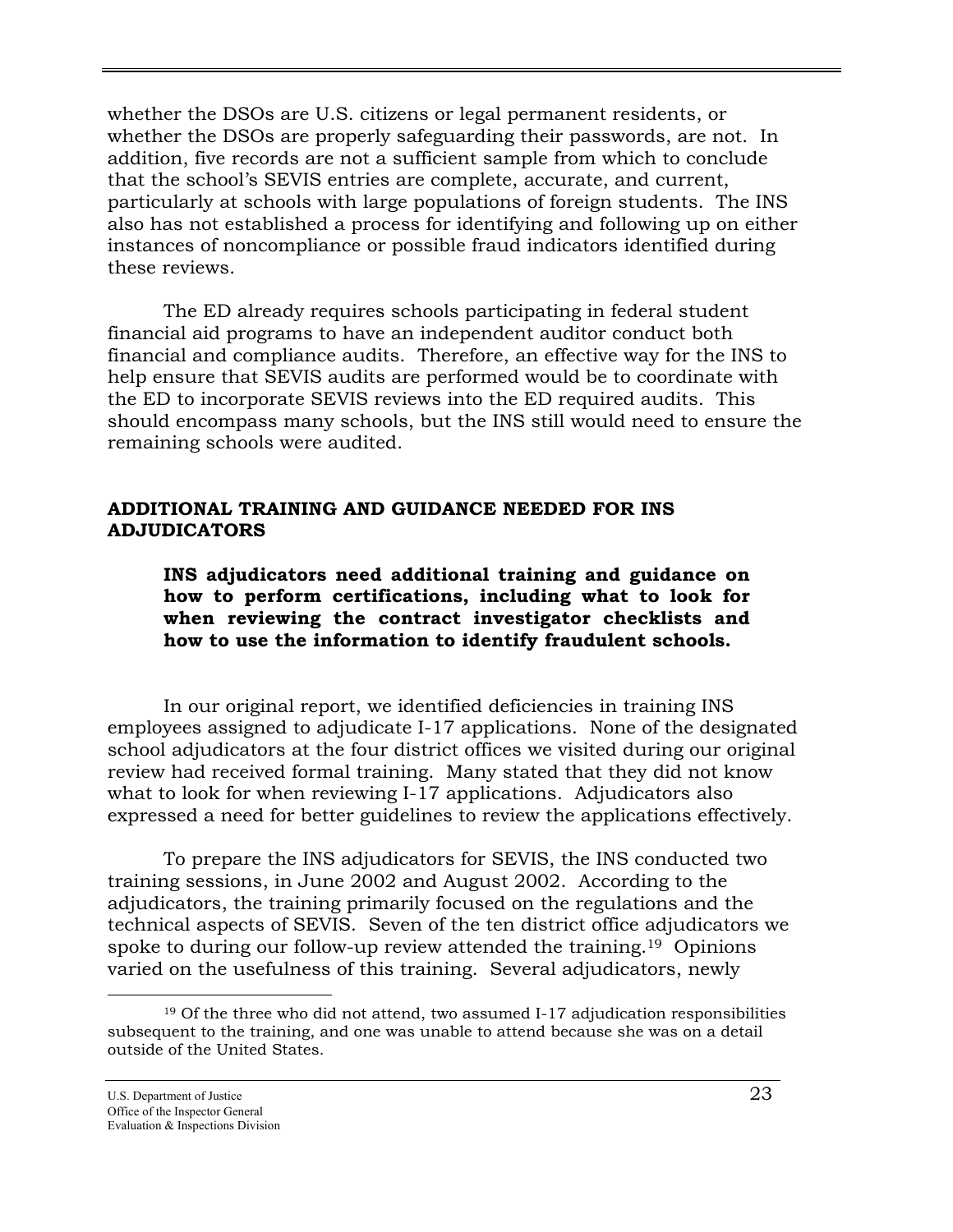assigned to the I-17 adjudications function, commented that they found it difficult to follow the training because they were unfamiliar with the basics. One mentioned that at the time of the training she did not even know what an I-17 application was. In general, the attendees commented that they would like to have training on how to adjudicate the I-17s. We believe it would be beneficial for the INS to train adjudicators both on the I-17 adjudication process, and on recognizing fraud indicators so that they can better identify mala fide schools. The INS is planning an additional training session for adjudicators, and we strongly encourage the INS to use this session to obtain feedback from adjudicators on procedural problems, focus more on the adjudication process, and train adjudicators to identify fraud indicators.

The INS also needs to provide guidance to the INS adjudicators on what they should be looking for when reviewing the checklists. Many of the adjudicators we contacted stated that they were not sure what information they were looking for on the checklists. This was especially a problem with inexperienced adjudicators. The checklists should be a valuable tool for the adjudicators. For example, adjudicators could use the checklist to compare the estimated number of students with the number of available classrooms, or to identify whether the school possesses the equipment and facilities to run specialized programs. We suggest that the INS develop a standard review checklist for the adjudicators, which would become the record of the certification review. In addition, guidance is needed to specify what actions adjudicators need to take when the responses on the contract investigator checklists are incomplete, or indicate other problems, such as a DSO who is not knowledgeable of INS regulations, a DSO who is also a recruiter, or a student included in the contract investigator's sample who may be an overstay.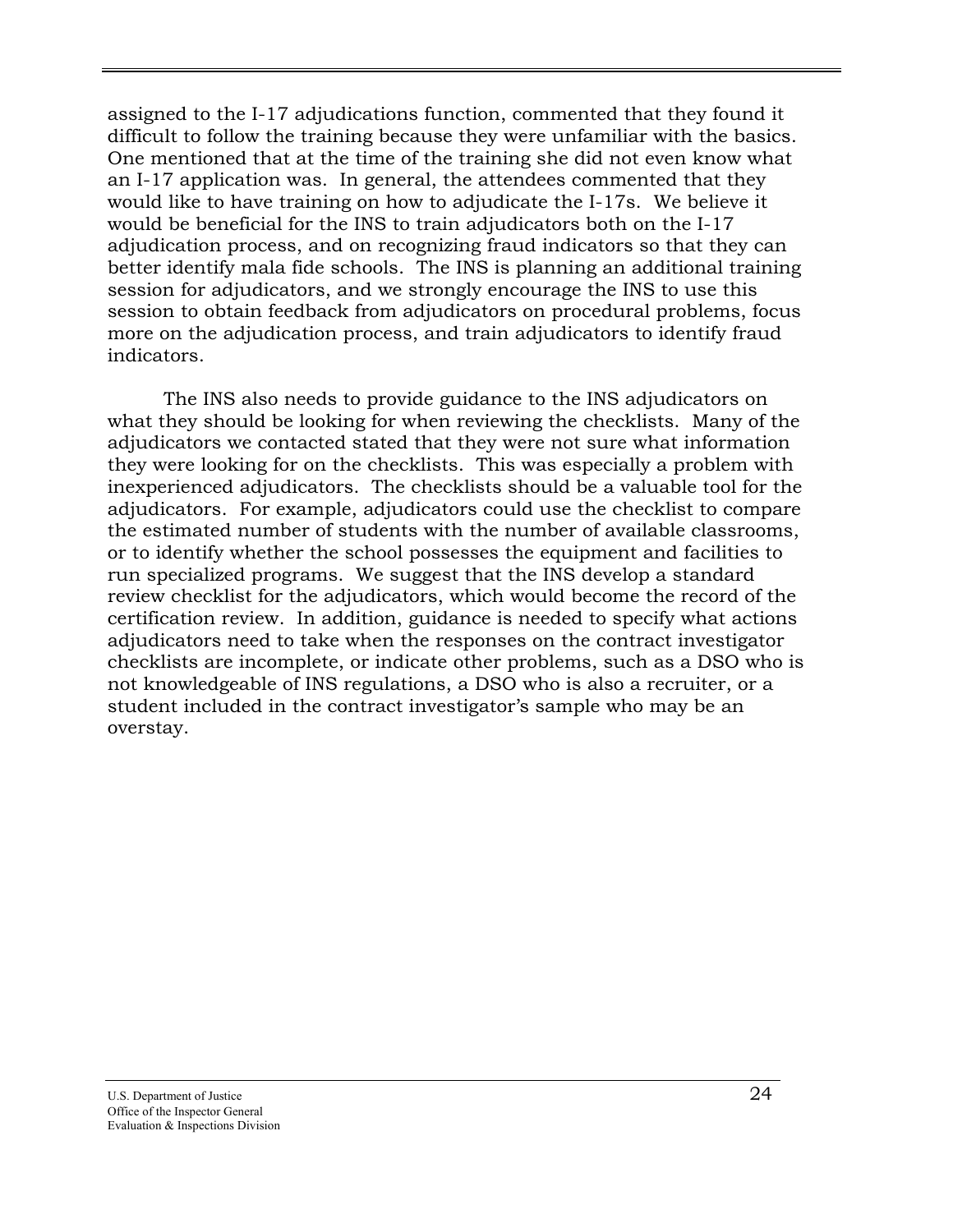#### **ADDITIONAL TRAINING NEEDED FOR INS INSPECTORS**

**Although new foreign students are currently using SEVIS I-20s to enter the United States, the INS has not fully trained its inspectors at ports of entry on how to use SEVIS to identify whether the alien is a legitimate student.** 

It is essential that INS inspectors at ports of entry have a clear understanding of how to use SEVIS in determining whether to admit an alien to the United States. For example, inspectors need to know how to identify a legitimate SEVIS I-20, and how to use SEVIS to verify information relating to a foreign student's course of study.

The INS only recently started providing formal training to its inspectors at the ports of entry. At the time of our review, the only fully trained inspectors were at the ports of entry where an inspector was responsible for certifying schools. The inspectors responsible for certifying schools attended the INS training sessions in the summer of 2002, along with other adjudicators, and therefore were able to provide informal training to their co-workers. When we contacted INS training officers at five major airports in mid-January 2003, we were told that they had just participated in a teleconferenced "training the trainers" program. The training officers intended to formally train the inspectors the following week on how to use the SEVIS database, which is available on a read-only basis to inspectors in secondary inspections. The SEVIS database is not available to inspectors at primary inspections, mainly because training has not yet occurred.[20](#page-33-0) The INS has decided to phase-in the SEVIS connectivity at primary inspections, port by port, after headquarters personnel has provided sufficient training at each location.

 $\overline{a}$ 

<span id="page-33-0"></span><sup>20</sup> Primary inspection is where the alien is initially interviewed upon entry to the United States. If the primary inspector determines that a more in-depth interview is necessary, the alien is sent to a secondary inspector, who has access to a variety of databases to obtain additional information on the alien.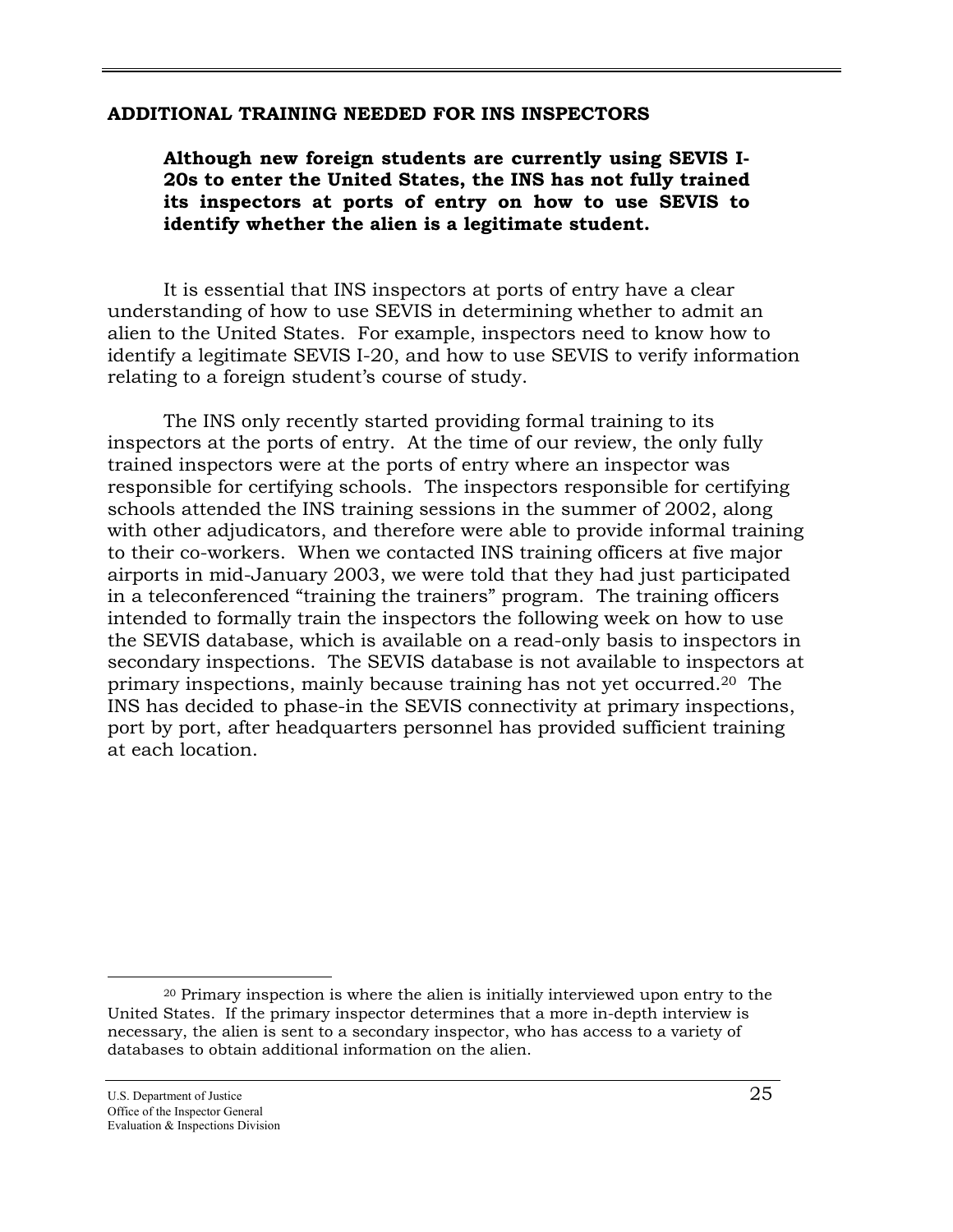#### **NECESSARY ACTION TAKEN TO INSTRUCT DSOs**

#### **The INS has taken the necessary action to ensure that DSOs are aware of the foreign student program requirements.**

To ensure the integrity of SEVIS data, it is essential that DSOs are adequately trained, because they are responsible for entering SEVIS data into the system and reporting specific events, such as no-shows, to the INS.

We believe that the INS has taken reasonable steps to make DSOs aware of the foreign student program requirements. When a DSO first logs onto SEVIS, an e-mail message is generated, describing his or her responsibilities and referencing relevant regulations. In addition, before accessing SEVIS, a screen appears requiring the DSO to acknowledge familiarity with the regulations and to agree to comply with the regulations. The INS also has posted a user manual on its web site. INS officials told us that they intend to provide an on-line training module to DSOs in the second quarter of fiscal year 2003. The INS is still considering whether to initiate a DSO certification program. We support this initiative, which would require DSOs to complete an on-line training module before being provided access to SEVIS.

#### **IDENTIFICATION OF FRAUD INDICATORS FROM SEVIS DATA NEEDS REFERRAL TO ENFORCEMENT**

**The INS needs to ensure that it uses SEVIS data to identify foreign students who are not complying with their visa requirements, as well as fraudulent schools. The INS also must ensure that there is a corresponding enforcement action.** 

In our original report, we recommended that the INS establish a separate unit at headquarters responsible for analyzing SEVIS data and identifying non-compliance and possible fraud by schools, such as sham schools and alien smuggling operations. The INS agreed with this recommendation.

In September 2002, the INS hired a consulting firm "to prepare a report quarterly as to the implementation and use of SEVIS with an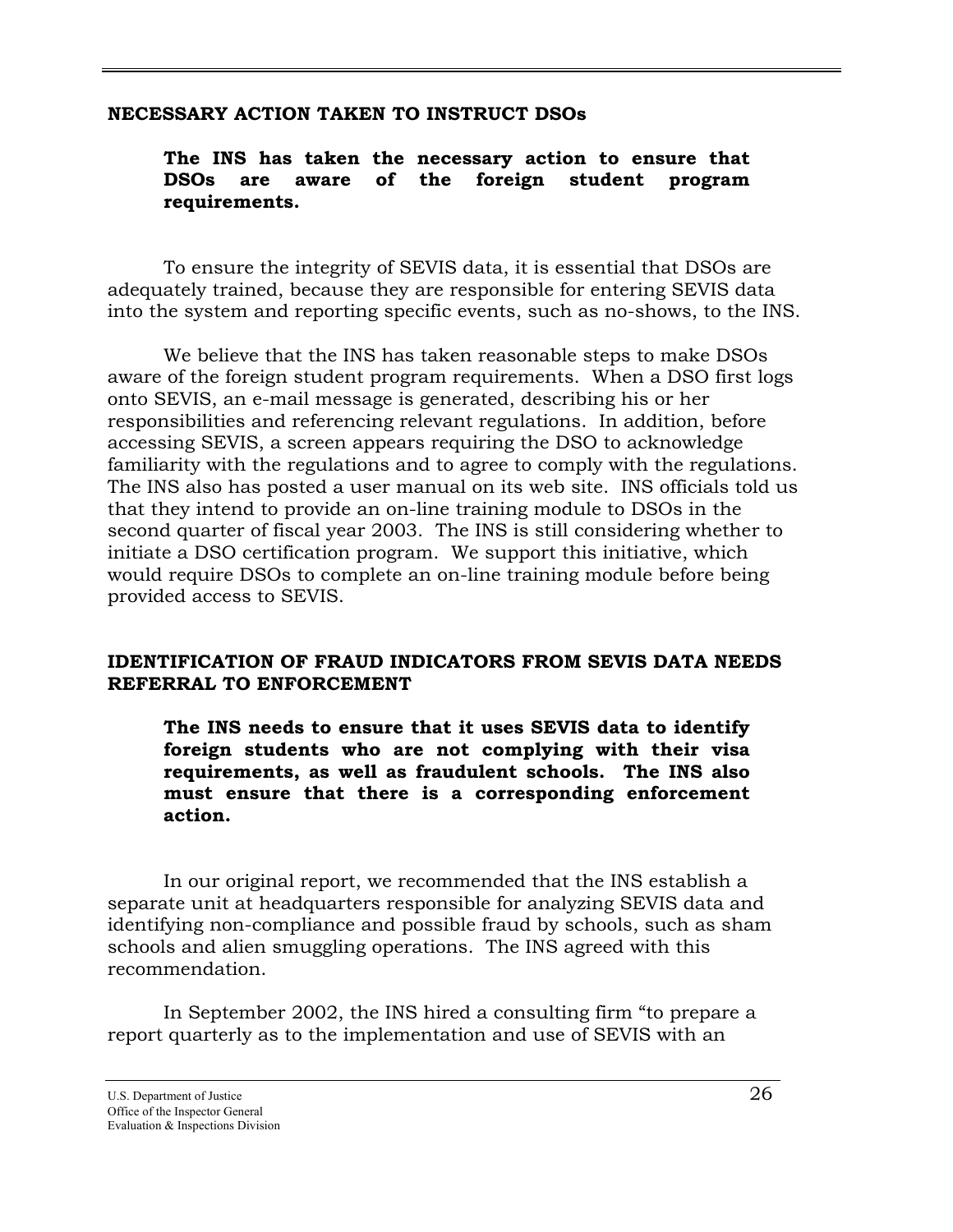emphasis on determining anomalies in data collected." According to the statement of work, these reports will show, for each INS-approved school, no-show rates, drop-out rates, and failures by the school to update SEVIS records. The reports also will show processing time for the I-17 applications and reinstatements by INS.[21](#page-35-0) While identifying non-compliance and potential fraud is a good first step, the process will only be effective if the INS ensures that any instances of potential fraud are referred for further investigation and enforcement action.

#### **SUFFICIENT RESOURCES NEEDED FOR ENFORCEMENT ACTIVITIES**

**Due to limited investigative resources, the INS is unable to investigate all foreign students who fail to enroll or fail to leave the United States once they depart school, sham schools, or DSOs who commit foreign student program fraud at legitimate schools.** 

The INS has taken some action since our original review to identify, locate, and detain aliens who enter the United States on a student visa but fail to attend school. However, due to limited investigative resources, primarily only no-shows who present national security concerns or have criminal records are actively investigated.[22](#page-35-1) The INS needs to devote resources to investigating schools identified through on-site reviews or through SEVIS data analysis as fraudulent, DSOs who commit fraud, and students who complete their program but fail to depart the United States. We believe that foreign student program fraud will continue to exist unless the INS assigns sufficient resources to conduct investigations of potential fraud.

In our original review, we noted that INS investigators did not routinely pursue foreign students who failed to show up at school, who failed to depart the United States, or who failed to legally change their status once they terminated their studies. In addition, INS investigators

 $\overline{a}$ 

<span id="page-35-0"></span><sup>&</sup>lt;sup>21</sup> INS regulations allow a student who is out of status to apply for reinstatement to student status. The student must apply for reinstatement within five months of being out of status and must demonstrate that the need for reinstatement resulted from circumstances beyond the student's control, such as serious injury or illness, closure of the institution, or a natural disaster.

<span id="page-35-1"></span><sup>22</sup> An alien's application for a visa would be denied if the consular system indicated that the alien had a criminal record. An alien who commits a crime after entering the United States would become a priority for arrest and deportation.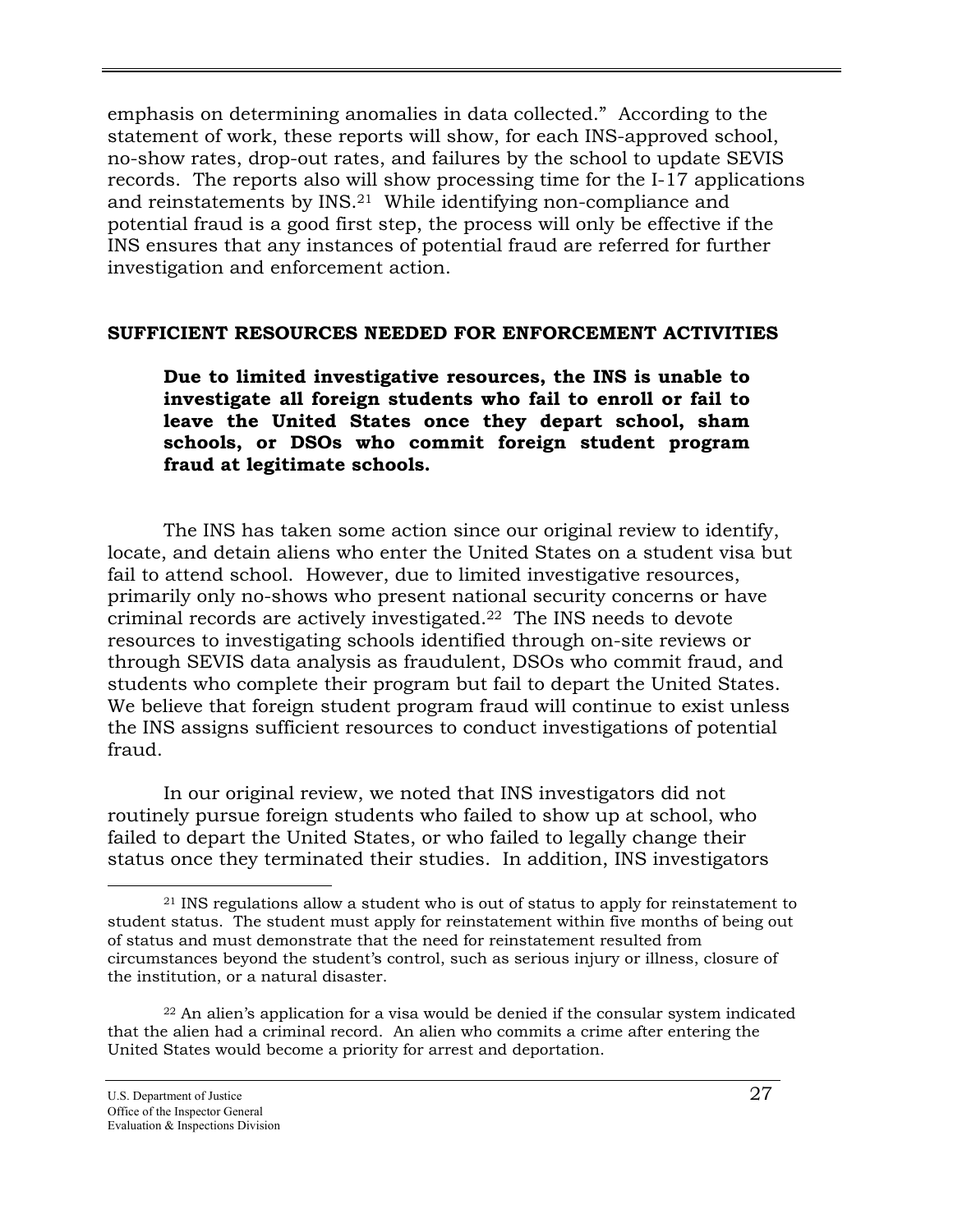rarely investigated schools; due to the limited number of investigators, these investigations were a low priority. The lack of enforcement created an environment conducive to fraud. We also found that the INS was not routinely entering the names of students reported by schools as no-shows into the National Automated Immigration Lookout System (NAILS). These aliens were therefore able to exit and re-enter the United States using their student visas without being identified as out-of-status.

The Enhanced Border Security and Visa Entry Reform Act of 2001 requires schools to report to the INS those foreign students who fail to enroll or commence participation in a course of study within 30 days after the deadline for registering for classes. Schools that have access to SEVIS report this information to the INS electronically. Schools that have not yet received approval from the INS to access SEVIS are required to provide this information telephonically. According to an INS official, headquarters investigations staff are currently referring these cases to their field investigations staff. According to an INS official, headquarters staff need to first "scrub" the non-SEVIS information by running the alien's name through various INS and investigative databases to identify whether the alien actually entered the United States, whether the alien departed the United States, whether the alien is attending a different school than the one indicated on the I-20, and the possible location of the alien. Once a possible no-show is identified, the information is sent to the relevant INS investigative field office. However, this does not mean that the alien is investigated or pursued. Due to the continuing problem of limited investigative resources and the volume of cases, investigations are focused primarily on aliens who present a national security concern or who have committed crimes.

We also were told that INS headquarters investigative staff are now entering names of probable no-shows into NAILS. This is a necessary step to identify these aliens as out-of-status should they leave the United States and attempt to re-enter or should they otherwise be detained.

As noted in the prior section, investigators need to actively investigate both fraudulent schools and DSOs at legitimate schools that are fraudulently issuing I-20s. Anomalies identified through SEVIS data analysis, which indicate fraudulent activities may be taking place, such as an excessive number of no-shows from a particular school, need to be investigated. Once SEVIS is fully implemented, it also will be possible to identify those students who fail to depart the United States or fail to change their status once they complete their studies, and are therefore in the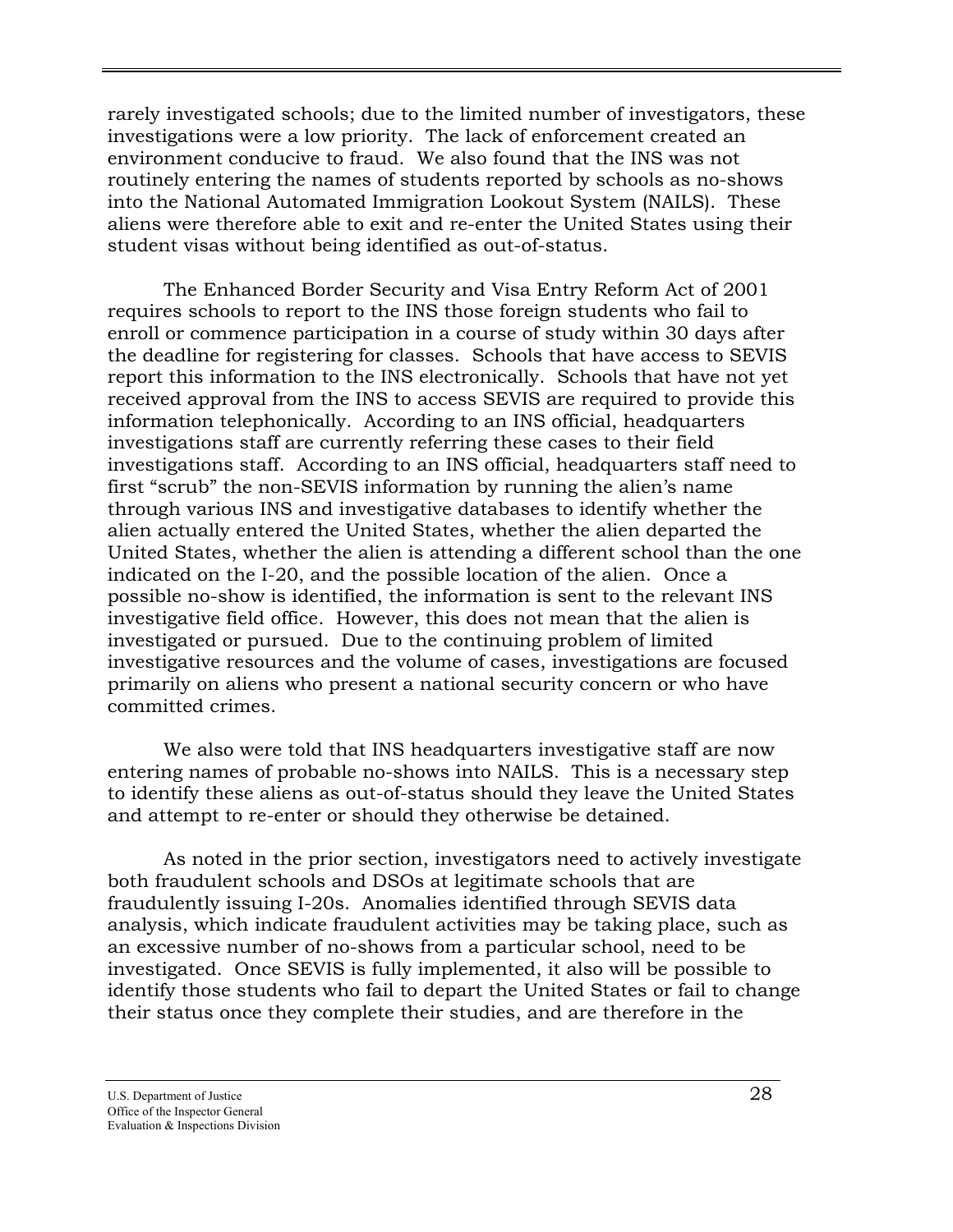United States illegally. However, foreign student program fraud will continue to exist unless sufficient investigative resources are provided.

#### **INS OFFICES AND DEPARTMENT OF STATE CONSULAR POSTS HAVE THE ABILITY TO ACCESS SEVIS**

**All necessary offices and personnel, including the service centers, ports of entry, district offices, and consular posts, are now connected to SEVIS. Although the connection between the ports of entry and SEVIS is not in its final form, SEVIS is being updated with the information mandated under the USA PATRIOT Act of 2001, specifically the foreign students' dates of entry and ports of entry.** 

The INS has developed connectivity between SEVIS and the Interagency Border Security System (IBIS) at all ports of entry.[23](#page-37-0) This connectivity became operational at all ports of entry on December 18, 2002. However, because the INS received reports of inspector confusion, primarily due to the lack of training, and because the connectivity caused IBIS to operate more slowly during the busy holiday travel period, the INS turned off the linkage on December 20, 2002. The INS was able to execute an interim program to extract the required information on a student's date of entry and port of entry from IBIS to update SEVIS. Because connectivity is not functional at primary inspections, all students possessing SEVIS I-20s are being sent to secondary inspections, where an inspector enters the data through the IBIS secondary screens. Starting in February 2003, after the inspectors are trained, the INS plans to re-test and implement the new IBIS screens at primary inspections on a port-by-port basis.

The INS also was mandated under the Enhanced Border Security and Visa Entry Reform Act of 2001 to establish an electronic means to monitor and verify the issuance of a visa to a foreign student or an exchange visitor program participant. According to INS officials, consular posts are currently transmitting the required information to SEVIS. When a school issues an I-20, this information is transmitted from SEVIS to the Department of State's consular system via a DataShare link. When an alien applies for a student visa, the consular officer is required to electronically

 $\overline{a}$ 

<span id="page-37-0"></span><sup>&</sup>lt;sup>23</sup> IBIS is the primary system used by INS inspectors at the ports of entry to review information on individuals entering the United States. IBIS contains "lookout" databases maintained by the INS, the U.S. Customs Service, the Department of State, the Drug Enforcement Administration, and other law enforcement agencies.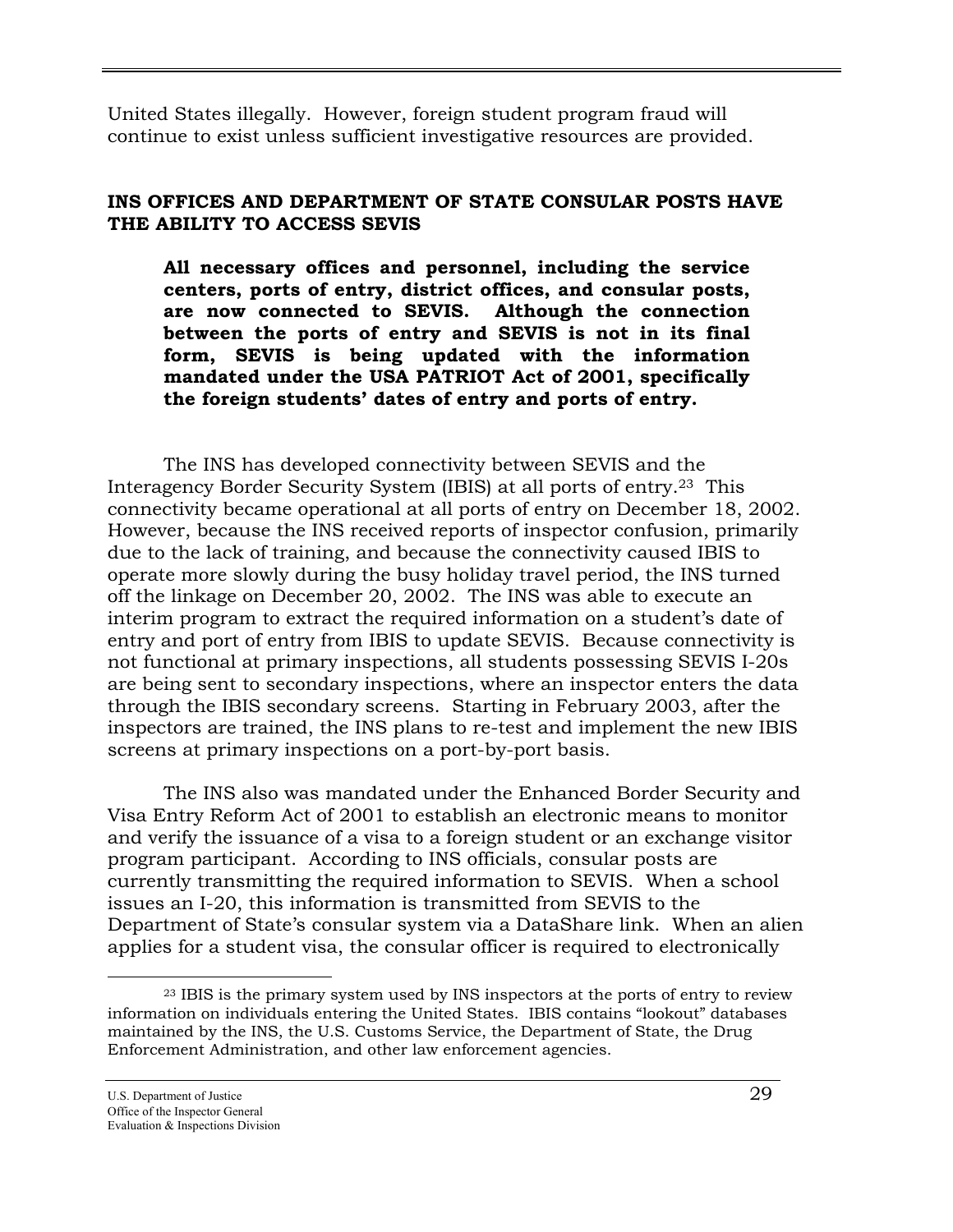verify the validity of the I-20. If the visa is approved, the consular officer is required to enter the SEVIS ID number into the consular system. The visa issuance data is transmitted to SEVIS via the DataShare link. This information is available to the INS inspectors at the ports of entry.[24](#page-38-0) 

According to the INS, on January 1, 2003, SEVIS software was fully deployed with all its interfaces. This means that INS service centers are currently able to access SEVIS to enter information related to approvals for changes of status, and INS district offices are able to access SEVIS to enter information related to approvals for vocational student reinstatements, transfers, program extensions, and practical training.

#### **TRANSFER OF THE INS TO THE DHS WILL HAVE A MAJOR IMPACT ON SEVIS IMPLEMENTATION**

**The transfer of the INS to the DHS creates a special challenge because responsibility for the foreign student program and SEVIS is being shifted from a bureau responsible for providing immigration benefits to a bureau responsible for enforcing immigration laws.** 

The Homeland Security Act of 2002 (Public Law 107-296) transferred the INS to the Department of Homeland Security (DHS) on March 1, 2003. The Act mandated that the INS's functions be split into the Bureau of Citizenship and Immigration Services, which will focus on benefits programs, and the Bureau of Border Security, which will focus on enforcement activities. Section 442 (a)(4) of the Act states:

> The Assistant Secretary of the Bureau of Border Security shall be responsible for administering the program to collect information relating to nonimmigrant foreign students and other exchange program participants described in section 641 of

<span id="page-38-0"></span> $\overline{a}$ 24 Eventually, SEVIS will be connected to the ports of entry through the Entry/Exit System, which is currently under development. Once connected, primary inspectors will have the ability to view all pertinent information about the foreign student and exchange visitor, including information on adjustments, changes, and extensions of status. SEVIS, along with other systems, will feed information into the Entry/Exit system, which will, in turn, relay information back to SEVIS. The INS is mandated to implement this system by December 31, 2003, at air/sea ports of entry; December 31, 2004, at the 50 largest land ports of entry; and December 31, 2005, at the remaining land ports of entry.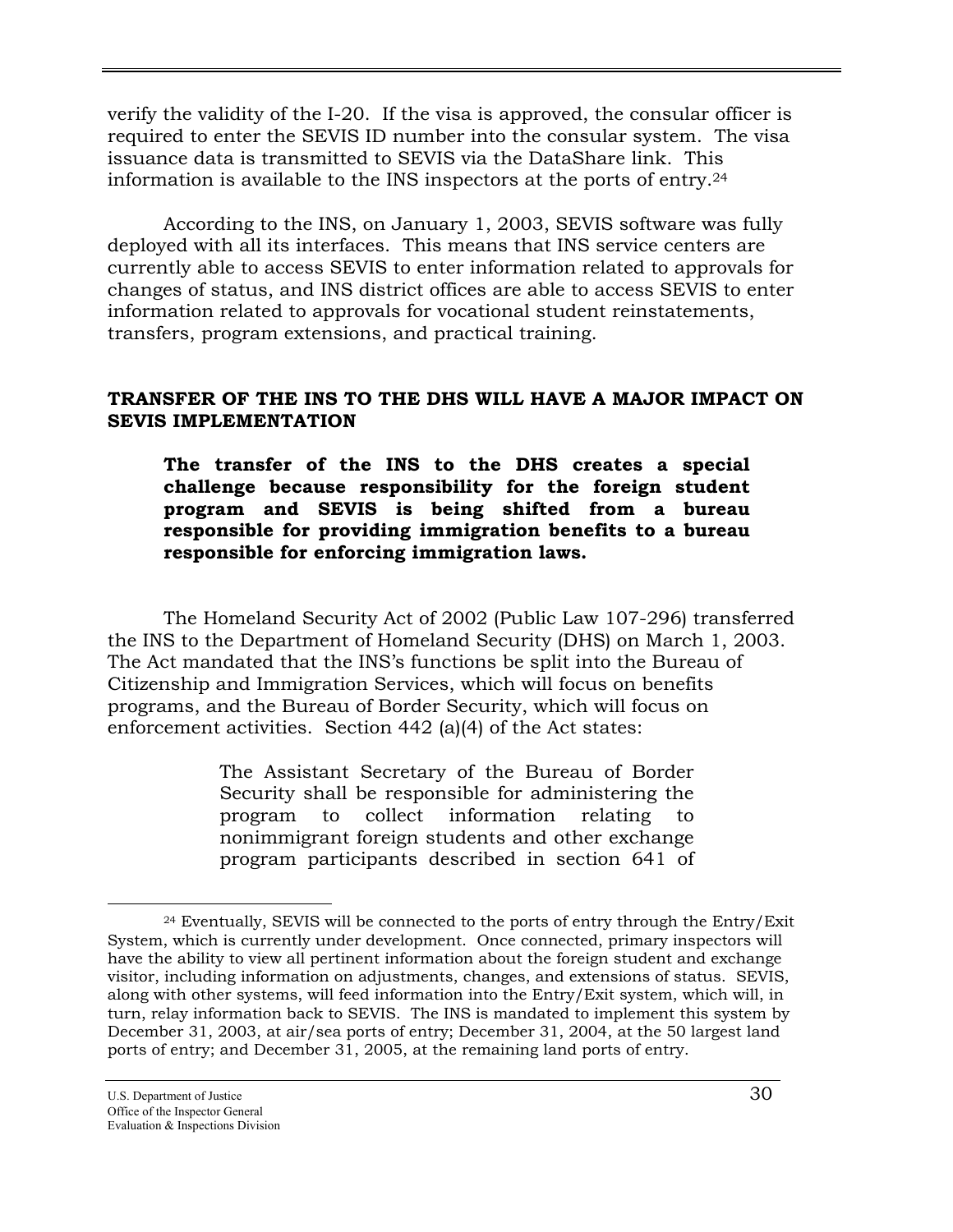the Illegal Immigration Reform and Immigrant Responsibility Act of 1996 (8 U.S.C. 1372), including the Student and Exchange Visitor Information System established under that section, and shall use such information to carry out the enforcement functions of the Bureau.

On January 30, 2003, the DHS Secretary announced the reorganization of the DHS to create two new agencies, the Bureau of Customs and Border Protection, which will encompass the INS's inspections functions, and the Bureau of Immigration and Customs Enforcement, which will encompass the INS's investigative functions. Both agencies will be part of the Directorate of Border and Transportation Security. The Bureau of Immigration and Customs Enforcement is now responsible for SEVIS.

There is much work to do before SEVIS is fully functioning. The SEVIS database will not contain complete information on all foreign students until August 1, 2003. In addition, as of March 1, 2003, the INS was still in the process of certifying schools, training INS personnel, and establishing procedures for identifying and following up on program fraud.

The most pressing issue for the DHS to resolve is deciding who will be responsible for conducting the certification reviews. Currently the SEVIS I-17 applications are adjudicated by district office benefits personnel, who will be part of the Bureau of Citizenship and Immigration Services. Due to the on-going certification effort, the INS needs to identify and train new personnel as soon as possible. The INS was considering either transferring the adjudication responsibility to inspectors at the ports of entry or establishing a unique position within the investigations unit. However, because of the recently announced reorganization of the DHS, it may not be feasible for inspectors to perform this function, since the inspections and investigations functions will be located in separate bureaus.

In our original review, we criticized the INS for its fragmented management of the program, which resulted in a lack of accountability. In response, the INS centralized foreign student program responsibilities within the Immigration Services Division (ISD). Because the ISD will no longer be responsible for the program, we believe that the DHS should consider establishing a comparable position in the Bureau of Immigration and Customs Enforcement.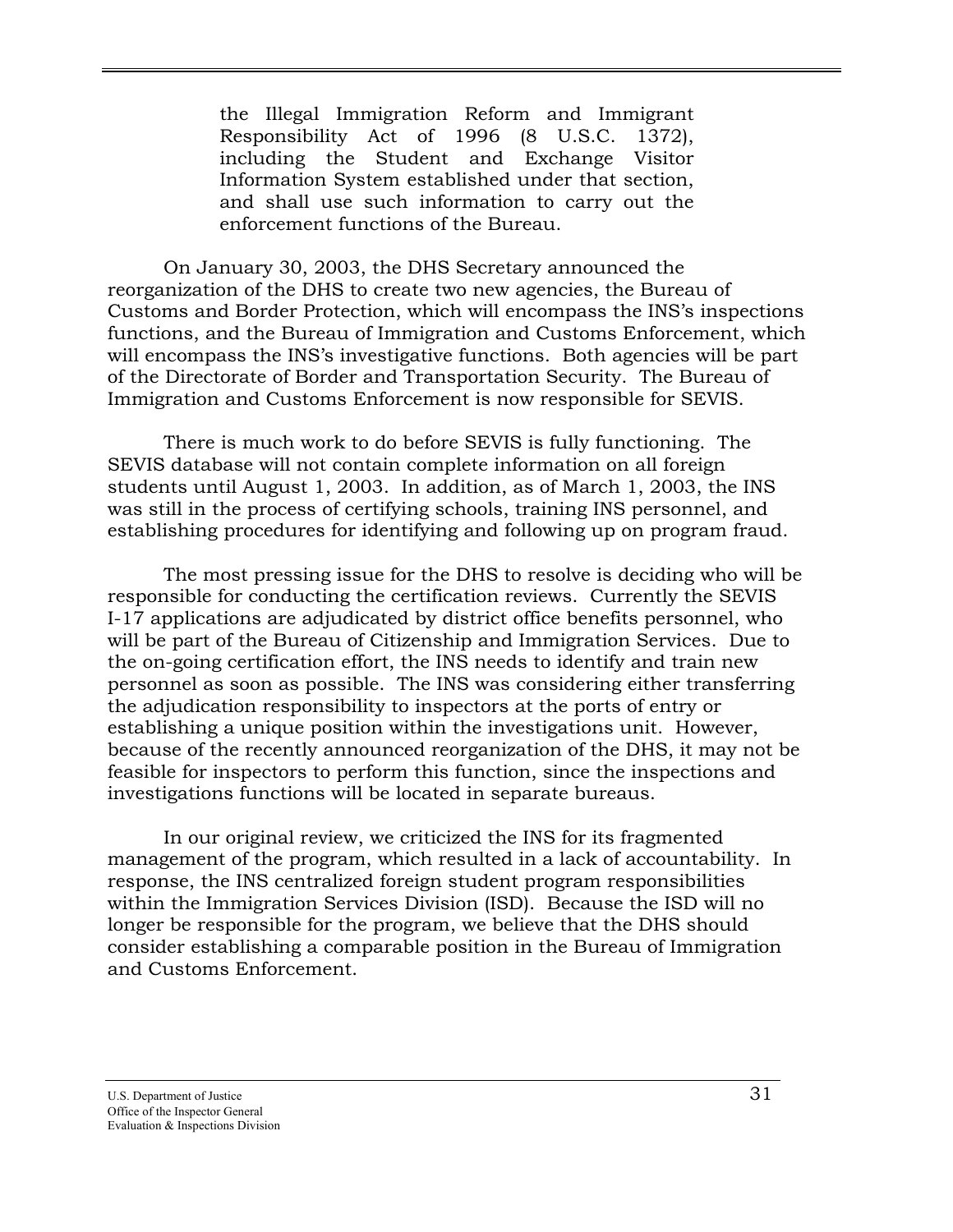The INS has made progress in implementing SEVIS, and we believe that SEVIS should provide a useful tool to help the INS monitor both foreign students and the schools that they attend. Nonetheless, as we reported in our original review, implementing SEVIS alone will not ensure that foreign students and schools comply with INS regulations. To ensure that only legitimate schools are provided access to SEVIS, and that approved schools are complying with SEVIS requirements, sufficient numbers of well-trained adjudicators must be dedicated to monitoring the schools to identify potential instances of fraud and noncompliance. When potential instances of fraud are identified through SEVIS, they must be referred for further investigation, and enforcement action must be taken against violators.

We continue to have serious concerns with the INS's implementation of SEVIS. The INS has not dedicated adequate resources to the program to ensure that SEVIS applications are adjudicated promptly, and we found that the INS's oversight of the contract investigators who conduct the onsite reviews of schools is inadequate to ensure the quality of the reviews. In addition, the INS needs to improve the checklist that the contract investigators use to make it more useful for the adjudicators, and to provide better training and guidance to the adjudicators on how to use the checklists to identify possible fraudulent operations. We also found that the INS is not taking sufficient actions to ensure that schools are complying with reporting and recordkeeping requirements. Unless these problems are addressed, the information collected during on-site reviews, as well as any INS certifications that are based on that information, will be of questionable reliability.

The transfer of the INS to the DHS creates additional challenges for SEVIS implementation. Responsibility for the foreign student program and SEVIS has shifted from a bureau focused on providing immigration benefits to a bureau responsible for enforcing immigration laws. Ensuring that the SEVIS implementation continues to progress will require prompt identification of personnel in the new organization who will be responsible for certifying schools, so that they receive sufficient training and guidance to administer the program. Based on our observations and analysis, we have identified a number of actions that can help ensure the effectiveness of the program for monitoring foreign students attending United States schools: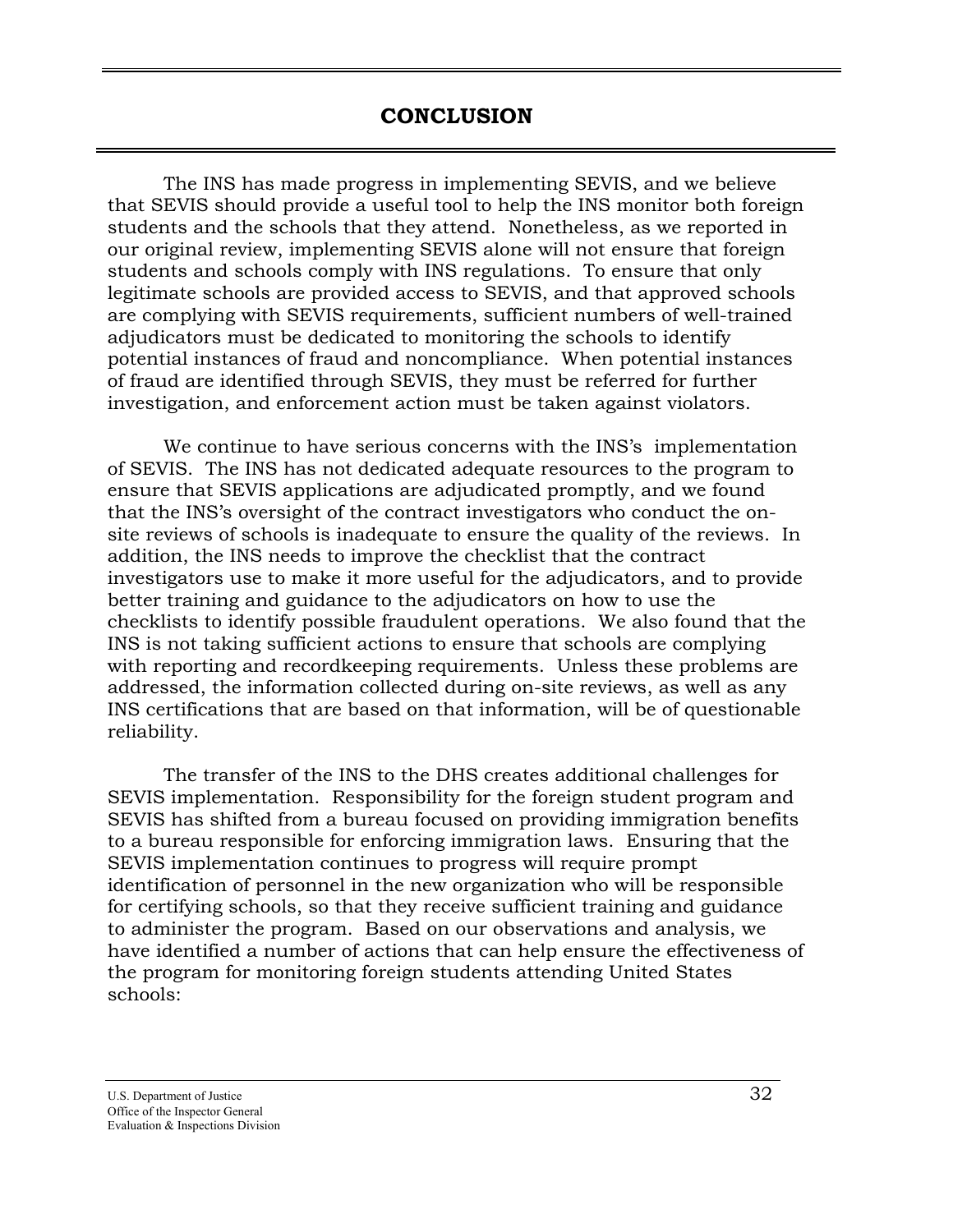- Appoint a foreign student program manager to coordinate, and be accountable for, immigration issues affecting foreign students.
- Assign full-time staff whose sole responsibility is to certify and monitor schools.
- Closely monitor the contract investigators to ensure that they conduct on-site reviews in a timely and thorough manner.
- Improve the checklists used by the contract investigators in their on-site reviews to make them more descriptive and more useful to the adjudications staff.
- Coordinate with the Department of Education to conduct audits of schools to ensure they comply with SEVIS reporting and recordkeeping requirements.
- Provide training to those responsible for certifying schools on the adjudication process and on using the contract investigator checklists to identify fraud indicators.
- Ensure that possible fraud identified through the adjudication process and through analytical reviews is referred for investigation.
- Ensure that sufficient investigative resources are available to investigate instances of potential fraud identified by SEVIS.

We believe these actions should be taken and are critical to ensuring that SEVIS is fully implemented, reliable, and effective.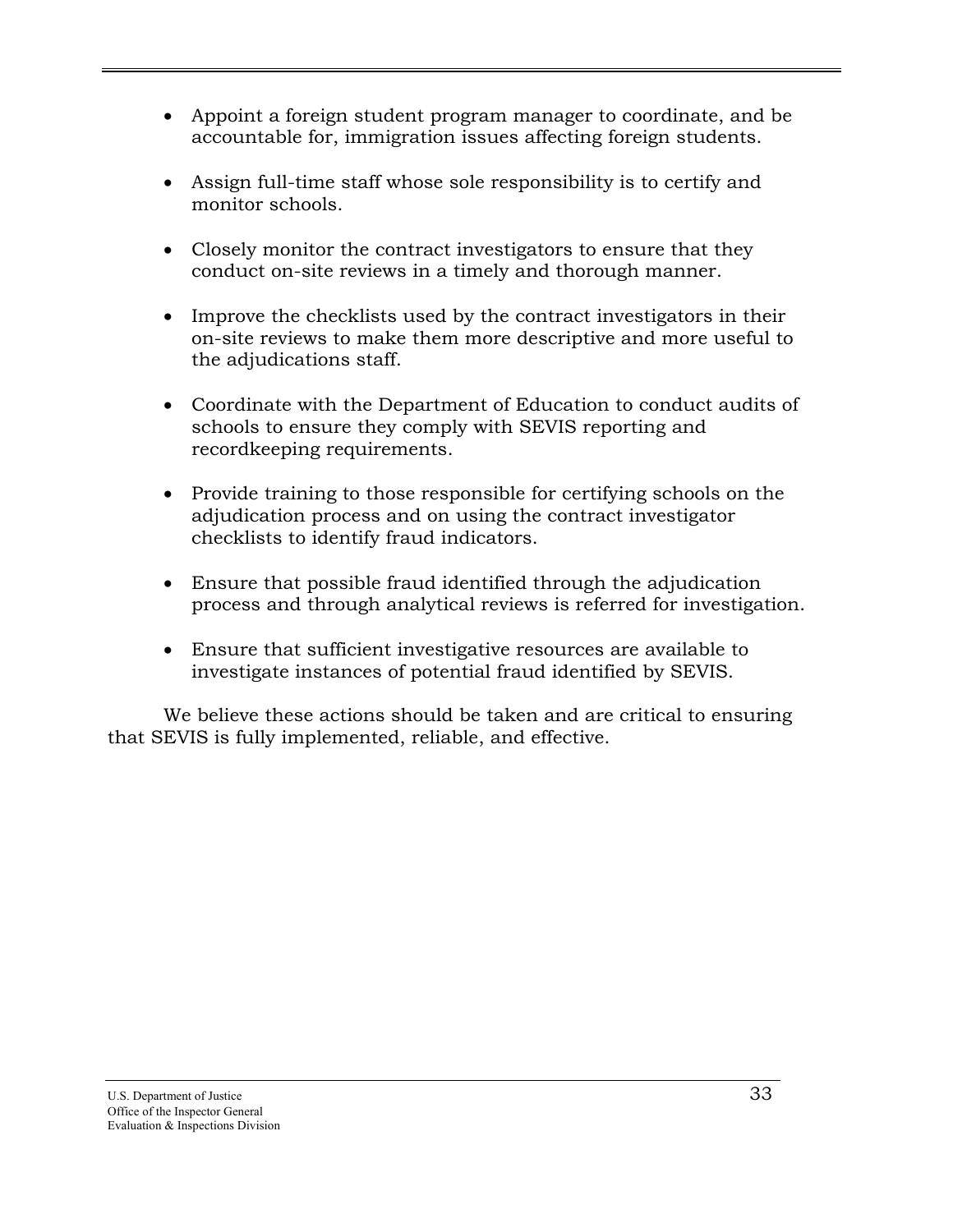#### **APPENDIX I: STATUS OF OIG RECOMMENDATIONS FROM THE ORIGINAL REPORT**

**RECOMMENDATION 1:** The INS should consider whether a foreign student program manager should be appointed to coordinate, and be accountable for, immigration issues affecting foreign students.

**STATUS:** The INS implemented this recommendation by centralizing the responsibility for the foreign student program with the Executive Associate Commissioner for Field Operations and assigning a senior field manager to lead the program. With the transfer of the INS to the DHS, to ensure accountability over this program, this position needs to be reestablished within the Directorate of Border and Transportation Security.

**RECOMMENDATION 2:** The INS should review and approve all schools currently authorized to issue I-20s before allowing the schools access to SEVIS. Given the improbability that it will be completed by January 2003 (since the proposed rule change has not yet been published), the INS should decide soon on an alternative plan, including determining how it will proceed in January 2003, if schools are not re-certified, a reasonable time schedule for re-certifying the schools, and an implementation plan for achieving the timetable.

**STATUS:** The INS has fully complied with this recommendation. The INS is requiring all schools to reapply for approval before allowing the schools access to SEVIS.

**RECOMMENDATION 3:** The plan to re-certify all schools prior to implementing SEVIS must also resolve who will be responsible for conducting the re-certifications, provide adequate guidelines on conducting the re-certifications, and provide adequate training to those responsible for performing the re-certifications and making site visits.

**STATUS:** The INS has partially complied with this recommendation. The INS has assigned responsibility for the re-certifications to its field adjudicators. However, when the INS transfers to the DHS, the DHS will need to identify who within the Directorate of Border and Transportation Security will be responsible for responsible for the certification function. In addition, as identified in our follow-up review, the adjudicators need additional guidelines and training.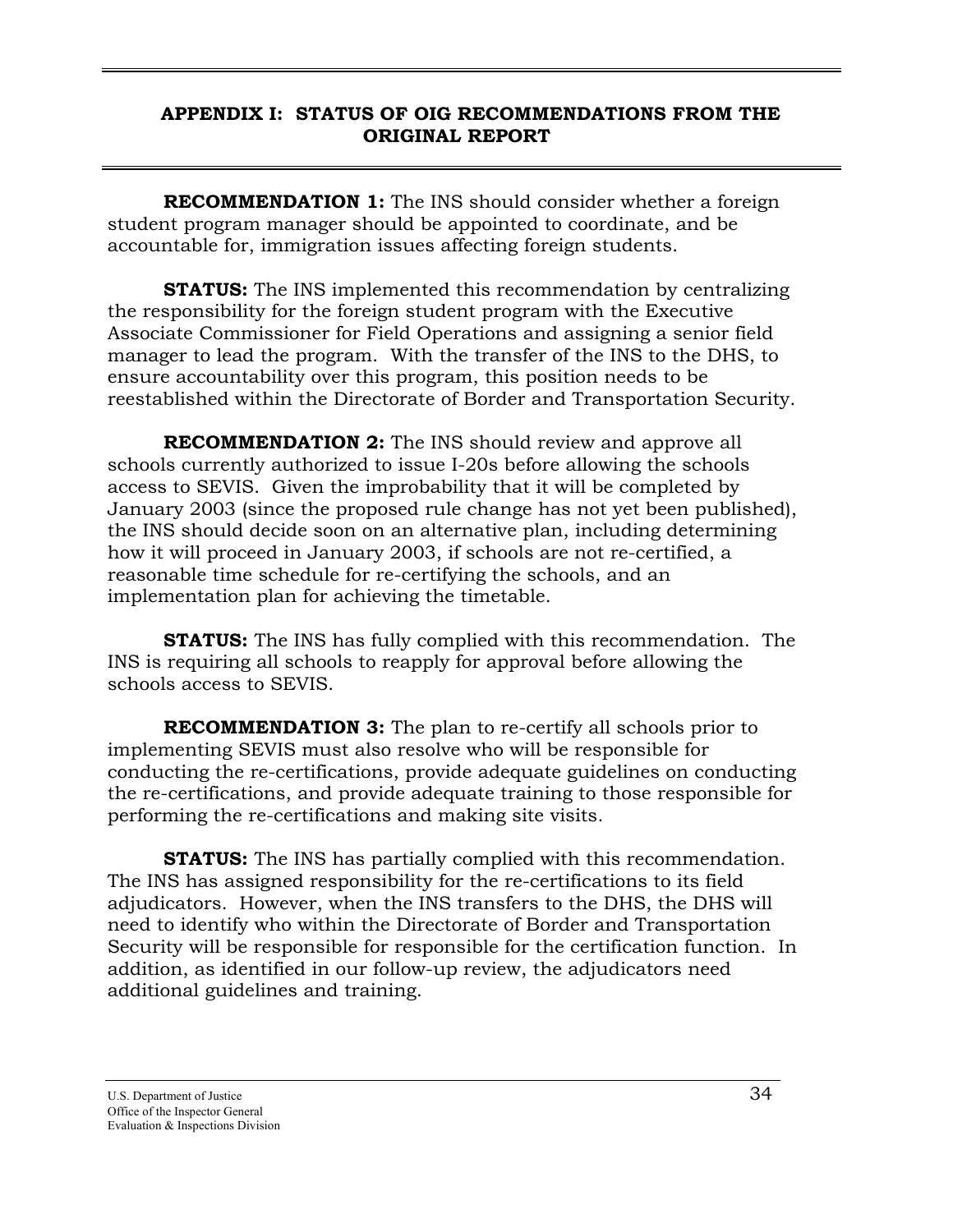**RECOMMENDATION 4:** The INS should establish a unit within each district office responsible for conducting on-site verifications of the INSapproved schools. Full-time schools officers will be needed, instead of personnel who have the responsibility as a collateral duty.

**STATUS:** The INS did not agree with this recommendation. The INS instead decided to hire contract investigators to conduct the on-site reviews. In addition, the INS did not agree that full-time schools officers were needed, but instead sent a memorandum to its regional directors mandating that responsibility for monitoring foreign students and schools be considered a primary duty instead of a collateral duty. We continue to strongly believe that the INS needs to dedicate full-time staff to this function. In addition, our follow-up review identified deficiencies in the INS's monitoring of its contract investigators, which negatively impact the effectiveness of the on-site reviews.

**RECOMMENDATION 5:** The INS must continue to monitor and review the schools, since schools lose accreditation, change their objectives, and sometimes engage in fraud.

**STATUS:** The INS agreed with this recommendation and stated that the monitoring process will consist of requiring schools to undergo recertification reviews, including on-site reviews, every two years. The INS has not yet issued the rules pertaining to the re-certification reviews.

**RECOMMENDATION 6:** The INS should ensure that audits are conducted of approved schools to determine whether proper internal controls are in place and that data is being entered into SEVIS completely, accurately, and timely.

**STATUS:** The INS agreed with this recommendation and stated that the primary audit mechanism would be the on-site reviews by the contract investigators. The INS also plans to identify the need for additional audits through analysis of SEVIS data. We do not believe that the on-site reviews conducted by contract investigators will be sufficient to identify internal control weaknesses or to ensure the integrity of the SEVIS data. In addition, although the INS has hired contractors to analyze SEVIS data and identify anomalies, it has not yet established a mechanism for following up on these anomalies.

**RECOMMENDATION 7:** The INS should decide what office or division will be responsible for analyzing the data that is collected in SEVIS. To fully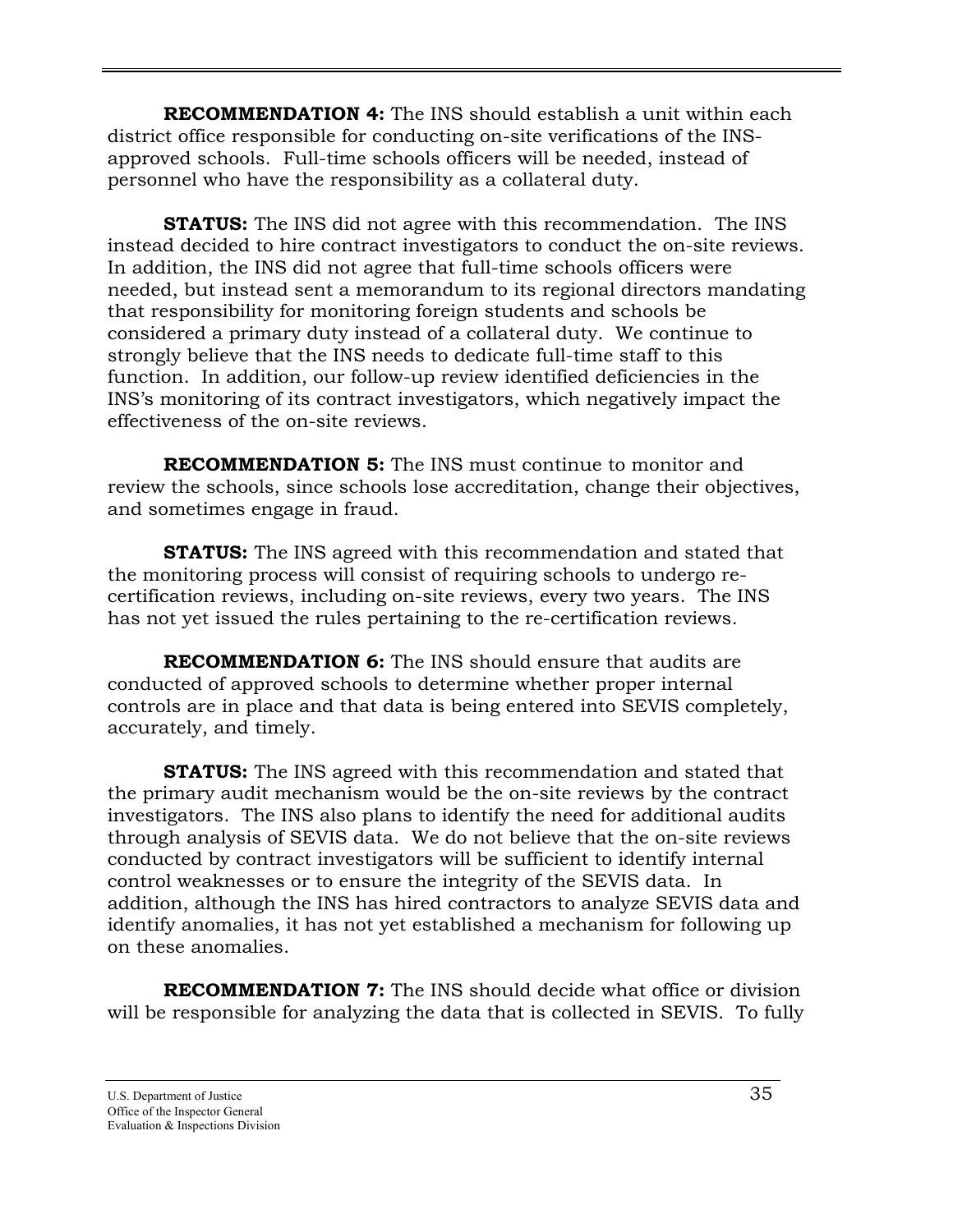use SEVIS's capabilities, the INS needs to assign personnel and establish policies and procedures to take advantage of this analytic function.

**STATUS:** To implement this recommendation, the INS established an analytic unit, staffed by contract personnel, to identify data anomalies, that may indicate fraud or noncompliance. While we believe this is a good first step, the INS still needs to identify how it will follow-up on the anomalies identified through the analytic reviews.

**RECOMMENDATION 8:** To ensure that adequate personnel are available to devote to re-certifying and monitoring INS-approved schools and foreign students, the INS should establish fee-paid positions funded out of the processing fee that will eventually be charged to foreign students.

**STATUS:** The INS agreed with our recommendation and, in May 2002, hired a contract firm to perform a fee study. Included in the proposed costs were 46 INS district officer positions. The proposed fee rule has not yet been published.

**RECOMMENDATION 9:** The INS must also develop a plan for training both INS employees and school employees on how to use SEVIS. The INS should develop a timetable for implementing training and an implementation plan for carrying out the training.

**STATUS:** The INS has partially complied with this recommendation. In June and August 2002, the INS provided training to its adjudicators. In our follow-up review, however, we determined that additional training is needed. In addition, the transfer of the INS to the DHS also will result in the transfer of adjudication responsibilities, which will necessitate additional training. The INS has not yet completed training its inspectors at the ports of entry in how to use SEVIS. However, the INS has taken sufficient steps to ensure school employees are aware of SEVIS requirements. The INS is still considering whether to initiate a DSO certification program. We support this initiative, which would require DSOs to complete an on-line training module before being provided access to SEVIS.

**RECOMMENDATION 10:** SEVIS cannot work unless the necessary offices and personnel are connected to SEVIS, including service centers, POEs, district offices, and consular posts. The INS should devote the resources necessary to ensure that all offices are connected to and are able to use SEVIS as quickly as possible.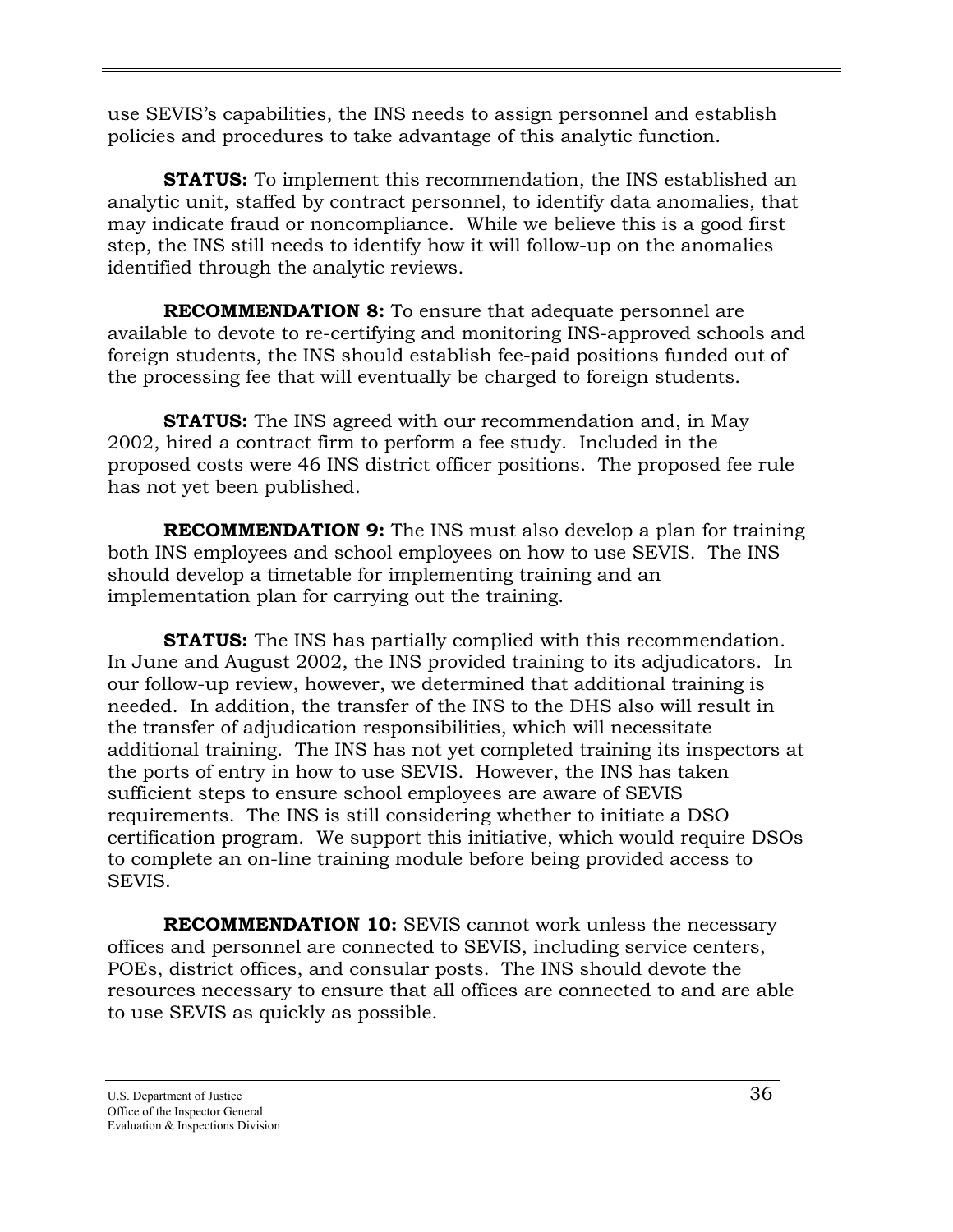**STATUS:** The INS has complied with this recommendation.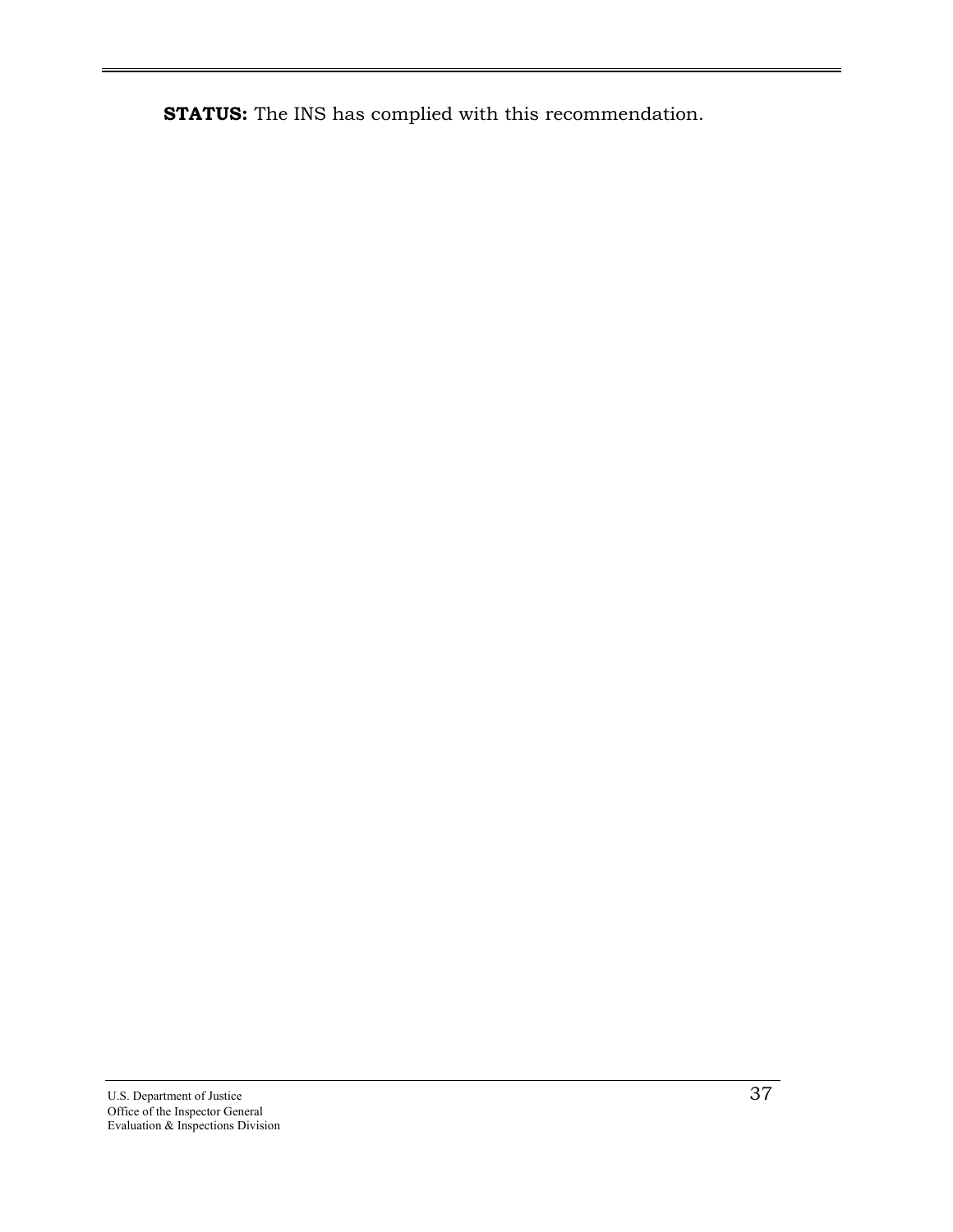#### **APPENDIX II: DHS MANAGEMENT'S RESPONSE**

U.S. Department of Justice Immigration and Naturalization Service



**HQADN** 70/2.2

425 *I Street NW Washington, DC 20536* 

## MAR 0 5 2003

# MEMORANDUM FOR GLENN FINE<br>
MSPECTOR GENERAL<br>
DEPARTMENT OF JUSTICE INSPECTOR GENERAL

- FROM: Michael A. Garcia (original signed) Acting Assistant Secretary Bureau of Immigration and Customs Enforcement
- SUBJECT: Follow-up to Draft OIG Report on the Student and Exchange Visitor Information System (SEVIS)

On March 1, 2003, the Immigration and Naturalization Service (INS) merged into the Department of Homeland Security. As part of this transition, responsibility for SEVIS changed from what is now the Bureau of Citizenship and Immigration Services to the Bureau of Immigration and Customs Enforcement. This memorandum presents the views of both new entities.

#### **SEVIS Implementation:**

We are pleased to advise that by January 1,2003, the INS successfully developed and deployed all facets of the SEVIS system. SEVIS is part of the overall Student and Exchange Visitor Program (SEVP), which encompasses other critical components such as, re-certification processes, a fee payment system, a dedicated budget, and training. By design, the use of SEVIS by schools and the computer-based entry of student information tracks the actual deployment of the technical system. Thus, the required use of the system by schools was planned to occur in phases, with reporting related to new students mandated first, followed by reporting related to continuing students. This multi-phase approach was described in proposed regulations published in May 2002, highlighted in the INS' fall 2002 congressional testimony, and codified in our December 2002 final regulations<sup>25</sup>. As a result,

 $\overline{a}$ 

<span id="page-46-0"></span><sup>&</sup>lt;sup>25</sup> The primary reason for the phased approach to enroll continuing students was to ensure program integrity. Schools needed adequate time to review and convert the considerable data on their continuing students to SEVIS.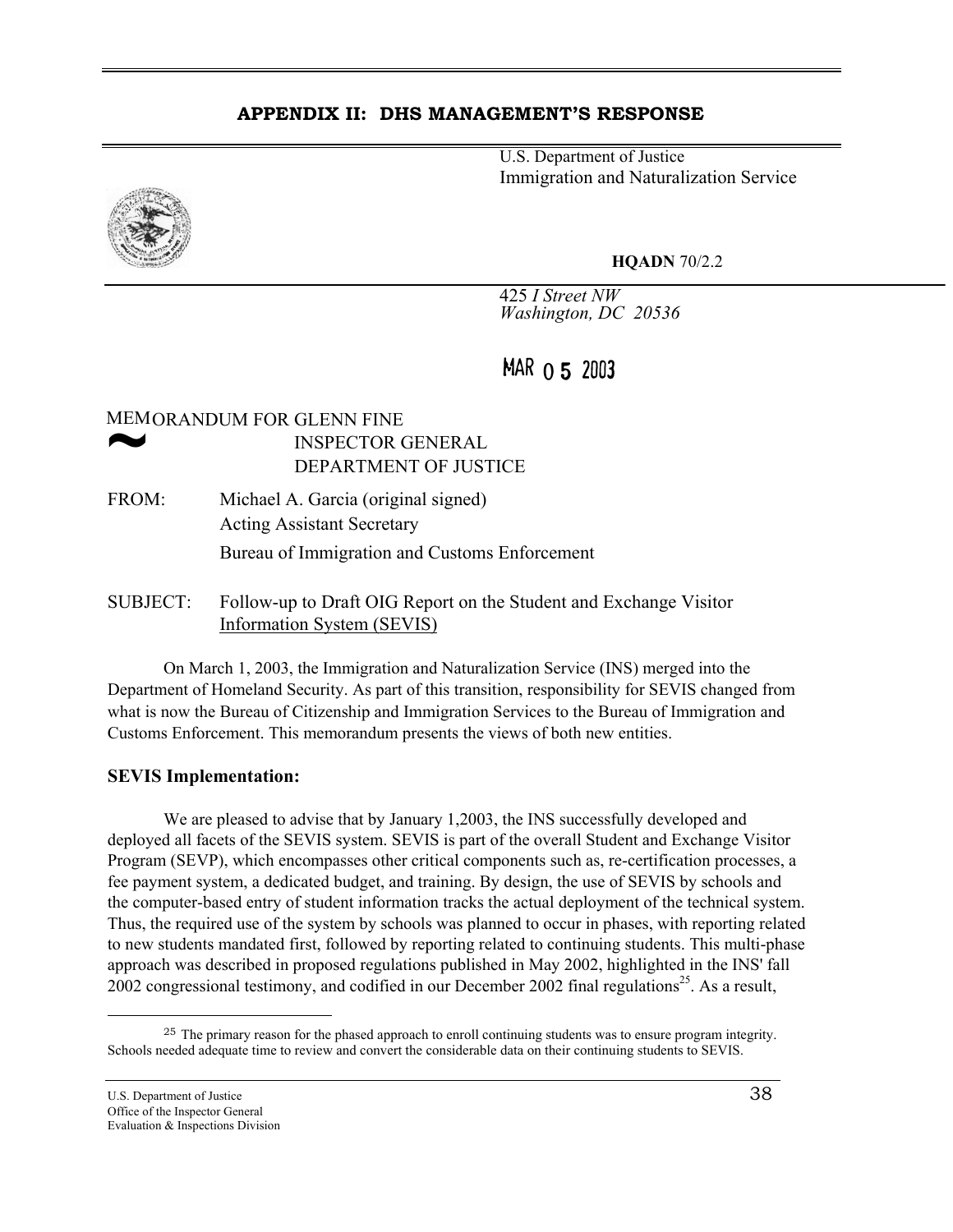Memorandum for Glenn Fine **Page 2** Page 2 Subject: Follow-up to Draft OIG Report on the Student and Exchange Visitor Information System (SEVIS)

we respectfully disagree with the OIG's finding that SEVIS implementation was insufficient because of the phased-in schedule. As stated earlier, SEVIS was deployed fully and in a timely manner consistent with the schedule previously announced.

#### **Additional issues:**

#### *Schools not approved for timely access.*

As of January 31, some schools had not received final decisions as to their applications. Here it is important to note that not every application filed in SEVIS by November 15, 2003 was ready for adjudication. In fact, the majority of filings were incomplete (e.g.; they did not include the appropriate fee or necessary evidence). Of the 893 pending schools cited in your review, 347 had problems related to payment amounts, and an additional 152 schools were subject to outstanding requests for additional evidence. This resulted in 394 schools reporting no final action by January 30. Prior to January 30, the INS contacted each of these schools to determine if they needed to issue the Form 1-20 immediately. Most schools indicated that it would be entirely acceptable to have the Form 1-20 issued by the end of the following week. Ultimately, all of the schools were fully adjudicated by February 13. On January 29, INS granted a grace period for schools to issue non-SEVIS I-20's until February 15, 2003.

#### *Compliance audits not properly performed.*

The on-site reviews developed for initial approval of schools in SEVIS aimed to provide a summary of each school's understanding of relevant regulations and their past compliance with record-keeping and reporting requirements. The decision to review five student records at each school was not intended to establish the comprehensiveness of respective SEVIS records, as the schools had not yet been entered in that system. Separate regulations will be published regarding the requirements for future re-certifications in accordance with the Border Security Act, to include procedures for identifying criteria for a school's compliance with SEVIS.

#### *Additional training and guidance for adjudicators/inspectors.*

With regard to training effectiveness, the INS conducted two extensive training sessions including all District Adjudication Officers to ensure the dissemination and full understanding of information related to the SEVIS. During the week of December] 7, the INS' three regional offices, and offices in Buffalo, Chicago, Seattle, Atlanta, Houston and Honolulu offered pilot training sessions. Approximately one month later, during the week of January 13, the INS provided detailed

Additionally, Consular officers and Service officers can readily determine the validity of documents if one date for compliance is established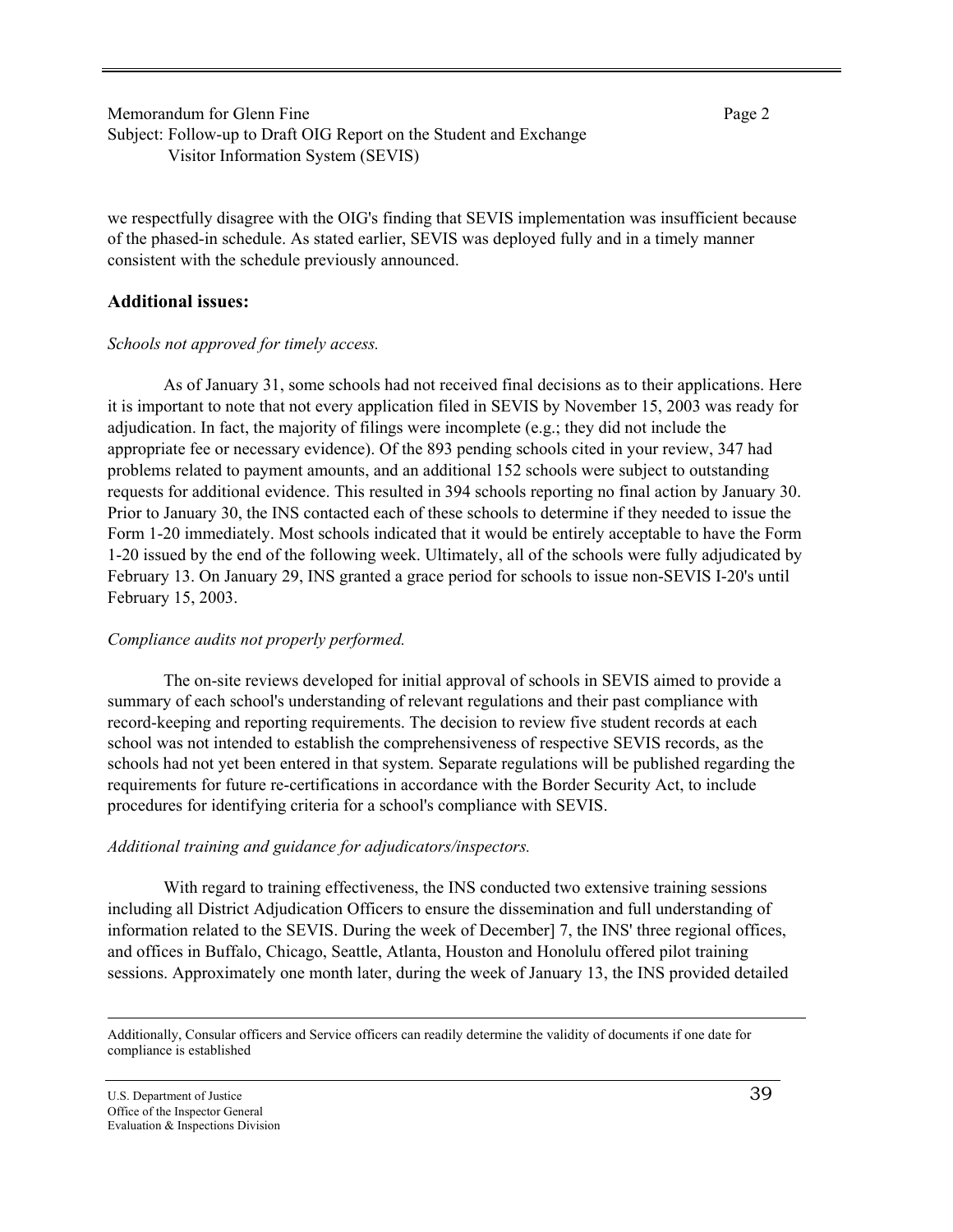Memorandum for Glenn Fine **Page 3** Subject: Follow-up to Draft DIG Report on the Student and Exchange Visitor Information System (SEVIS)

SEVIS training to a total of 107 sites (including those nine selected for the initial pilot test), with instructions on current guidelines,

regulations and processing protocols reflecting the new SEVIS Forms 1-20 and DS-2019. Training participants reported satisfaction with the information supplied and opportunity for interactive questioning. In the future, the Department of Homeland Security through the Bureau of Immigration and Customs Enforcement will continue to provide effective, . periodic training to all SEVIS personnel.

#### *Sufficient resources needed for enforcement procedures.*

We agree that more resources are critically important to ensure proper enforcement of SEVIS. Unfortunately these resources are not presently available. We seek approval of a student fee regulation that would provide funding for the SEVIS program.

If there are additional questions or concerns, please contact Maura Deadrick at 202-353-3065 or via cc:Mail.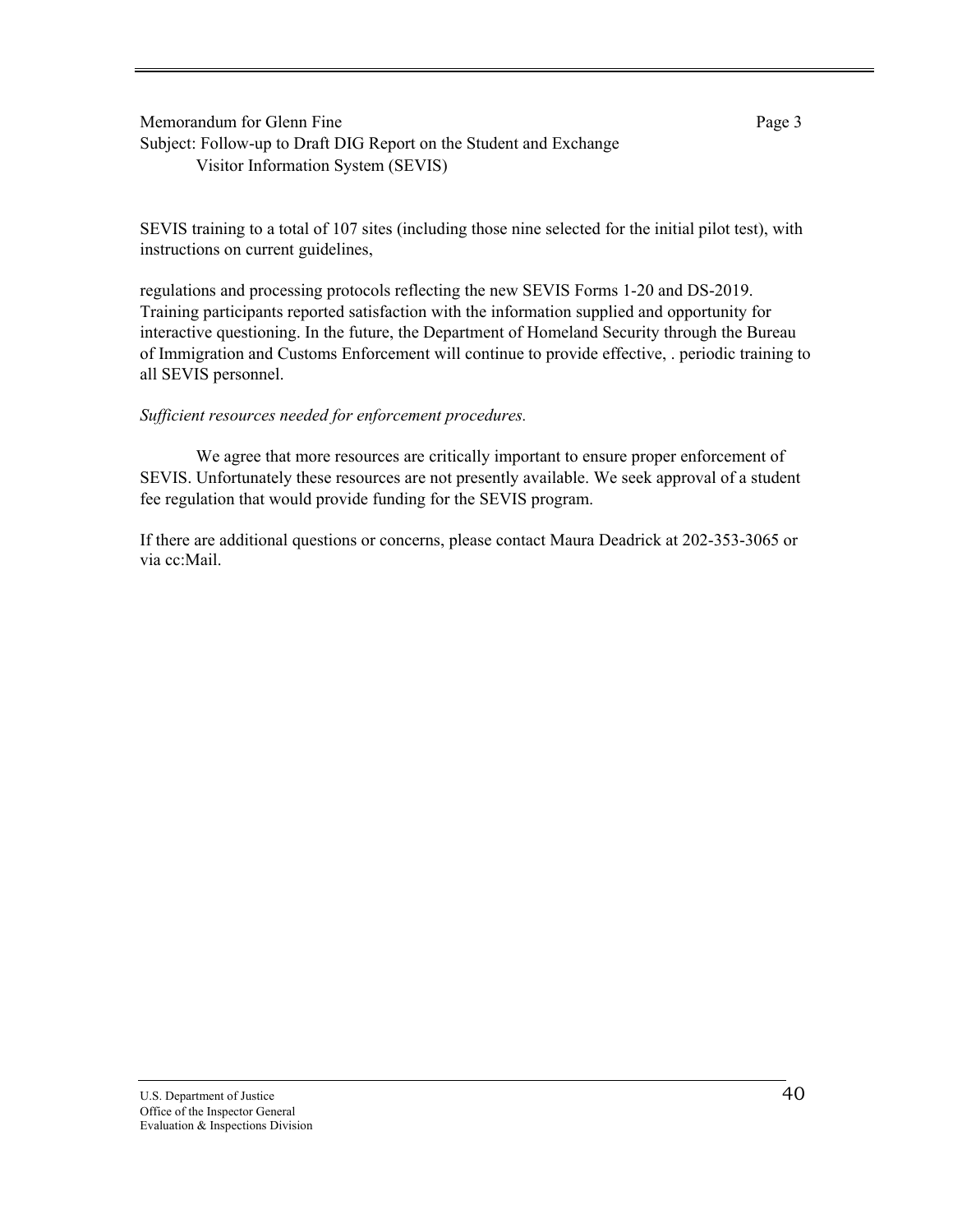#### **APPENDIX III: OIG ANALYSIS OF MANAGEMENT'S RESPONSE**

 On February 27, 2003, the Evaluation and Inspections Division sent copies of the draft report to the Immigration and Naturalization Service's (INS) senior management. On March 1, 2003, the INS transferred to the Department of Homeland Security (DHS). The Acting Assistant Secretary, Bureau of Immigration and Customs Enforcement, DHS, which is now responsible for the Student and Exchange Visitor Information System (SEVIS), responded by memorandum dated March 5, 2003 (the "response"). This response is included in Appendix II.

The response commented on five issues in our report: SEVIS implementation, the INS's approval of schools for timely access to SEVIS, compliance audits, training and guidance for adjudicators and inspectors, and enforcement resources. Our analysis of the comments regarding each of the five issues follows.

#### **SEVIS Implementation**

In response to our finding that SEVIS was not fully implemented by the January 1, 2003, deadline imposed by Congress, the response argued that the INS had met the deadline because it "successfully developed and deployed all facets of the SEVIS system." The response distinguished between the technical availability of SEVIS and the implementation of the Student and Exchange Visitor Program, which includes elements such as re-certification processes, a fee payment system, a dedicated budget, and training. The response also disagreed with "the OIG's finding that SEVIS implementation was insufficient because of the phased-in schedule" it is using to deploy SEVIS. The response stated that this phased-in approach was fully described in the May 2002 proposed SEVIS rule and is necessary to provide schools with adequate time to review and convert data on their continuing students for transfer to SEVIS.

OIG analysis: The argument that SEVIS was in fact fully implemented by the January 1, 2003, deadline is based on the INS's interpretation that "implementation" means technical availability of SEVIS. However, in our view, SEVIS cannot be viewed separately from the overall Student and Exchange Visitor Program. Full deployment requires that all elements of the program be functional to ensure the integrity of SEVIS. Our finding that SEVIS was not fully implemented as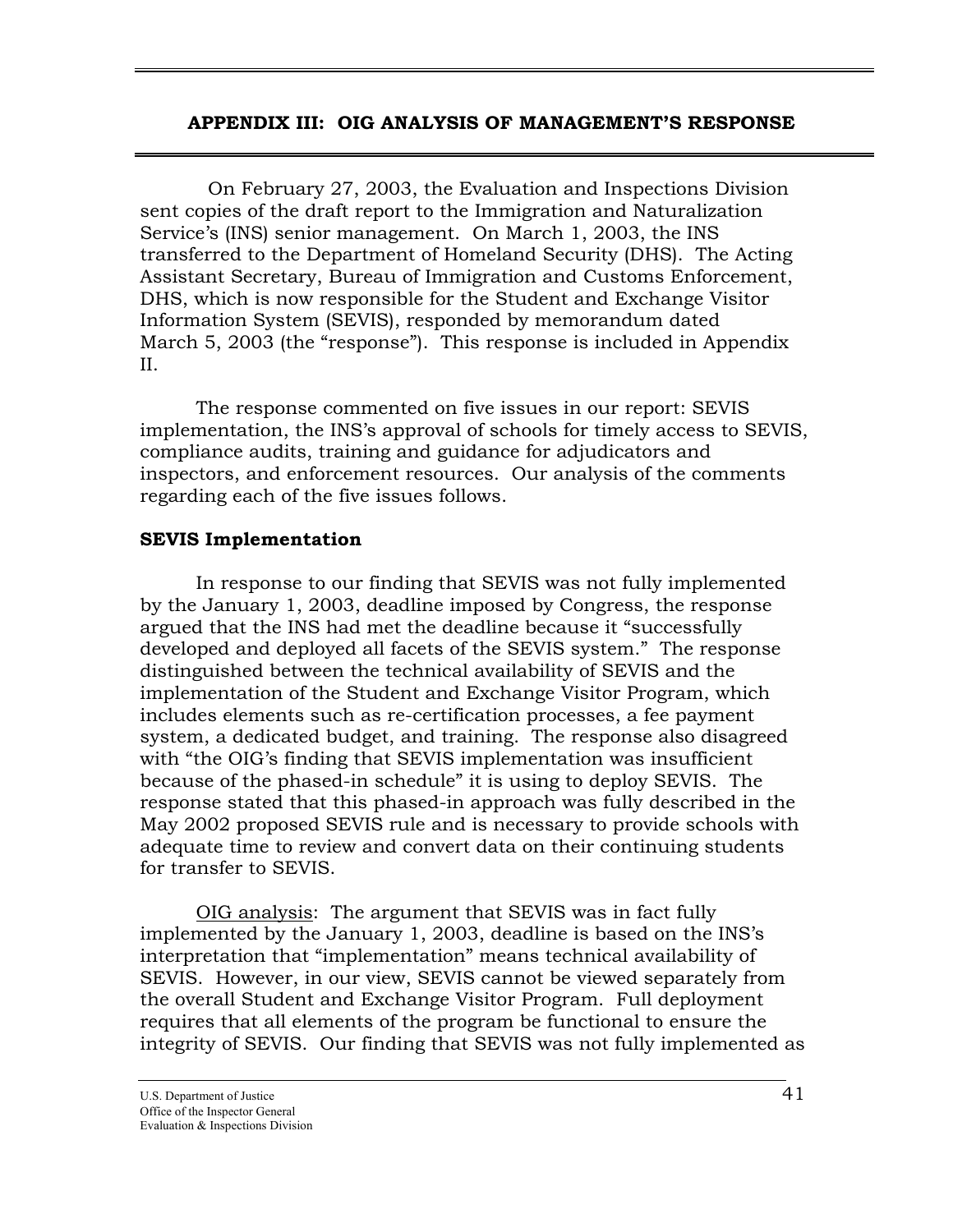of January 1, 2003, was not based **solely** on the INS's deployment of a phased-in schedule. Instead, as stated in our testimony in September 2002 and in this report, we believe full implementation includes not only the technical availability of SEVIS, but also: ensuring that sufficient resources are devoted to the foreign student program; ensuring that only bona fide schools are provided access to SEVIS; adequately training DHS employees and school representatives; ensuring that schools are completely and accurately entering information on their foreign students into SEVIS in a timely manner; and establishing procedures for using SEVIS data to identify noncompliant and fraudulent operations as well as following up when SEVIS data indicates fraud in a school's program.

As our report indicates, as of January 1, 2003, many critical aspects of the program had not yet been implemented. Specifically, we found that the INS did not devote sufficient resources to performing the certification reviews of the schools' applications; the on-site reviews of the schools conducted by contract investigators were deficient and there was no assurance that only bona fide schools were approved for access to SEVIS; adjudicators needed additional training to help them identify fraud indicators; no process was in place to verify the integrity of the data that the schools are entering into SEVIS; and there are insufficient procedures in place to use SEVIS to identify noncompliant and fraudulent operations and to follow up when SEVIS data indicates fraud.

#### **Schools Not Approved for Timely Access**

In response to our finding that the INS failed to meet its promised deadline of January 30, 2003, for adjudicating all school applications filed by November 15, 2002, the response stated that the majority of those filings were incomplete (e.g., they did not include the appropriate fee or necessary evidence) and therefore not ready for adjudication. According to the response, of the 893 applications still pending as of January 30, 2003, 394 cases had not been acted upon, 347 had been reviewed but were pending due to payment problems, and 152 had been reviewed but were pending due to outstanding requests for supporting documentation. The response also stated that the INS contacted schools to determine whether they had an immediate need to issue I-20s, and noted that the INS ultimately extended the deadline to February 15, 2003, by which time it was able to complete the adjudication of all applications submitted by November 15, 2002.

OIG analysis: As we describe in our report, the INS process called for schools to submit electronic I-17 applications to the INS. The INS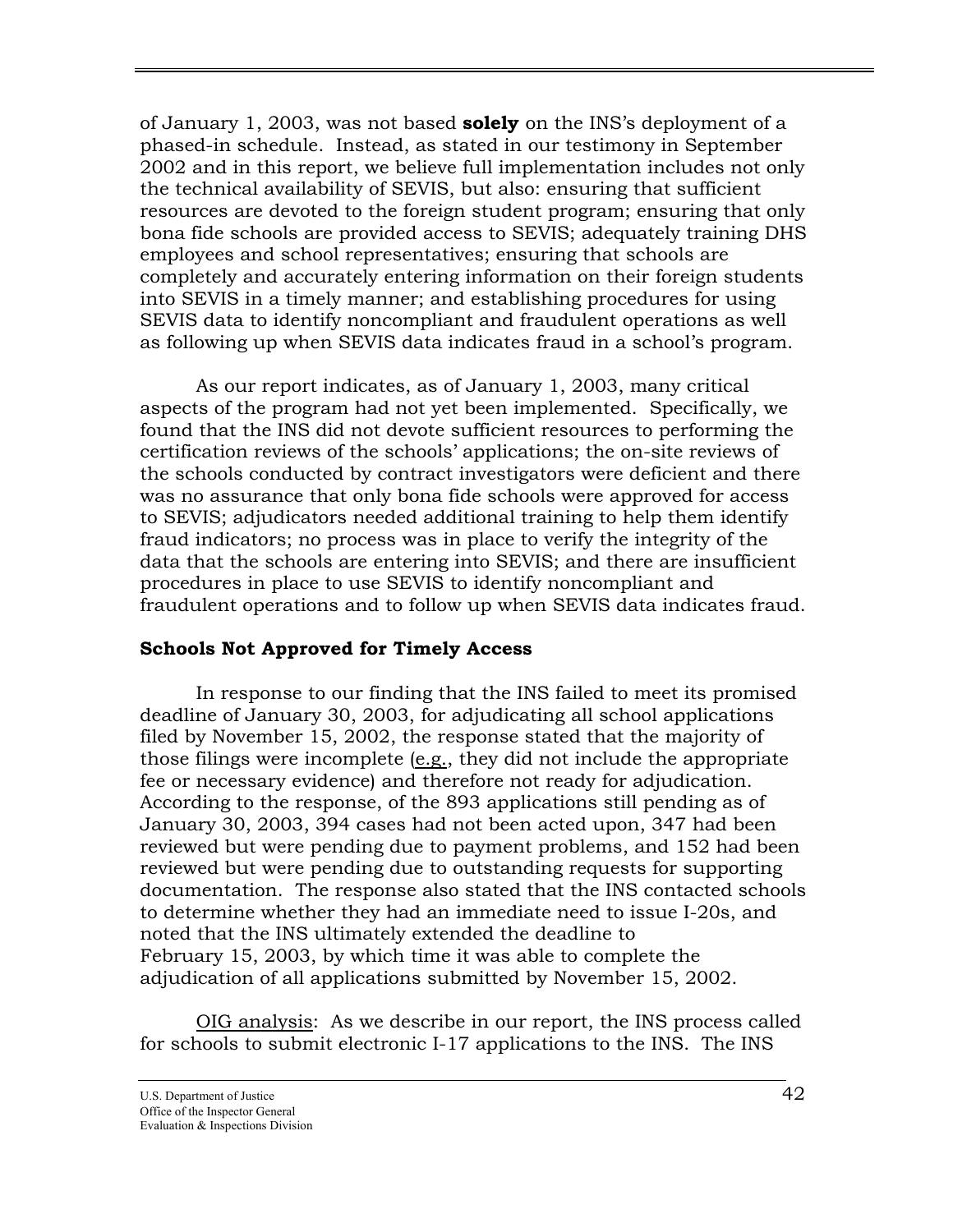then relied on its contract investigators to collect supporting documentation from the schools during on-site reviews. Therefore, *all* applications initially submitted by the schools would necessarily be incomplete. During our review, neither INS management nor INS field adjudicators cited payment problems as the reason for delays in approving applications. Instead, both INS management and INS field adjudicators attributed the processing delays to the failure of the contract investigators to conduct timely on-site reviews and to properly collect and submit the supporting documentation to the INS field adjudicators. Because the INS was responsible for monitoring the contractors, this is a failure on the part of the INS - not the schools.

We agree that the INS took appropriate action by extending its deadline when it realized it could not process all the school applications by January 30, 2003. This protected schools from being penalized for the INS's program management problems. However, we concluded the INS did not properly manage the adjudication process to complete all applications due by January 30, 2003.

#### **Compliance Audits Not Properly Performed**

In response to our finding that the INS is inappropriately using contract investigator checklists to determine if schools have adequate internal controls in place and whether schools are entering data into SEVIS accurately, completely, and timely, the response stated that the purpose of the on-site reviews was to summarize schools' understanding of regulations and their past compliance with recordkeeping and reporting requirements. Further, the response stated that the review of five student records was not intended to establish the comprehensiveness of the SEVIS records. The response also added that future regulations will include criteria for identifying a school's compliance with SEVIS.

OIG analysis: The response is not consistent with the INS's earlier representations to us about how it planned to accomplish reviews of schools' internal controls. In our May 2002 report, we recommended that the INS conduct audits of approved schools to determine whether proper internal controls were in place and that data was entered into SEVIS completely, accurately, and timely. On July 15, 2002, the INS responded that the primary audit mechanism would be site visits conducted every two years, and that the need for additional audits would be identified through analytical reviews. On September 13, 2002, we expressed our concerns to the INS about contract investigators'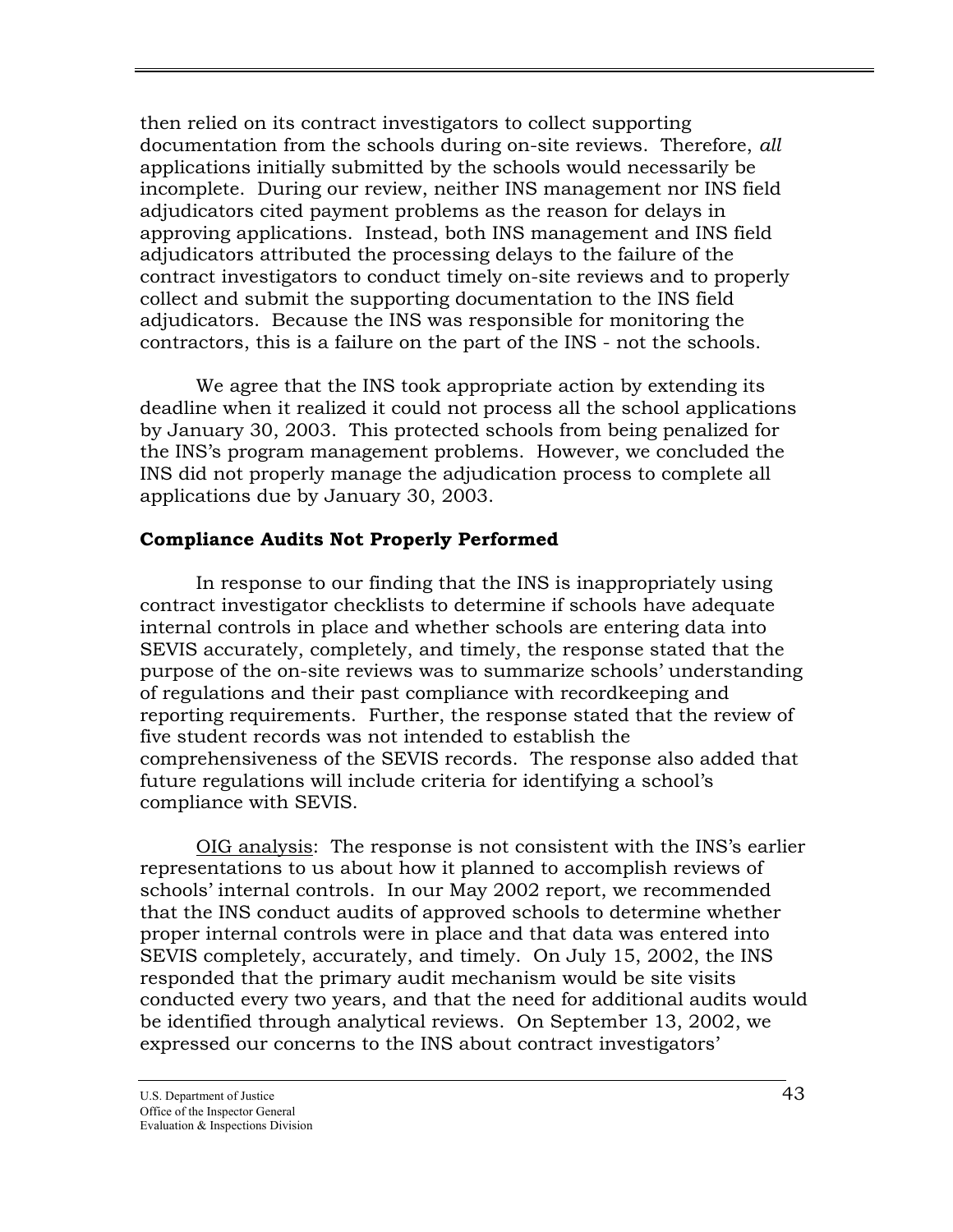qualifications to perform audits. On December 23, 2002, the INS responded and referred us to the on-site review checklists that would be used by contract investigators. Our review of that process led us to conclude that it is ineffective to meet the need for independent audits of schools' internal controls.

We continue to believe that compliance audits are essential to ensure that schools are entering data on foreign students into SEVIS timely, completely, and accurately, and that schools have adequate internal controls in place to prevent and detect fraud in their foreign student program. Without these audits, the data in SEVIS will be unreliable. While the deficiencies in verifying schools' compliance with reporting and recordkeeping requirements may be addressed by future regulations, the contract investigator site visits and checklists are not effective for ensuring proper internal controls.

#### **Additional Training and Guidance for Adjudicators and Inspectors**

In response to our finding that more SEVIS training is needed, the response described the SEVIS training that the INS provided to its adjudicators. In addition, the INS held pilot training sessions at nine locations during the week of December 17, 2002, and SEVIS training at 107 sites (including the original nine) during the week of January 13, 2003. According to the response, the training participants "reported satisfaction with the information supplied and opportunity for interactive questioning."

OIG analysis: The training provided to the adjudicators (in June and August 2002), as well as the training provided during the week of January 13, 2003, were discussed in our report. Specifically, our report includes a description of the two training sessions provided to INS adjudicators in 2002, and the adjudicators' impressions of that training at the ten INS district offices we contacted. Contrary to the response, in our discussions the adjudicators cited several training areas that were deficient, which we noted in the report. In addition, during our review we found that adjudicators were unfamiliar with the types of responses on the contract investigator checklist that might indicate a fraudulent school. We therefore maintain our recommendation that the INS incorporate the identification of fraud indicators into its future adjudicator training sessions. Our report also included information on the January 13, 2003, training conducted for the INS training officers at ports of entry. At the time of our review, this training was on-going and therefore we were unable to assess its effectiveness.